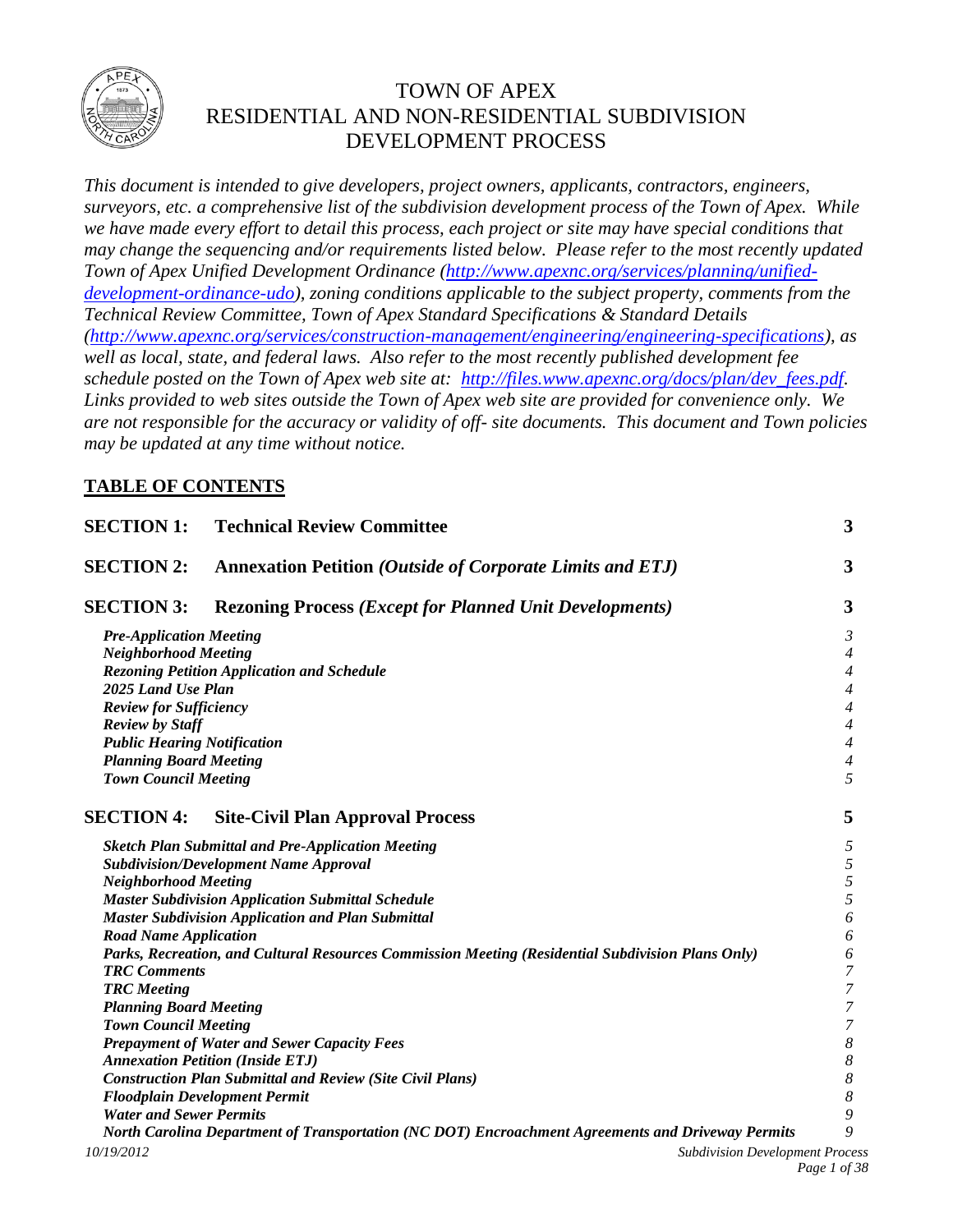| <b>Environmental Permits</b><br><b>Pump Station/Force Main Permits</b><br><b>Road Name Approval and Addressing</b><br><b>Technical Review Committee (TRC)</b><br><b>TRC</b> Comments<br><b>TRC</b> Meeting | 9<br>9<br>9<br>9<br>9<br>10 |  |
|------------------------------------------------------------------------------------------------------------------------------------------------------------------------------------------------------------|-----------------------------|--|
| <b>Electronic Signature Set</b>                                                                                                                                                                            | 10                          |  |
| <b>Hard Copy Signature Set</b>                                                                                                                                                                             | 10                          |  |
| <b>Distribution of Signed Construction Plans</b>                                                                                                                                                           | 10                          |  |
| <b>Construction Plan Revisions</b>                                                                                                                                                                         | 10                          |  |
| <b>SECTION 5: Site Construction – Earth Work</b>                                                                                                                                                           | 10                          |  |
| Performance Guarantee Prior to Letter of Plan Approval                                                                                                                                                     | 10                          |  |
| <b>Site Work Prior to Development</b>                                                                                                                                                                      | 11                          |  |
| <b>Tree Protection Fencing Permit</b>                                                                                                                                                                      | 11                          |  |
| Letter of Plan Approval                                                                                                                                                                                    | 11                          |  |
| <b>Certificate of Compliance</b><br><b>Grading Permit Application</b>                                                                                                                                      | 11<br>11                    |  |
| <b>Certificate of Completion</b>                                                                                                                                                                           | 12                          |  |
| <b>SECTION 6:</b><br>Site Construction – Utilities and Roadway                                                                                                                                             | 12                          |  |
|                                                                                                                                                                                                            |                             |  |
| <b>Utility and Infrastructure Construction</b><br>Utility and Roadway Inspection Scheduling Requirements for Contractors                                                                                   | 12<br>12                    |  |
| <b>SECTION 7:</b><br><b>Electrical Installation</b>                                                                                                                                                        | 14                          |  |
| <b>Underground Electric</b>                                                                                                                                                                                | 14                          |  |
| <b>Street Lights</b>                                                                                                                                                                                       | 15                          |  |
| <b>SECTION 8: Plats – Recording Lots</b>                                                                                                                                                                   | 15                          |  |
| <b>Plat Submittal</b>                                                                                                                                                                                      | 15                          |  |
| <b>Requirements Prior to Platting</b>                                                                                                                                                                      | 15                          |  |
| <b>Return Recorded Plats</b>                                                                                                                                                                               | 19                          |  |
| <b>SECTION 9:</b><br><b>Warranty Period for Public Infrastructure</b>                                                                                                                                      | 19                          |  |
| <b>SECTION 10: Completion and Inspections of Structural BMPs</b>                                                                                                                                           | 19                          |  |
| Performance Guarantee                                                                                                                                                                                      | 19                          |  |
| <b>Inspect Once a Year</b>                                                                                                                                                                                 | 19                          |  |
| <b>Inspection by Town of Apex</b>                                                                                                                                                                          | 19                          |  |
| <b>Corrective Action</b><br><b>Authorization Prior to Repair or Reconstruction of Structure</b>                                                                                                            | 20<br>20                    |  |
|                                                                                                                                                                                                            |                             |  |
| <b>SECTION 11: Warranty Period for Structural BMPs</b>                                                                                                                                                     | 20                          |  |
| <i>Maintenance</i>                                                                                                                                                                                         | <i>20</i>                   |  |
| <b>Default</b>                                                                                                                                                                                             | 20                          |  |
| <b>SECTION 12: Building Permit Application and Review</b>                                                                                                                                                  | 21                          |  |
| <b>SECTION 13: End of Warranty Period for Public Infrastructure</b>                                                                                                                                        | 22                          |  |
| <b>SECTION 14: End of Warranty Period for Structural BMPs</b>                                                                                                                                              | 22                          |  |
| <b>List of Web Links</b>                                                                                                                                                                                   |                             |  |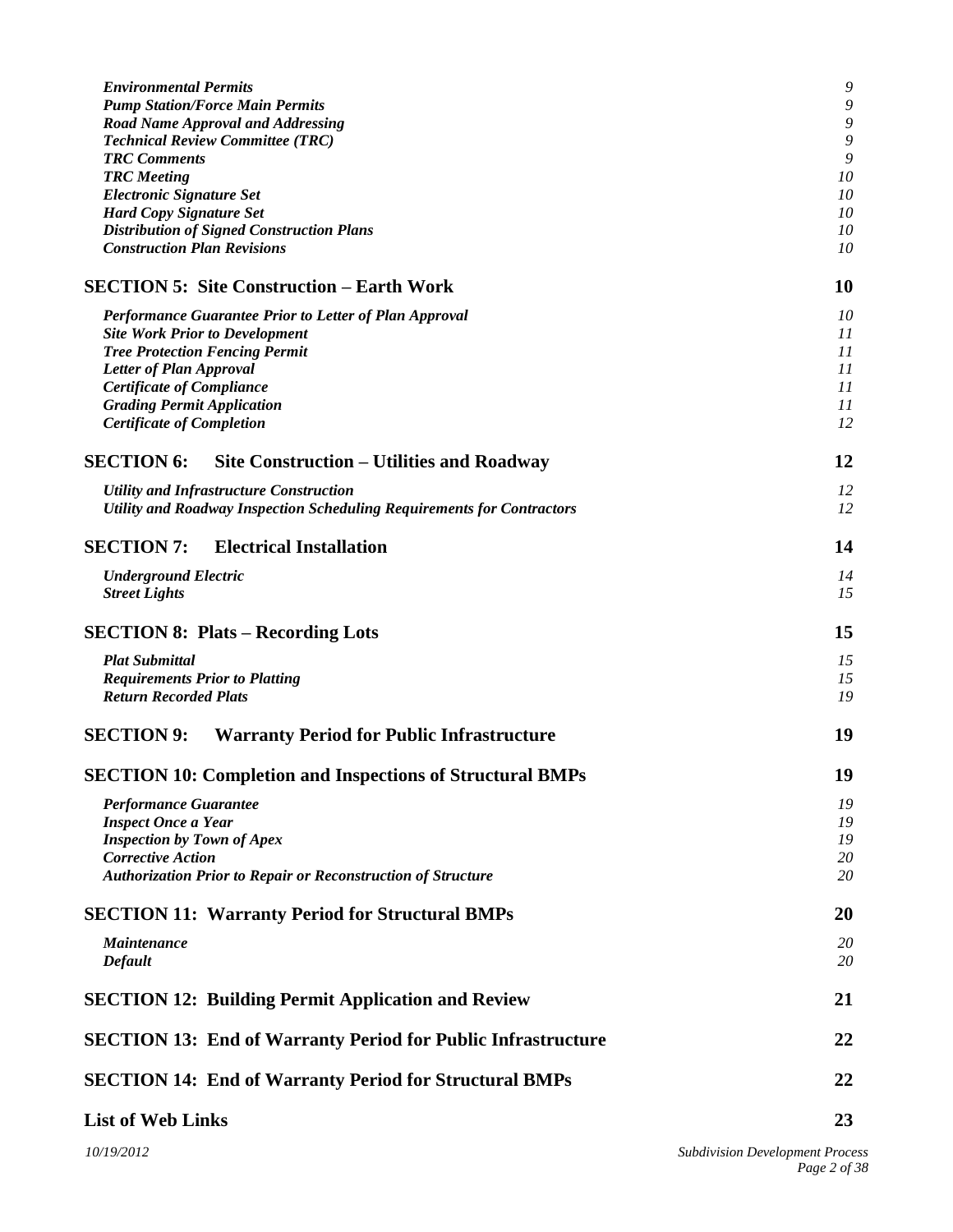| <b>List of Acronyms</b><br><b>Technical Review Committee (TRC) Areas of Review</b> |    |  |
|------------------------------------------------------------------------------------|----|--|
|                                                                                    |    |  |
| <b>ELECTRIC UTILITIES DIVISION</b>                                                 | 27 |  |
| <b>ENGINEERING DIVISION</b>                                                        | 28 |  |
| <b>FIRE DEPARTMENT</b>                                                             | 28 |  |
| PARKS, RECREATION, AND CULTURAL RESOURCES DEPARTMENT (PRCR)                        | 29 |  |
| PLANNING DEPARTMENT                                                                | 29 |  |
| <b>POLICE DEPARTMENT</b>                                                           | 30 |  |
| PUBLIC WORKS DEPARTMENT – ENVIRONMENTAL PROGRAMS                                   | 30 |  |
| <b>Town Contact List</b>                                                           | 34 |  |
| <b>BUILDING INSPECTIONS DIVISION</b>                                               | 34 |  |
| <b>ELECTRIC UTILITIES DIVISION</b>                                                 | 35 |  |
| <b>ENGINEERING DIVISION</b>                                                        | 35 |  |
| <b>FIRE DEPARTMENT</b>                                                             | 36 |  |
| PARKS, RECREATION AND CULTURAL RESOURCES                                           | 36 |  |
| PLANNING DEPARTMENT                                                                | 37 |  |
| <b>PUBLIC WORKS DEPARTMENT</b>                                                     | 38 |  |

## <span id="page-2-0"></span>**SECTION 1: Technical Review Committee (TRC)**

The TRC consists of Town Employees from the Planning, Engineering, Building Inspections, Public Works, Parks and Recreation, Fire, and Police Departments. The TRC reviews, considers, and makes recommendations to approve, approve with conditions, or disapprove applications for Master Subdivision Plans, Construction Plans, and Final Plats.

## <span id="page-2-1"></span>**SECTION 2: Annexation Petition** *(Outside of Corporate Limits and ETJ)*

Property located outside of the Town of Apex's corporate limits and Extraterritorial Jurisdiction (ETJ) must be annexed prior to rezoning approval. The Corporate Limits and ETJ map can be found at: [http://files.www.apexnc.org/docs/plan/CorpLimitsmap.pdf.](http://files.www.apexnc.org/docs/plan/CorpLimitsmap.pdf) The Annexation Petition can be found at: [http://files.www.apexnc.org/docs/plan/annex.pdf.](http://files.www.apexnc.org/docs/plan/annex.pdf)

## **SECTION 3: Rezoning Process** *(Except for Planned Unit Developments)*

If the property you wish to develop is not correctly zoned for your project, a Rezoning Petition must be submitted. **Rezoning Petitions may run concurrently with the Master Subdivision Application and approval process.** The Official Zoning District Map can be found at: [http://files.www.apexnc.org/docs/plan/Zoningmap.pdf.](http://files.www.apexnc.org/docs/plan/Zoningmap.pdf)

<span id="page-2-3"></span><span id="page-2-2"></span>• **Pre-Application Meeting:** Prior to submitting an application for a rezoning or conditional zoning, applicants are *required* to meet with a Planner to discuss the rezoning proposal. The preapplication meeting is scheduled with Lauren Simmons in the Planning Department. Staff will complete a preliminary review of your application for general compliance with the Unified Development Ordinance (UDO), 2025 Land Use Plan, Design & Development Manual,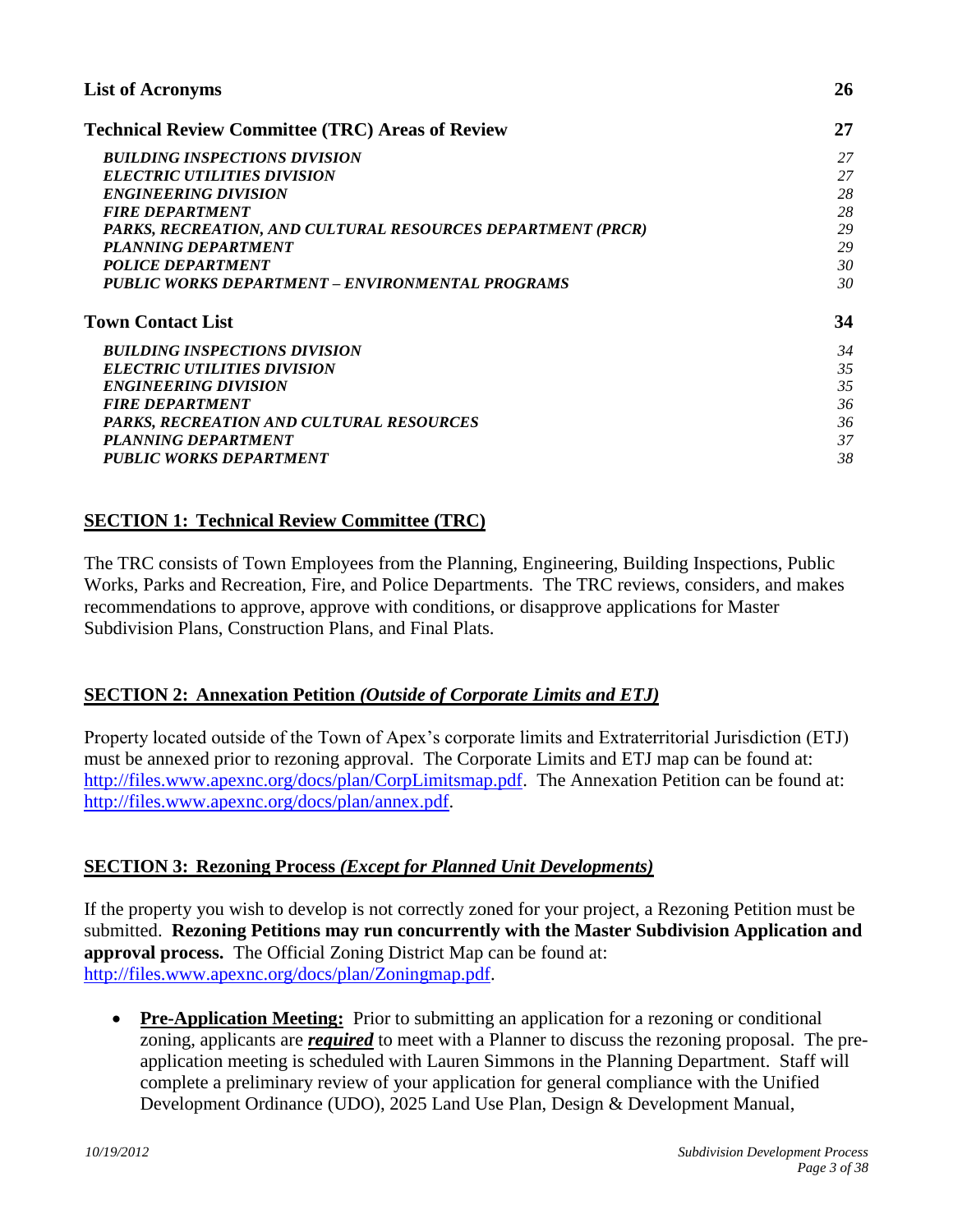<span id="page-3-0"></span>Neighborhood Meeting Report, etc. *(this is not an official act of approval)* and discuss the requirements during this meeting.

- **Neighborhood Meeting:** Neighborhood meetings are *required* for rezoning and conditional zoning proposals. The applicant is required to notify landowners a minimum of ten (10) days in advance of the meeting via first class mail to all landowners within 300 feet of the land subject to the application. *The applicant must use their return address on the envelopes addressed to the landowners - not the Town of Apex return address for Neighborhood Meeting Notices*. At the time of the initial submittal of the rezoning application, the applicant must submit to the Planning Department, a written report of at least one (1) neighborhood meeting held by the applicant. The written report shall contain a listing of the persons contacted about the meeting, the date, time and location of the meeting, a roster of those in attendance, summary of issues discussed and a description of any changes made by the applicant as a result of the meeting (the form to be used in the neighborhood meeting report can be found in the Rezoning Petition: [http://files.apextown.gethifi.com/docs/plan/rezone.pdf\)](http://files.apextown.gethifi.com/docs/plan/rezone.pdf).
- <span id="page-3-1"></span> **Rezoning Petition Application and Schedule:** Rezoning Petitions are submitted to Planning Technician Brenda Culbertson in the Planning Department based on the following schedule: [http://files.www.apexnc.org/docs/plan/2013rezon.pdf.](http://files.www.apexnc.org/docs/plan/2013rezon.pdf) Please use the following application: <http://files.apextown.gethifi.com/docs/plan/rezone.pdf>
- <span id="page-3-2"></span>• **2025 Land Use Plan:** If the proposed rezoning request is not consistent with the current 2025 Land Use Plan, a request to amend the 2025 Land Use Plan must be made within the rezoning petition application. A link to the 2025 Land Use Plan Map can be found at: <http://files.www.apexnc.org/docs/plan/2025LUPmap.pdf>
- <span id="page-3-3"></span> **Review for Sufficiency:** Planning staff checks application for sufficiency. Incomplete applications will be returned to the applicant (typically within the week the application is submitted). Sufficiently complete applications are forwarded to the planning staff for review.
- <span id="page-3-4"></span> **Review by Staff:** Planning staff reviews the rezoning application to determine compliance with the Unified Development Ordinance (UDO), 2025 Land Use Plan, Design & Development Manual, Neighborhood Meeting Report, etc. If the application is determined not to be compliant with the UDO, comments will be sent to the applicant. The applicant must address all staff comments before any public hearings are scheduled. Applications will be forwarded to the Planning Board for a public hearing. A Staff Report will then be prepared with recommendations to the Planning Board/Town Council.
- <span id="page-3-5"></span>• **Public Hearing Notification**: Notification of the public hearing will take place by three different methods. A written notice will be sent to nearby property owners not more than 25 days or less than 14 days prior to the public hearings, as required by the UDO. The Planning Department will prepare written notifications for all property owners of the land subject to the application and all property owners within 300 feet of the land subject to the application. A notice will be published on the Town's web site no less than ten (10) days, but not more than 25 days prior to the public hearings, and a notice will be posted at the land subject to the application at least 14 days prior to the public hearings.
- <span id="page-3-6"></span> **Planning Board Meeting:** The Planning Board will consider the application, relevant support materials, the Staff Report and public testimony given at the public hearing. After the public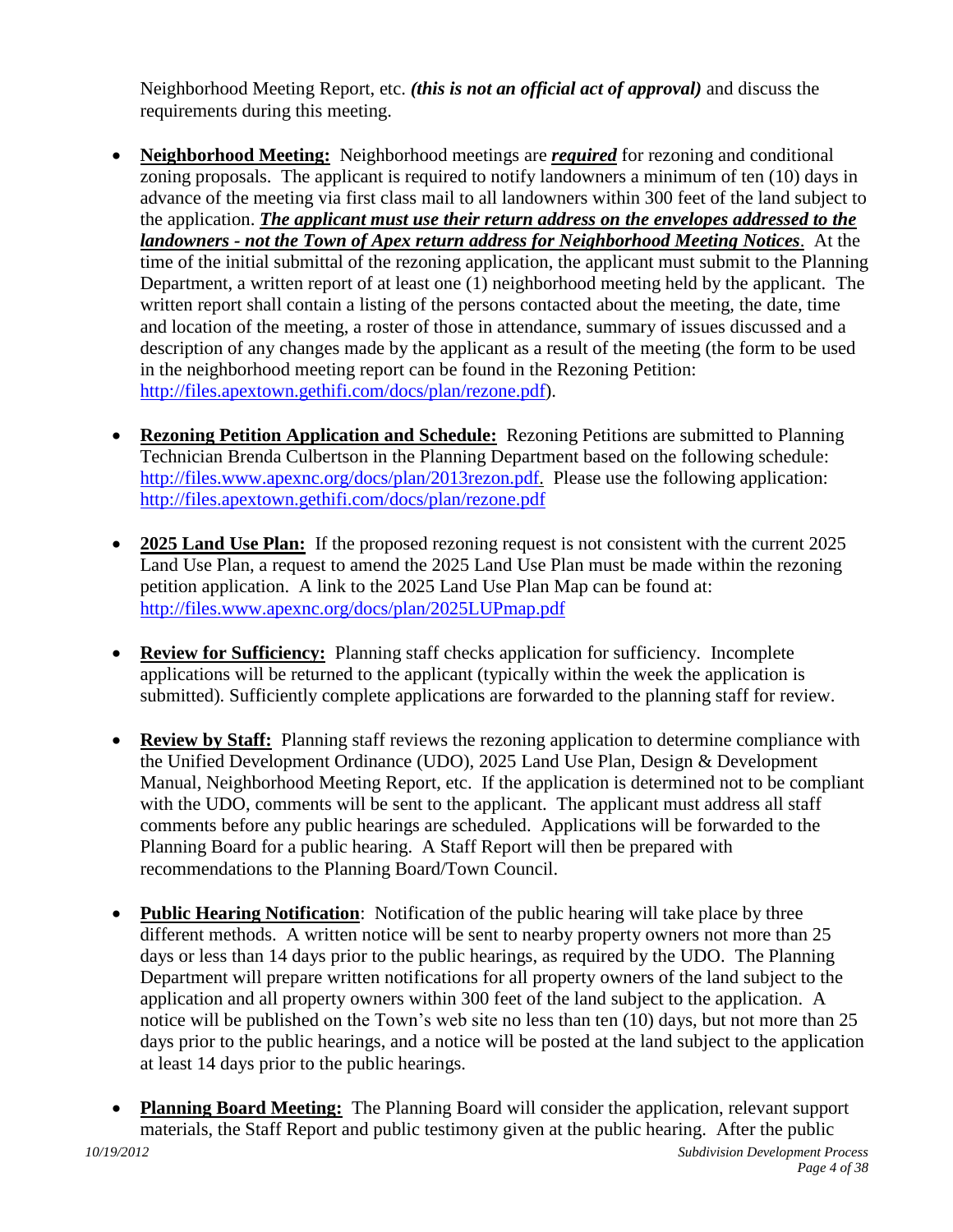hearing the Planning Board will make a recommendation to the Town Council. The Planning Board may recommend approval, approval with conditions or disapproval. The application is then forwarded to the Town Council. The Planning Board meets at 4:30 P.M. in the Town Hall Council Chambers on the date indicated on the Rezoning Schedule (typically the second Monday of each month).

<span id="page-4-0"></span> **Town Council Meeting:** The Town Council will consider the application, relevant support materials, the Staff Report, the Planning Board recommendation and public testimony given at the public hearing. After the public hearing the Town Council will vote to approve, approve with conditions, or disapprove the rezoning. The Town Council meets at 7:00 P.M. in the Town Hall Council Chambers on the date indicated on the Rezoning Schedule (typically the first or third Tuesday of each month).

## **SECTION 4: Site-Civil Plan Approval Process**

<span id="page-4-1"></span> **Sketch Plan Submittal and Pre-Application Meeting:** All applicants proposing to develop in the Town of Apex must submit a sketch plan of their project and attend a pre-application meeting with the TRC. Sketch plans should be submitted to Lauren Simmons in the Planning Department at least five (5) days prior to the pre-application meeting.

<span id="page-4-3"></span><span id="page-4-2"></span>The pre-application meeting is also scheduled with Planner Lauren Simmons. TRC Members will complete a preliminary review of the plan for general compliance with the Ordinances *(this is not an official act of approval)* and discuss the requirements during this meeting.

- **Subdivision/Development Name Approval:** A Subdivision/Development Name Approval Application shall be submitted to the Planning Department along with (or no later than) the Sketch Plan Submittal. The application can be found at: [http://files.www.apexnc.org/docs/plan/devName.pdf.](http://files.www.apexnc.org/docs/plan/devName.pdf) Projects must have their final name approved prior to the first official submittal of a subdivision application. Any name changes after the first submittal require re-approval of the development name and a \$500 name change fee.
- <span id="page-4-4"></span> **Neighborhood Meeting:** Neighborhood meetings are required for Residential Master Subdivision Plan proposals. The applicant is required to notify landowners a minimum of ten (10) days in advance of the meeting via mail to all landowners within 300 feet of the land subject to the application. *The applicant must use their return address on the envelopes addressed to the landowners - not the Town of Apex return address.* At the time of initial submittal of a Residential Master Subdivision Plan, the applicant must submit to the Planning Department a written report of at least one (1) neighborhood meeting held by the applicant. The written report shall contain a listing of the persons contacted about the meeting, the date, time and location of the meeting, a roster of those in attendance, summary of issues discussed, and a description of any changes made by the applicant as a result of the meeting (the form to be used in the neighborhood meeting report can be found in the Master Subdivision Plan Application at [http://files.www.apexnc.org/docs/plan/sub\\_res.pdf\)](http://files.www.apexnc.org/docs/plan/sub_res.pdf).
- <span id="page-4-5"></span> **Master Subdivision Application Submittal Schedule:** The application submittal schedules can be found at the following links: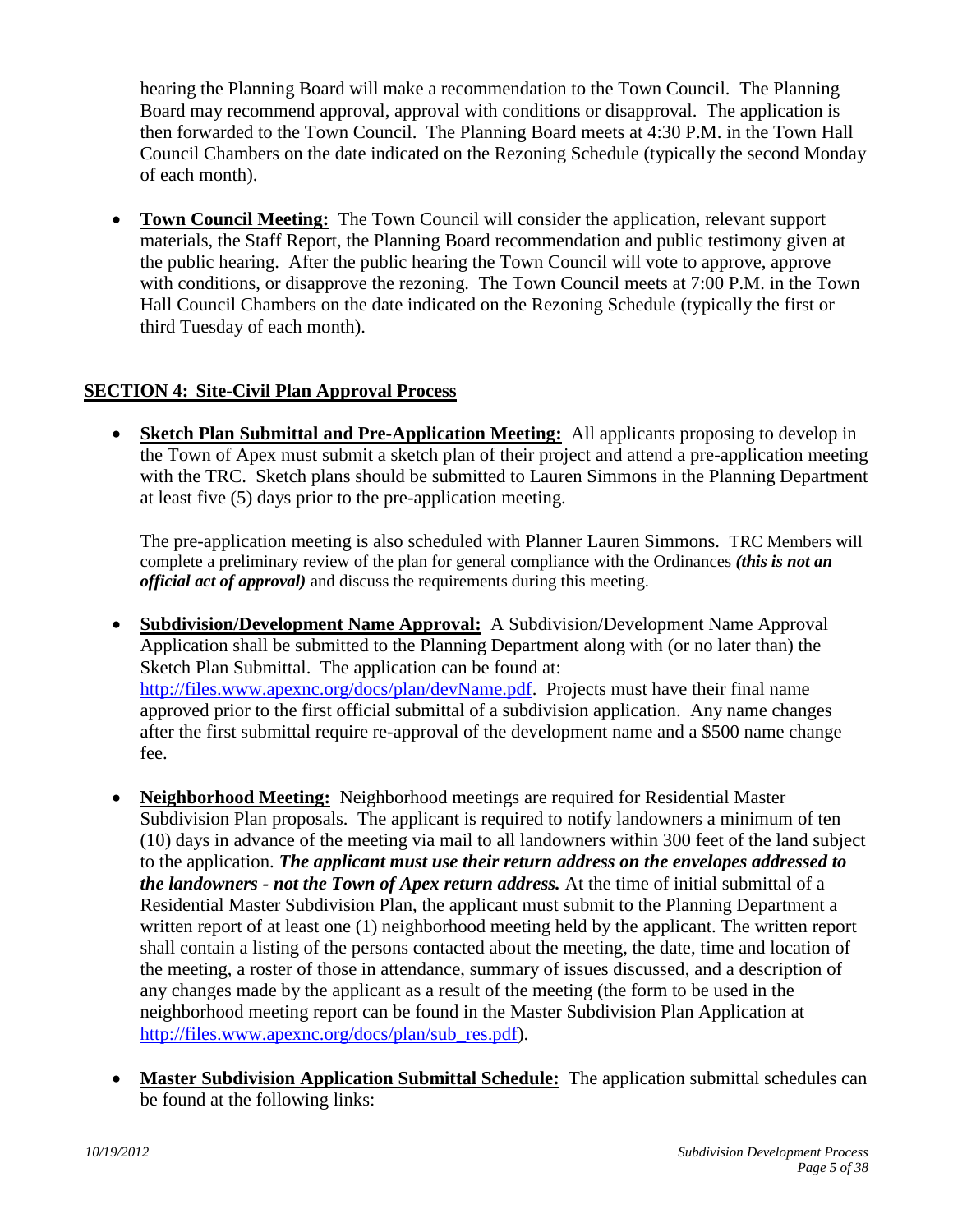Residential Master Subdivision: [http://files.www.apexnc.org/docs/plan/2012res\\_sub.pdf](http://files.www.apexnc.org/docs/plan/2012res_sub.pdf)

<span id="page-5-0"></span>Non-Residential Master Subdivision: [http://files.www.apexnc.org/docs/plan/2013nonres\\_sub.pdf](http://files.www.apexnc.org/docs/plan/2013nonres_sub.pdf)

 **Master Subdivision Application and Plan Submittal:** The Town of Apex uses a web-based electronic plan submittal, review, and commenting system called IDT Plans<sup>©</sup>. There is no charge to use the system. The link to IDT Plans can be found at [http://www.apexnc.org/services/construction-management/engineering/electronic-plan-review.](http://www.apexnc.org/services/construction-management/engineering/electronic-plan-review) Please visit the site and register to begin the application and plan review process. **All plans must be signed and sealed by a design professional licensed in the State of North Carolina for the initial and subsequent submittals.**

Please see the links below for the application, plan checklist, and submittal fees.

Residential Master Subdivision Checklist: [http://files.www.apexnc.org/docs/plan/sub\\_res.pdf](http://files.www.apexnc.org/docs/plan/sub_res.pdf)

Non-Residential Master Subdivision Checklist: [http://files.www.apexnc.org/docs/plan/sub\\_nonres.pdf](http://files.www.apexnc.org/docs/plan/sub_nonres.pdf)

Applicants shall submit their Master Subdivision Plan through IDT Plans according to the Application Submittal Schedule (typically the first Monday of the month). Please review the applications and comply with the checklists for all submittal requirements. Master Subdivision Plans are processed through the Planning Department. Contact Planning Technician Brenda Culbertson if you have questions on this process.

The Planning Department reviews the electronic plan submittals and items submitted to the Planning Department for completeness. If the plan submittal is incomplete, the Applicant is notified and must re-submit complete plans by the submittal deadline of the following month for review. If the plan submittal is complete, staff releases electronic plans to TRC members for review, and a development notice is posted on property.

<span id="page-5-1"></span>• **Road Name Application:** A road name application must be submitted sometime after the submittal of the Master Subdivision Plan but before submittal of the Construction Plans (site civil). The application can be found at: <http://files.www.apexnc.org/docs/plan/roadname.pdf>

<span id="page-5-2"></span>Road names must be approved and placed on the Construction Plans prior to Town signatures.

 **Parks, Recreation, and Cultural Resources Commission Meeting (Residential Subdivision Plans Only):** The Parks, Recreation, and Cultural Resources Commission reviews the Residential Master Subdivision Plan to determine whether land dedication or a fee-in-lieu is more appropriate for the proposed subdivision. The Commission's recommendation should be included in the revised Residential Subdivision Plan and will be forwarded to the Planning Board and the Town Council.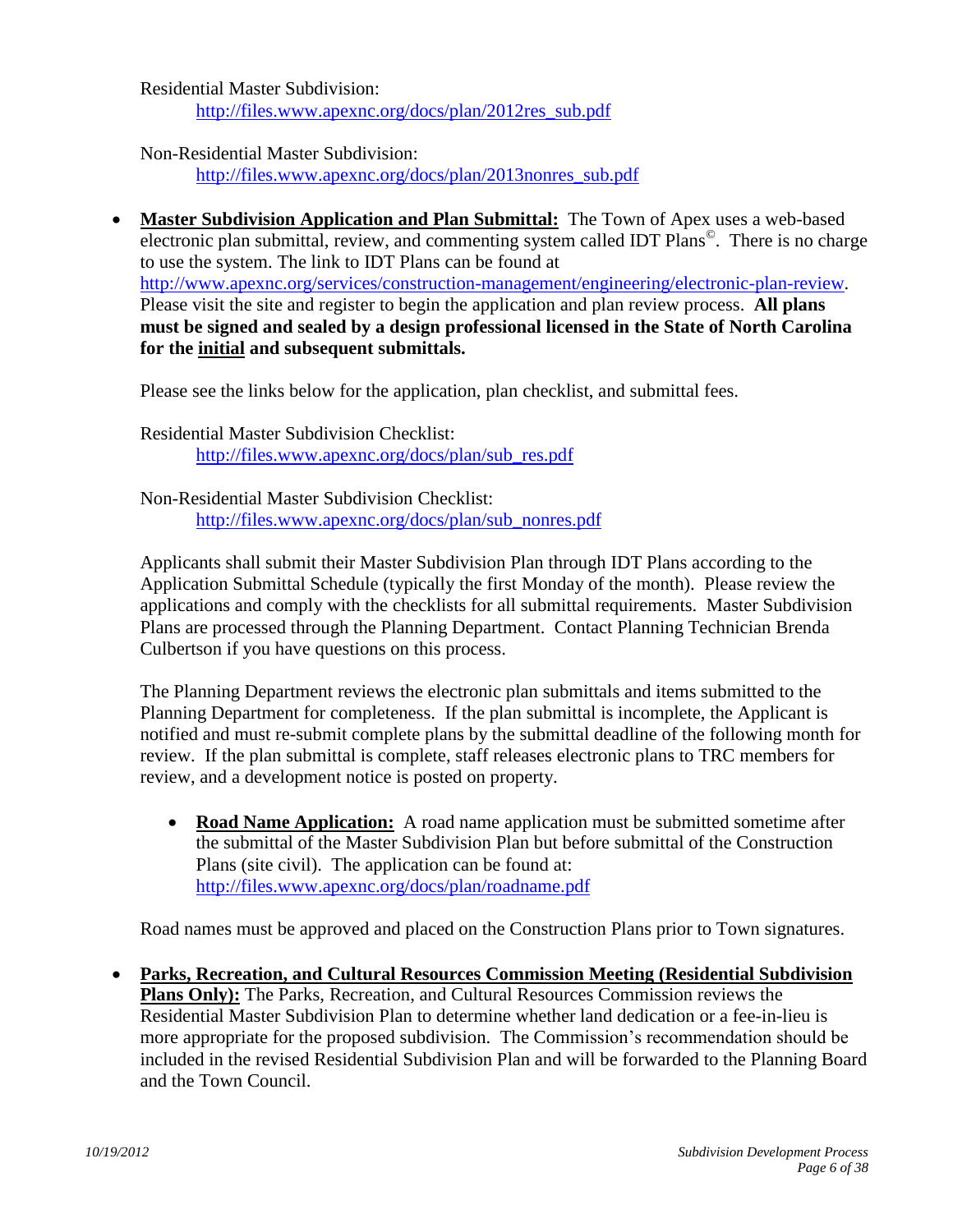Please contact John Brown with the Parks, Recreation, and Cultural Resources Department to request placement on the Commission Meeting Agenda. **Projects are not automatically placed on this agenda.**

The Parks, Recreation, and Cultural Resources Commission meets at 7:00 P.M. in the Town Hall Council Chambers (typically the last Wednesday of the month). The applicant should be prepared to address the Board and answer any questions they may have and be prepared to explain how the proposed development relates to the currently adopted Parks, Recreation, Greenways, and Open Space Master Plan. Copies of the adopted Plan are available at the Parks, Recreation and Cultural Resources Department for \$26.50 each. For more information on the Parks, Recreation, and Cultural Resources Commission, please visit our web page at: [http://www.apexnc.org/services/parks-recreation-cultural-resources/advisory-commission.](http://www.apexnc.org/services/parks-recreation-cultural-resources/advisory-commission)

- <span id="page-6-0"></span> **TRC Comments:** Preliminary or draft comments on the Master Subdivision Plan from TRC Members are forwarded to the engineer, applicant, and developer no later than the Tuesday prior to the TRC meeting. A meeting time is given to the Applicants for the TRC Meeting. Applicants are encouraged to review the comments prior to the TRC Meeting and come prepared to discuss only those comments they need clarification on. After the TRC meeting, final comments based on that month's review will be forwarded to the engineer, applicant, and developer.
- <span id="page-6-1"></span> **TRC Meeting:** TRC Members typically meet the last Thursday of each month to review Site Plans, Master Subdivision Plans, and Construction Plans *(see the Application Submittal Schedule above for dates)*. During the TRC Meeting, the Project Planner determines if the plans are sufficient to move forward and appear before the Planning Board. If the plans are not sufficient to move forward, the Applicant must resubmit the plans electronically through IDT Plans the following month according to the Application Submittal Schedule. Applicants will receive additional TRC comments and attend another TRC meeting as stated above. This process will continue until the plans are approved to move forward to the Planning Board.
- <span id="page-6-2"></span> **Planning Board Meeting:** The Town of Apex Planning Board is comprised of eight volunteer citizens of the Town of Apex and its extraterritorial jurisdiction (ETJ). The Apex resident members are recommended by the Mayor and appointed by the Town Council, while the ETJ member is appointed by the Wake County Commissioners. Planning Board members often have special training or experience in planning, real estate and development, architecture, landscape architecture, or law. Members are not paid for their services and are not employees of the Town of Apex. The Planning Board spends several hours each month reviewing agenda items, conducting public meetings, and discussing development proposals. The Planning Board reviews the Master Subdivision Plan and formulates a recommendation to the Town Council.

<span id="page-6-3"></span>The Planning Board typically meets the second Monday of each month as per the schedule at the following link: http://files.www.apexnc.org/news/meetings-boards/2012 Calendar.pdf.

 **Town Council Meeting:** The Town Council meets in regularly scheduled sessions on the first and third Tuesday of each month. The Town Council will review and approve, approve with conditions, or disapprove the Master Subdivision Plan. If approved, a master subdivision approval letter is generated by the Planning Department and forwarded to the applicant and engineer. The plan is now ready for construction plan review. **No site work (i.e. soil and erosion control measures, grading, clearing, etc.) can commence until the site Construction**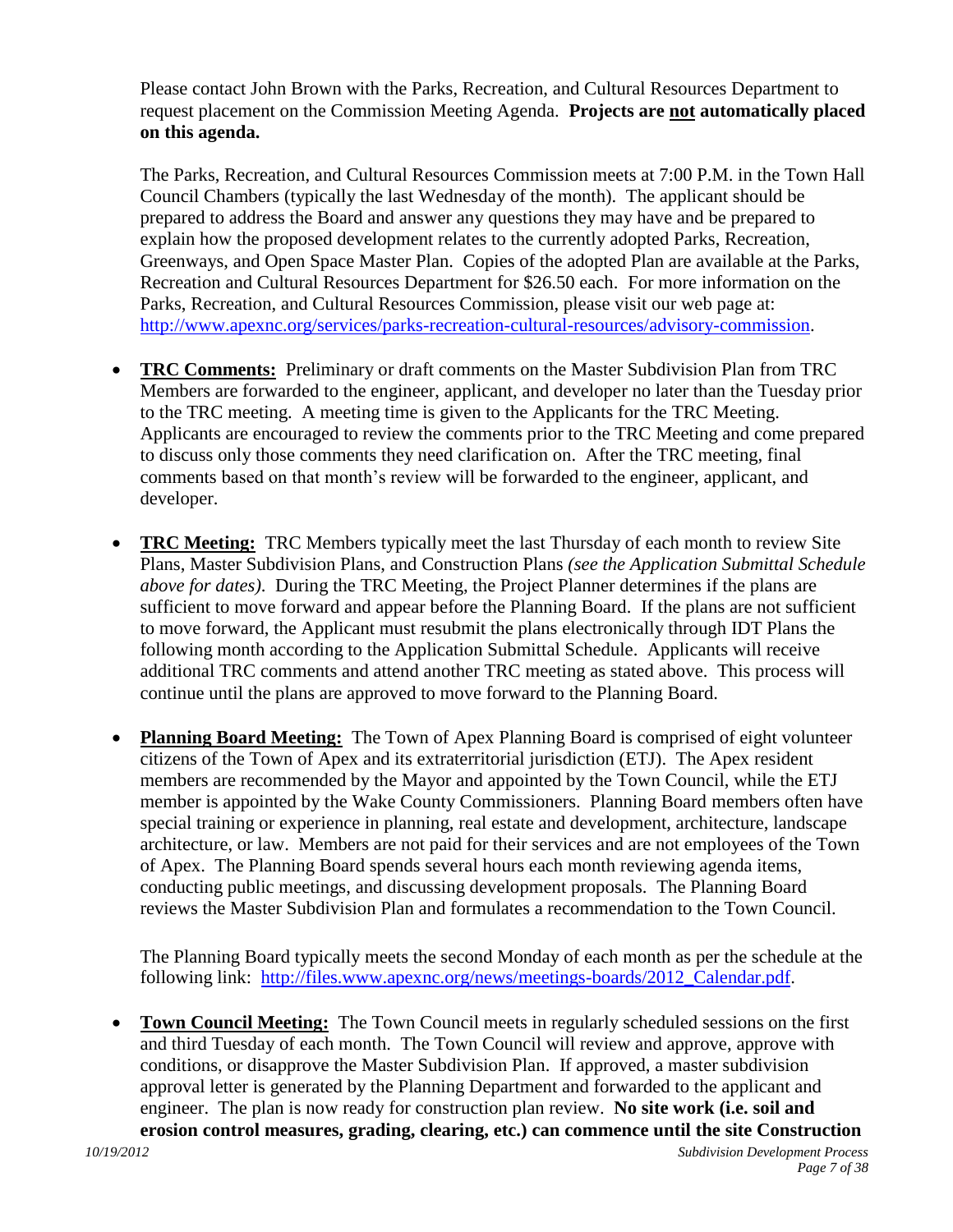#### <span id="page-7-0"></span>**Plans have been signed and approved by TRC Members. The construction sequence must be followed.**

 **Prepayment of Water and Sewer Capacity Fees:** Effective August 7, 2007, prepayment of sewer capacity fees is limited to a maximum of 30,000 gallons per day (GPD) of sewer capacity in any 12 month period for any given subdivisions or development. The 12 month period shall renew on the anniversary date of Town Council Approval of the subdivision or site development plan. If the Master Subdivision Plan is approved by the Town Council, and if the proposed development requires municipal water and/or sewer utility service, the project owner may prepay fees in order to get preference to another owner who has not reserved the capacity. Water and sewer treatment (and collection capacity) is not guaranteed; prepayment is only a preference for treatment capacity and not a guarantee. The developer assumes the risk of whether actual capacity will be available when needed.

## **Annexation Petition** *(Inside ETJ)*

<span id="page-7-2"></span><span id="page-7-1"></span>If the project is extending either Town of Apex public water or public sanitary sewer, and if the property is located in the Town of Apex's Extraterritorial Jurisdiction (ETJ), then the property must be annexed. The Corporate Limits and Extraterritorial Jurisdiction map can be found at: [http://files.www.apexnc.org/docs/plan/CorpLimitsmap.pdf.](http://files.www.apexnc.org/docs/plan/CorpLimitsmap.pdf) The Annexation Petition can be found at: [http://files.www.apexnc.org/docs/plan/annex.pdf.](http://files.www.apexnc.org/docs/plan/annex.pdf) The Petition must be submitted to and reviewed by the Planning Department prior to Construction Plan approval.

 **Construction Plan Submittal and Review** *(Site Civil Plans)***:** Applicants shall submit their Construction Plans electronically through IDT Plans according to the Construction Plan Submittal Schedule at the following link: [http://files.www.apexnc.org/docs/const/2012\\_Construction\\_Plan\\_Schedule.pdf.](http://files.www.apexnc.org/docs/const/2012_Construction_Plan_Schedule.pdf) The Construction Plan Application can be found at the following link: [http://files.www.apexnc.org/docs/const/ConPlanApplication.pdf.](http://files.www.apexnc.org/docs/const/ConPlanApplication.pdf) Construction Plans will not be accepted for review unless all submittal fees are included (plan review fee, soil & erosion control fee, and stormwater review fee) along with associated paperwork. Use the following link to access the electronic plan review system: [http://www.apexnc.org/services/construction](http://www.apexnc.org/services/construction-management/engineering/electronic-plan-review)[management/engineering/electronic-plan-review.](http://www.apexnc.org/services/construction-management/engineering/electronic-plan-review)

Construction Plans are processed through the Engineering Division. Contact Development Projects Coordinator Jean Weatherman if you have questions about this process.

The Engineering Division reviews the electronic Construction Plan submittals and items submitted to the Engineering Division for completeness. If the plan submittal is incomplete, the Applicant is notified and must re-submit complete plans by the submittal deadline of the following month for review. If the plan submittal is complete, staff releases electronic plans to TRC members for review.

 **Floodplain Development Permit:** For proposed commercial developments encroaching Special Flood Hazard Areas, the engineer shall submit a floodplain development permit application in conjunction with construction plan submittal. Use the following links to view and print the permit application: <http://files.www.apexnc.org/docs/const/floodplaindevpermapp.pdf>

<span id="page-7-3"></span>In areas outside of a FEMA delineated floodplain, adjacent to streams delineated by the Watershed Protection Overlay District Map, proposed developments that exceed 5 acres or 50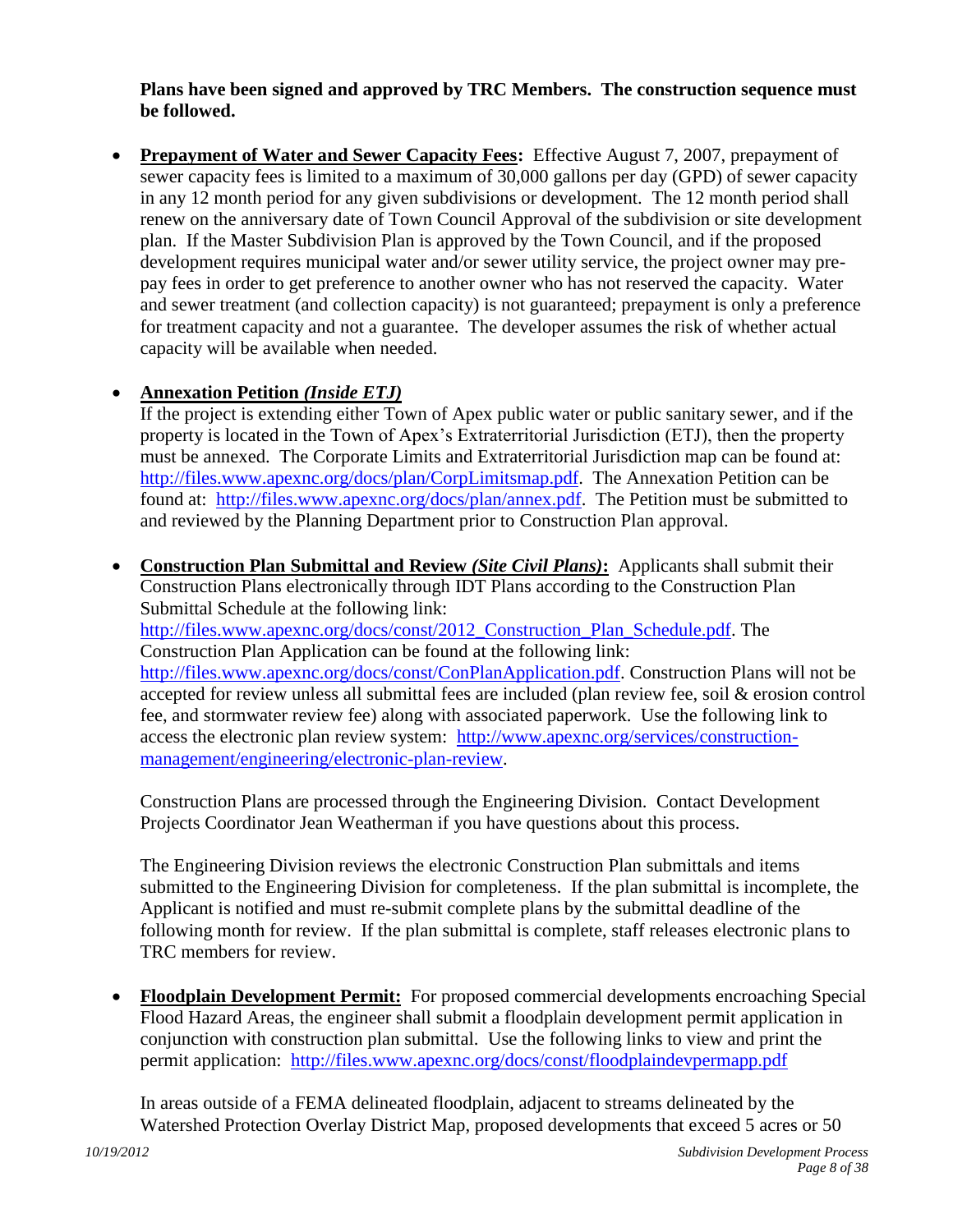<span id="page-8-0"></span>lots must establish the floodplain boundary. Refer to Section 6.2 of the Unified Development Ordinance. **Floodplain development permits must be issued by the Town prior to Construction Plan approval.**

 **Water and Sewer Permits:** The engineer should submit water and sewer permit applications as early in the Construction Plan approval process as possible. Use the following links to view and print the water and sewer permit applications: <http://files.www.apexnc.org/docs/const/waterperm.pdf> <http://files.www.apexnc.org/docs/const/sewerperm.pdf>

Fire flow calculations should be submitted with the first construction plan submittal so that we can determine whether the waterline is sized properly and that there is adequate flow available to the area. Refer to the Water Permit Application at the link provided in this section for requirements on fire flows. **All water and sewer permits must be issued by the Town prior to Construction Plan approval.**

- <span id="page-8-1"></span> **North Carolina Department of Transportation (NC DOT) Encroachment Agreements and Driveway Permits:** The engineer should submit any NC DOT Encroachment Agreement applications and/or Driveway Permit applications to the NC DOT as early in the Construction Plan approval process as possible. The Engineering Division signs all DOT Three Party Encroachment Agreements and Driveway Permit Applications prior to submitting the NC DOT. **All Encroachment Agreements and Driveway Permits must be issued by the NC DOT prior to Construction Plan approval.**
- <span id="page-8-2"></span> **Environmental Permits:** All North Carolina Division of Water Quality (DWQ) 401 Water Quality Certifications, 404 Permits, and applicable State-regulated Riparian Buffer Authorizations (e.g. Neuse River Basin Buffer Rules) must be approved and issued by the appropriate State and Federal agencies prior to Construction Plan approval.
- <span id="page-8-3"></span> **Pump Station/Force Main Permits:** The Town does not issue permits for new pump stations/force mains or for modifications to existing pump stations/force mains. All new pump stations/force mains as well as modifications to existing pump stations/force mains must be permitted by the North Carolina DWQ prior to Construction Plan approval. The Town reviews these applications for compliance with our Standard Specifications and Standard Details**.**
- <span id="page-8-4"></span>• Road Name Approval and Addressing: Road names are approved jointly by the Apex Planning Department and Wake County GIS prior to Construction Plan approval. Addresses are assigned by GIS Specialist Will Brown during the Construction Plan review process. The application can be found at: [http://files.www.apexnc.org/docs/plan/roadname.pdf.](http://files.www.apexnc.org/docs/plan/roadname.pdf)
- <span id="page-8-5"></span> **Technical Review Committee (TRC):** The TRC consists of Town Employees from the Planning, Engineering, Building Inspections, Public Works, Parks and Recreation, Fire, and Police Departments. The TRC reviews, considers, and makes recommendations to approve, approve with conditions, or disapprove applications for Master Subdivision Plans. The TRC approves Construction Plans and Final Plats.
- <span id="page-8-6"></span> **TRC Comments:** Preliminary or draft comments from TRC Members are forwarded to the engineer, applicant, and developer no later than the Tuesday prior to the TRC meeting. A meeting time is given to the Applicants for the TRC Meeting. Applicants are encouraged to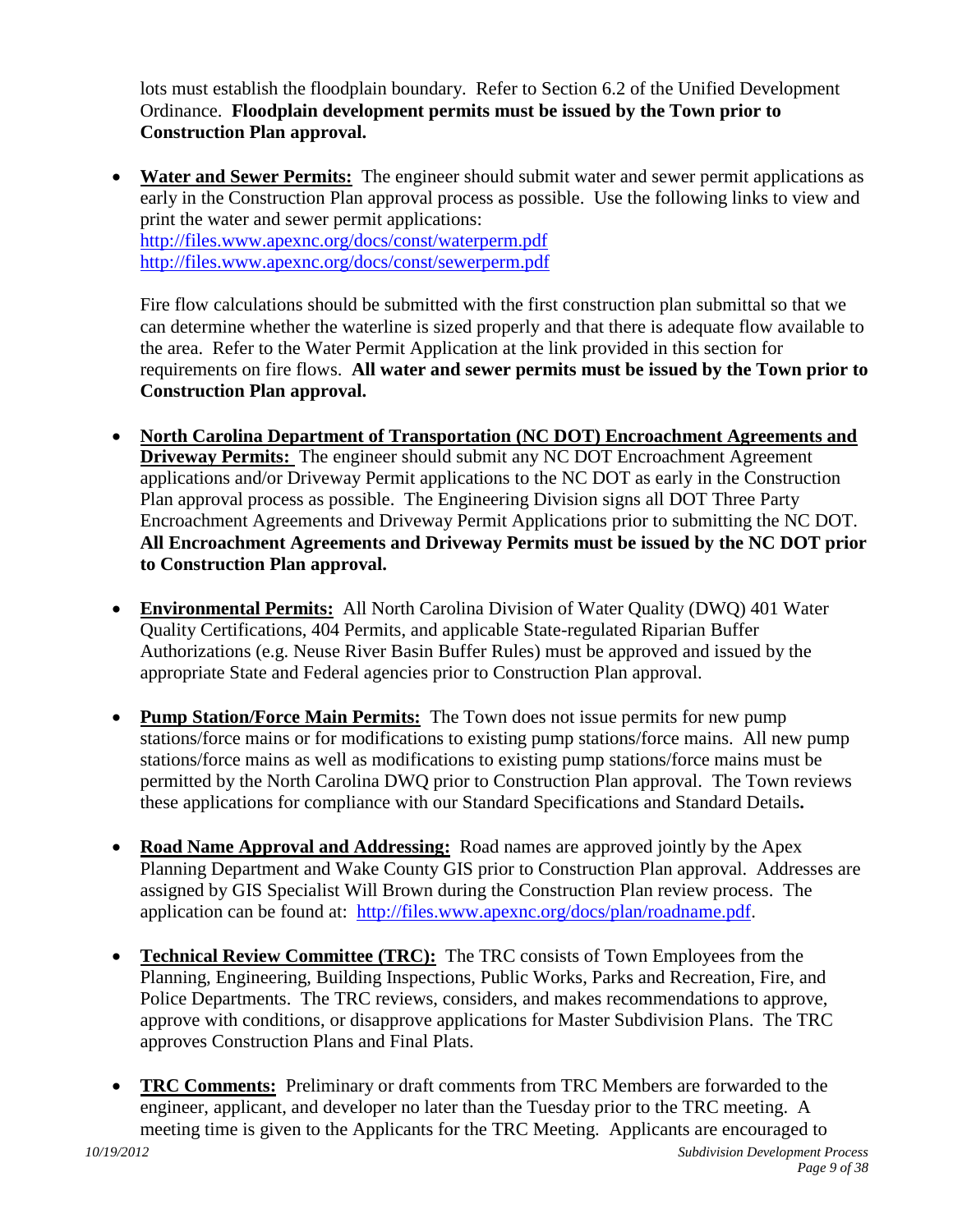review the comments prior to the TRC Meeting and come prepared to discuss only those comments they need clarification on. After the TRC meeting, final comments based on that month's review will be posted on IDT.

- <span id="page-9-0"></span> **TRC Meeting:** TRC Members typically meet the last Thursday of each month to review Master Subdivision Plans and Construction Plans *(see the Application Submittal Schedule for dates [http://files.www.apexnc.org/docs/const/2012\\_Construction\\_Plan\\_Schedule.pdf\)](http://files.www.apexnc.org/docs/const/2012_Construction_Plan_Schedule.pdf)*. During the TRC Meeting, the TRC determines if the plans are sufficient to move forward. If the plans need further review, the Applicant must resubmit the plans electronically through IDT Plans the following month according to the Application Submittal Schedule at [http://files.www.apexnc.org/docs/const/2012\\_Construction\\_Plan\\_Schedule.pdf.](http://files.www.apexnc.org/docs/const/2012_Construction_Plan_Schedule.pdf) Applicants will receive additional TRC comments and attend another TRC meeting as stated above. This process will continue until the plans are approved to move forward to the signature set.
- <span id="page-9-1"></span> **Electronic Signature Set:** Once the Construction Plans are sufficiently complete as determined by the TRC, the applicant will be asked make final corrections and upload one electronic set through IDT Plans at their convenience. The TRC Members will review the final set outside of the regular TRC Cycle and close out any remaining comments.
- <span id="page-9-2"></span>• Hard Copy Signature Set: Once all comments are closed out of the IDT Plans review system, the applicant will be asked to bring one hard copy (bond paper) of the complete plans to the Engineering Division for signature. It takes approximately one to two weeks for the plans to be signed by the TRC Members.
- <span id="page-9-3"></span> **Distribution of Signed Construction Plans:** Once the Construction Plans have been signed, the applicant will be called to pick up the plans and return seven (7) hard copies of the signed Construction Plans to the Engineering Division. It is the responsibility of the applicant to distribute the approved Construction Plans to the contractors.
- <span id="page-9-4"></span> **Construction Plan Revisions:** Any Construction Plan revisions must be signed off by the TRC Members. Please submit one hard copy of any revised plan sheets (24"x 36") to the Engineering Division for review and approval. All revisions should be clouded and noted on the plans. Once the revisions are approved, the applicant will be asked to pick up the plans and return seven (7) hard copies of the revised sheets to the Engineering Division.

## <span id="page-9-5"></span>**SECTION 5: Site Construction – Site and Earth Work**

<span id="page-9-6"></span> **Performance Guarantee Prior to Letter of Plan Approval:** Prior to the Town's issuing a letter of soil erosion and sedimentation control plan approval for an approved soil erosion and sedimentation control plan, the Applicant/Owner shall provide a performance guarantee in the form of a certified check, cash, or irrevocable letter of credit from any commercial bank doing business in the State of North Carolina in terms and form approved by the Town. The amount of the performance guarantee shall be \$2,500.00 per disturbed acre as defined in the Request for Plan Approval and approved by the Public Works director or designee. The performance guarantee shall remain in full force and effect until 100% of the buildings (residential and commercial) in the area(s) covered under the performance guarantee have received a permanent Certificate of Occupancy and until a Certificate of Completion has been issued by the Public Works Department. Failure to extend an irrevocable letter of credit until a Certificate of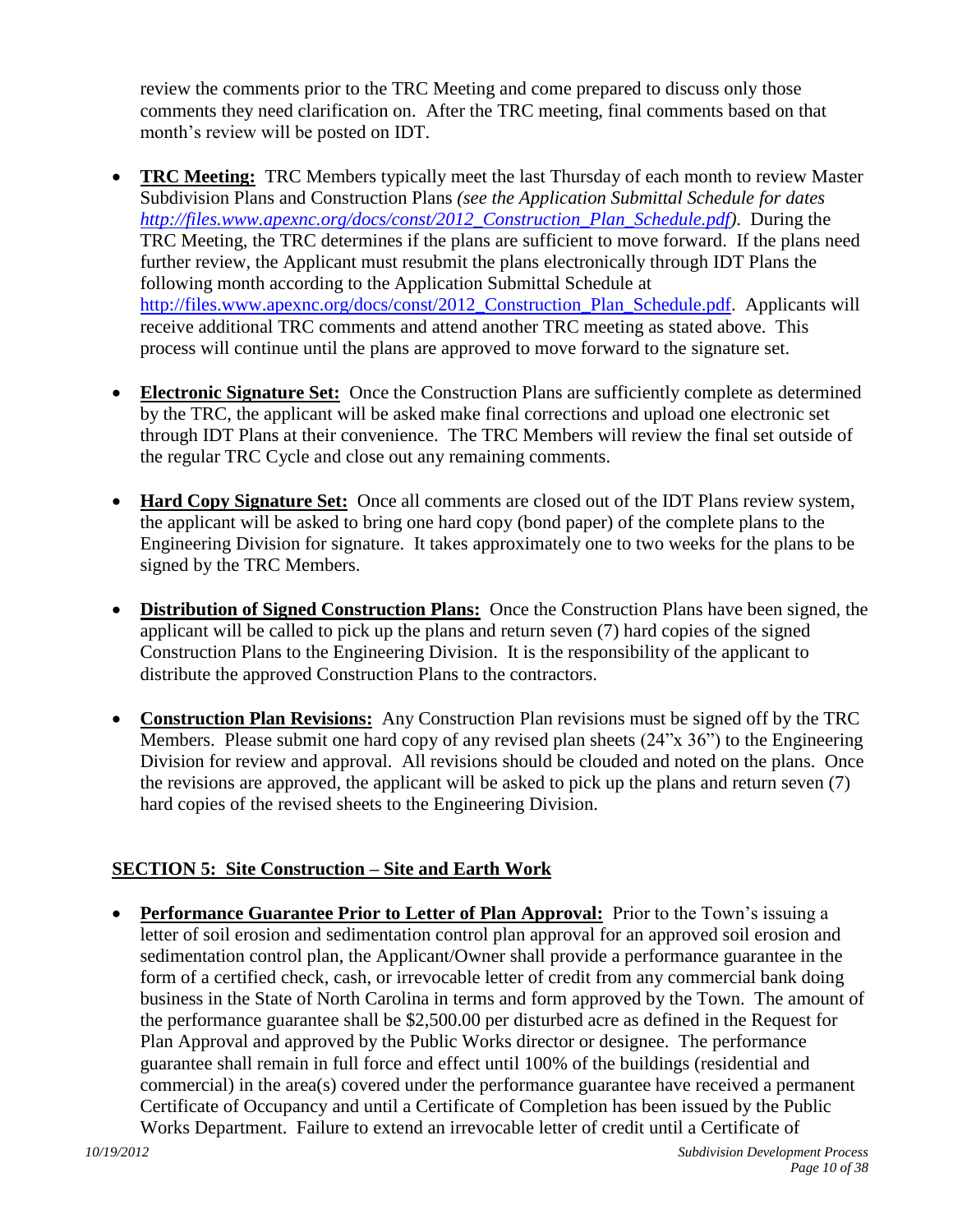<span id="page-10-0"></span>Completion has been issued by the Town will result in collection of the performance guarantee. Please contact Jean Weatherman, Development Projects Coordinator at (919) 249-3394 prior to submitting the Performance Guarantee.

- **Site Work Prior to Development:** Any work performed on a site prior to being granted an appropriate approval by the Town of Apex shall be in violation of the UDO and other applicable rules and regulations and may be subject to civil penalties.
- <span id="page-10-1"></span> **Tree Protection Fencing Permit:** Fill out Tree Protection Fencing Installation Permit Application. Tree Protection Fencing applications may be picked up in the Planning Department or downloaded from our website: <http://files.www.apexnc.org/docs/plan/TreeProt.pdf>
- In accordance with the approved grading and soil erosion and sedimentation (S&E) control plans, have a surveyor flag property lines, easements, buffers, tree protection areas, and flag the protection limits for review prior to the installation of the barriers.
- Contact Brenda Culbertson in the Planning Department to be notified which Zoning Compliance Officer will inspect the tree protection fencing locations.
- Install approved tree protection fencing, signs, and/or any other protection measures that may be required. Call the assigned Zoning Compliance Officer for a final inspection of protection measures. Planning will forward approval to Environmental Programs Manager Michael Deaton.
- <span id="page-10-2"></span> **Letter of Plan Approval:** Obtain a Letter of Plan Approval for S&E control measures from the Environmental Programs Manager.
- Through the Engineering Field Services Supervisor Eric Battle, schedule a pre-construction meeting with engineering inspectors and other Town staff.
- Install gravel construction entrance, temporary diversions, silt fencing, sediment basins, bypass channels, and/or other S&E measures as shown on the approved S&E control plans. **Clear only as necessary to install these devices.**
- <span id="page-10-3"></span> **Certificate of Compliance:** Call the Environmental Programs Manager for on-site inspection and to obtain a Certificate of Compliance.
- <span id="page-10-4"></span> **Grading Permit Application:** Complete a **Grading Permit Application** and submit to the Building Inspections Division. Use the following link to access a **Grading Permit Application**: [http://files.www.apexnc.org/docs/const/2012\\_App\\_Grading.pdf.](http://files.www.apexnc.org/docs/const/2012_App_Grading.pdf)
- Once the Grading Permit application is reviewed and the permit issued by Building Inspections, arrange a pre-construction meeting with Building Inspections by calling Rudy Baker **prior** to any grading activities. This meeting is separate from any other pre-construction meetings required in the construction sequence.
- Post Grading Permit prominently on site at all times.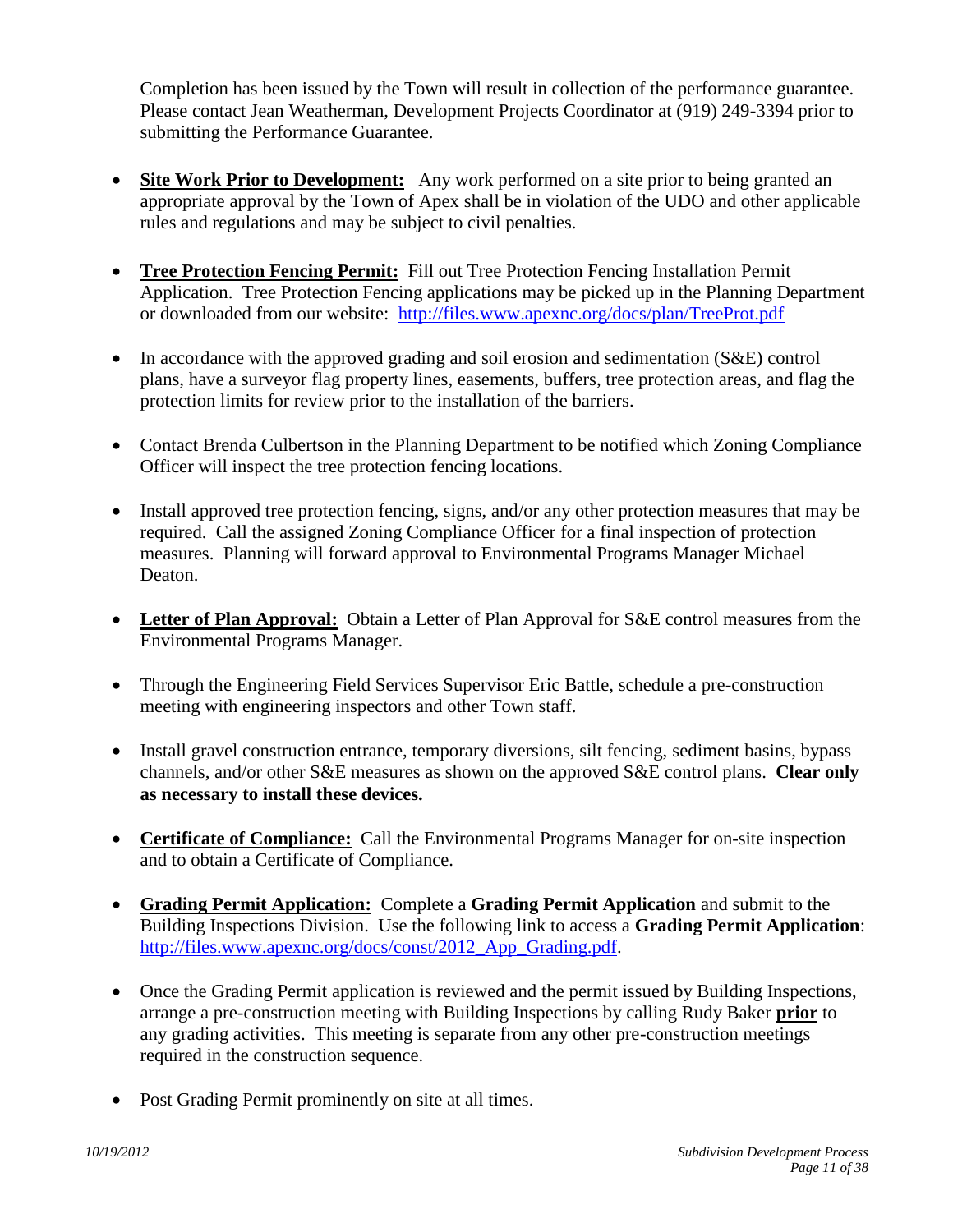- Begin clearing, grubbing, and rough grading of the site.
- Stockpile sufficient amount of topsoil to cover three inches over landscaped areas at the end of the project.
- Install storm sewer, if shown, and protect inlets with inlet protection devices and/or other approved measures as shown on plans. Maintain devices as needed. Once curb and gutter and first lift of asphalt are completed, use inlet protection in the low areas. Use products acceptable to the Environmental Programs Manager.
- After completion of any phase of grading, establish adequate groundcover on graded slopes and fill areas within 15 calendar days.
- Stabilize site as areas are brought up to finished grade with vegetation or paving.
- Flush and clean all stormwater system pipes. Clean and remove sediment from temporary sediment holding devices. Follow **BMP Construction Sequence** found on the Grading and/or BMP Detail sheets on the approved Construction Plan set.
- Remove temporary diversions, silt fencing, sediment basins, etc. and provide adequate cover or pave any resulting bare areas. All permanent erosion control devices, such as velocity dissipaters, should be installed at this point.
- When vegetation has been established, call the Environmental Programs Manager for final site inspection.
- <span id="page-11-0"></span> **Certificate of Completion:** Obtain a Certificate of Completion from the Environmental Programs Manager after passing final site inspection.

## **SECTION 6: Site Construction – Utilities and Roadway**

- <span id="page-11-2"></span><span id="page-11-1"></span> **Utility and Infrastructure Construction:** Contact your Engineering Inspector to schedule inspections as required below. The Engineering Inspector will be assigned to your job at the Pre-Construction Meeting.
- **Utility and Roadway Inspection Scheduling Requirements for Contractors:** Note: All construction to comply with *Town of Apex Standard Specifications and Construction Details, NCDOT Standard Specifications for Roads and Structures,* and *NCDOT Roadway Standard Drawings,* but in no way should the aforementioned list exclude *ASTM Standards, ASCE Standards, AASHTO Standards, ACI Standards* or other standards as deemed fit by the

Prior to the commencement of construction a pre-construction meeting is required. This meeting is to inform contractors of the Engineering, Inspection, Planning, and Public Works Department requirements for construction and to assure that the correct approved plan sets are being used by all parties.

<span id="page-11-3"></span>Town Engineer.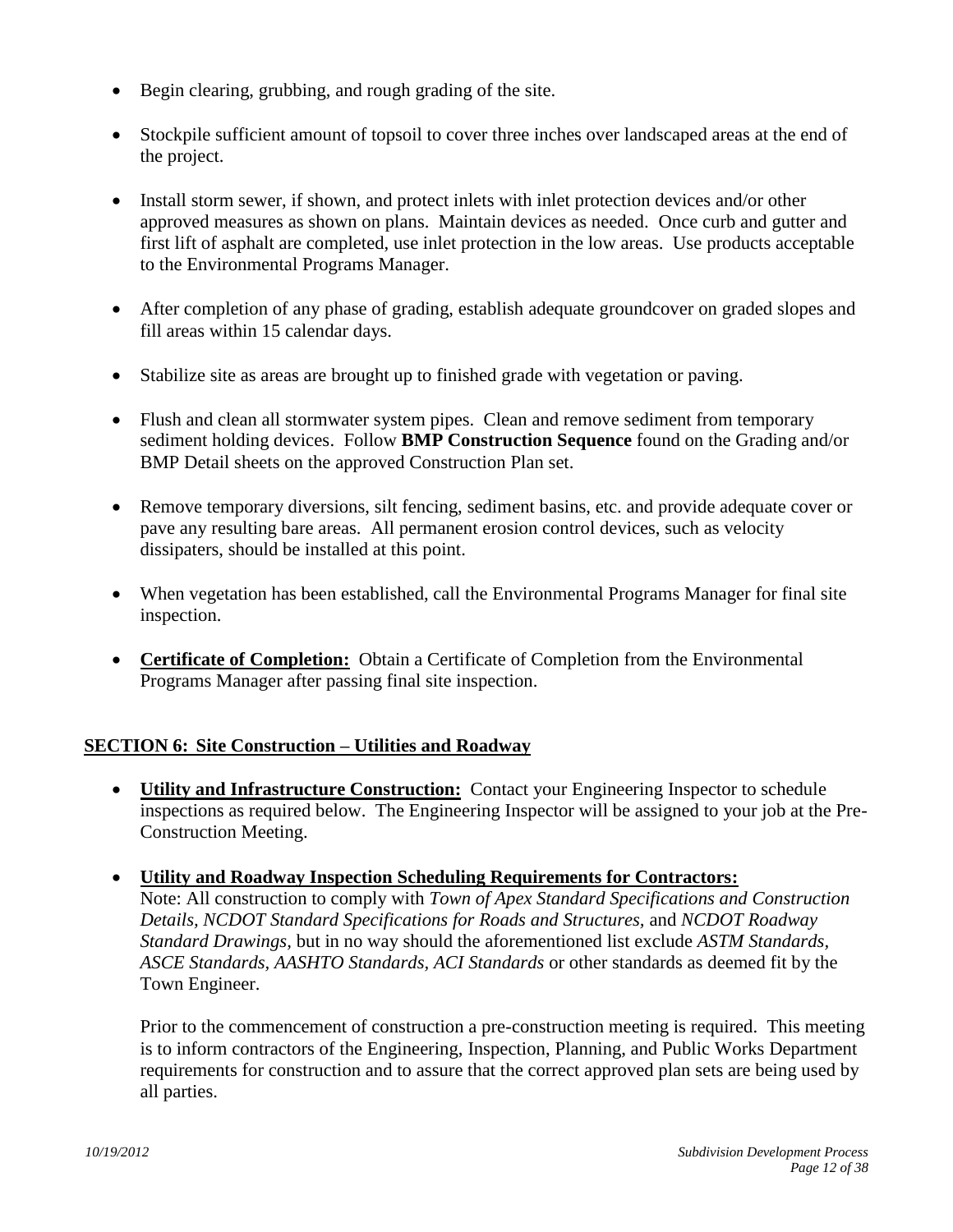This inspections list is to provide clarity for contractors working within the Town's jurisdiction. This list shall not be construed as to over-ride the aforementioned standards and is subject to periodic revision.

## **Inspections Requiring Scheduling:**

## **Sewer:**

- 1. Sewer pressure testing of all lines and vacuum testing of all sewer manholes is required. Inspectors will schedule 30-minute blocks of time with the contractor to perform the inspection. It is the contractor's responsibility to have the lines or manholes pressurized upon the arrival of the inspector.
- 2. Penetrations into a manhole require inspection prior to backfill.
- 3. Mandrel testing of PVC sewer lines. The contractor is to have all strings in place prior to the arrival of the inspector.
- 4. All sewer services and taps will be inspected prior to backfill.
- 5. Taps into existing mains. Patching and backfill of open-street cut.
- 6. All road-boring activities require a two-day advance notice to the inspector prior to boring and jacking steel casing. NCDOT encroachment agreements are required on site all times during boring and jacking activities.
- 7. Stream crossings require inspection prior to placing concrete.
- 8. Sewer lines will be plugged at the start of construction, continuing throughout the duration of the project, to prevent debris from entering the Town's system. The installation and removal of plugs will only be permitted in the presence of an inspector. Prior to removing the plugs and starting the Warranty period, the Town will inspect all lines with a T.V. camera.
- 9. All Town maintained utility bores with an 8-inch main carrier pipe or greater shall be field surveyed in from known (recorded) bench mark(s) before the intended carrier pipe is threaded. Bore casing shall also be visually inspected for curvature or misalignment before intended carrier pipe is threaded.
- 10. All grade percentages set for 0.65% or less and grade percentages set for 9.0% or more shall be inspected at downstream point for correct grade setting. Field survey may be used to confirm approved construction drawing design.

## **Water:**

- 1. All water lines will be pressure tested. All valves will be pressure tested to one side of the valve. The inspector will determine the location of the pressurization point and the order in which valves will be isolated.
- 2. All water lines will receive a total coliform analysis provided by the contractor and witnessed by the inspector. The inspector will identify the locations for which water samples are to be taken.
- 3. All water services will be inspected prior to backfill.
- 4. Waterline blocking and 'rodding' shall be inspected prior to backfill.
- 5. All road-boring activities require a two-day advance notice to the inspector prior to boring and jacking steel casing. NCDOT encroachment agreements are required onsite all times during boring and jacking activities.
- 6. Taps into existing mains. Tapping sleeves to be inspected prior to making the tap. Air pressure testing and bolt torque inspection of the tapping sleeve are required prior to making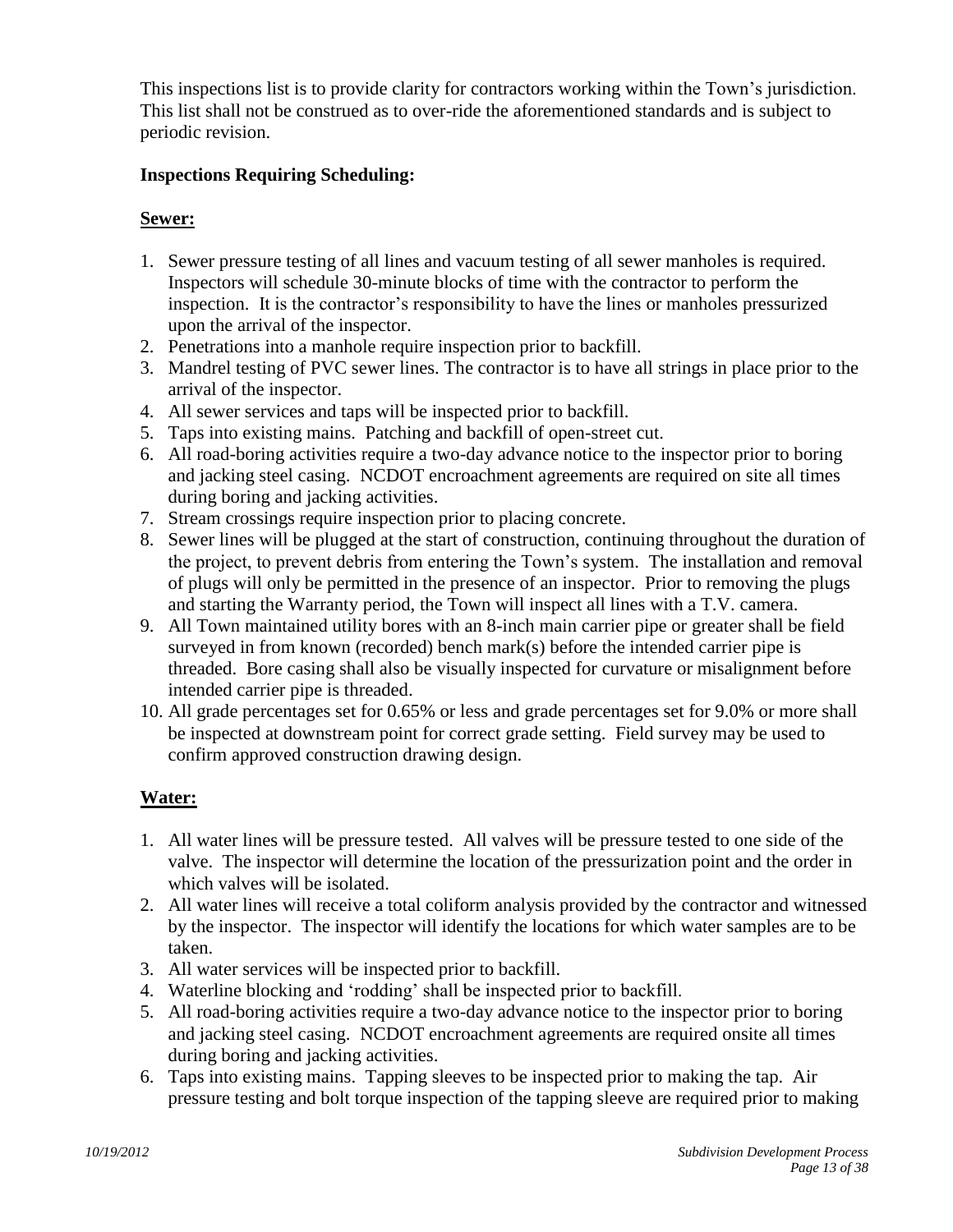the tap. Patching of the open-street cut requires inspection prior to placing backfill and asphalt.

- 7. All Town maintained utility bores with an 8-inch main carrier pipe or greater shall be field surveyed in from known (recorded) bench mark(s) before the intended carrier pipe is threaded. Bore casing shall also be visually inspected for curvature or misalignment before intended carrier pipe is threaded.
- 8. All grade percentages set for 0.65% or less and grade percentages set for 9.0% or more shall be inspected at downstream point for correct grade setting. Field survey may be used to confirm approved construction drawing design.

## **Storm Drainage:**

- 1. Masonry boxes will be inspected prior to backfill.
- 2. Precast boxes will be inspected prior to backfill.
- 3. Headwall forms and re-bar are to be inspected prior to placing concrete.
- 4. All cast slabs with re-bar reinforcement are to be inspected prior to placing concrete.
- 5. Storm Drainage lines and structures will be flushed and cleaned of all debris prior to the beginning of the Warranty Period.
- 6. All Town maintained utility bores with an 8-inch main carrier pipe or greater shall be field surveyed in from known (recorded) bench mark(s) before the intended carrier pipe is threaded. Bore casing shall also be visually inspected for curvature or misalignment before intended carrier pipe is threaded.
- 7. All grade percentages set for 0.65% or less and grade percentages set for 9.0% or more shall be inspected at downstream point for correct grade setting. Field survey may be used to confirm approved construction drawing design.

## **Roadways:**

- 1. Proof-roll of subgrade prior to placement of ABC. Gradation reports will be provided for ABC as indicated by the inspector.
- 2. Proof-roll of subgrade prior to placement of curbing.
- 3. Proof-roll of ABC prior to paving.
- 4. Road-widening lap-joints prior to final lift.
- 5. Asphalt repairs, curb repairs, subgrade repairs, valve box /manholes repairs, and all other related right-of-way appurtenances will be approved prior to final lift.
- 6. Asphalt tack coating will be inspected prior to final lift.
- 7. Compaction reports will be provided, as directed by the inspector, for fill material placed in the right-of-way.

## **Final Inspection:**

- 1. Final Inspections will be scheduled two-days in advance.
- <span id="page-13-0"></span>2. All punchlist generated items will be completed prior to the Town's acceptance.

## **SECTION 7: Electrical Installation**

<span id="page-13-1"></span>• **Underground Electric:** Once the applicant has selected the Town of Apex to be their electric utilities provider, they should turn in the signed Town of Apex Utilities Offer & Agreement Letter with the Master Subdivision Application. The applicant should then contact Rodney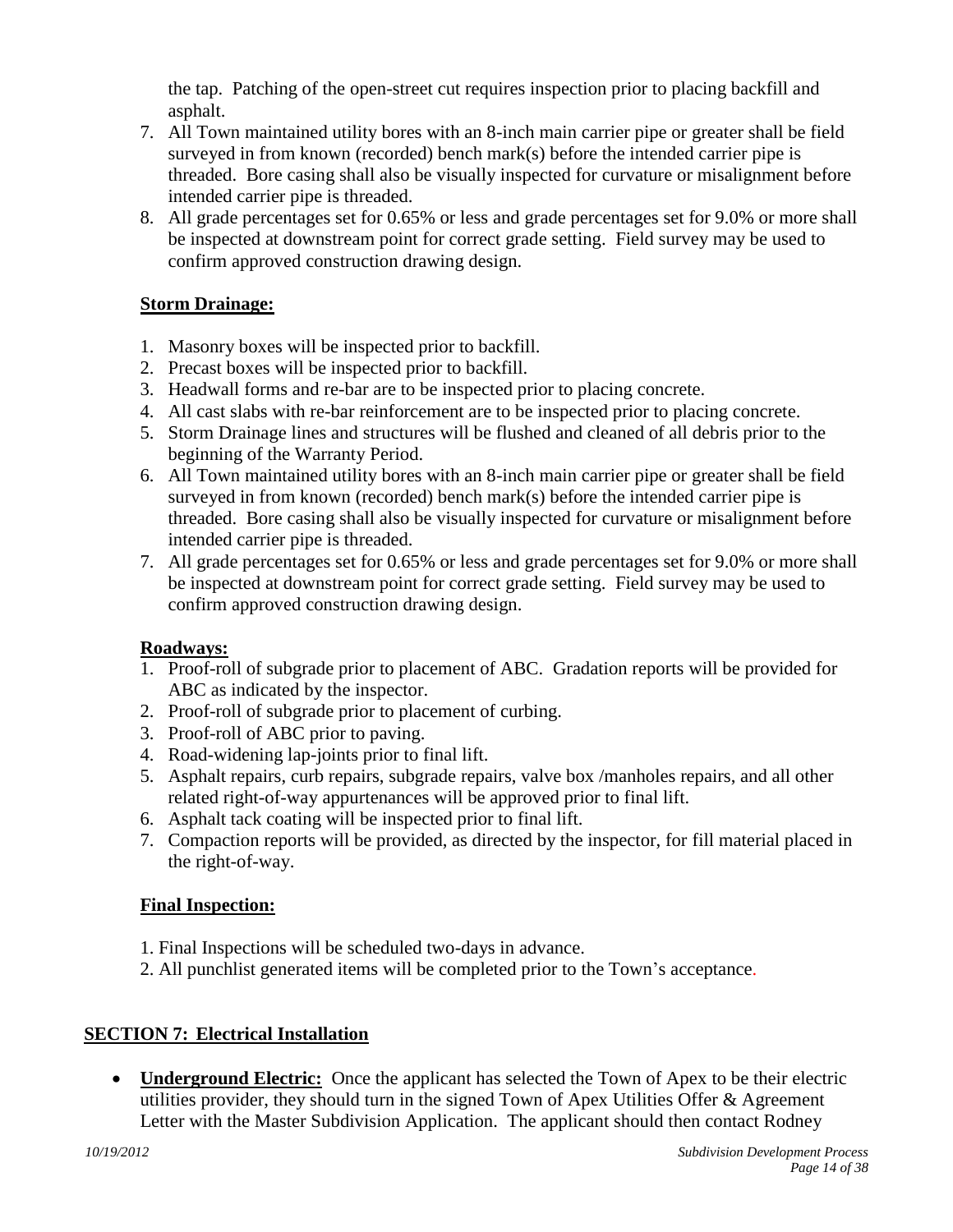Smith in the Electric Utilities Division to arrange for installation of underground electric. The Electric Utilities Division will start underground electric installation after the curbing and first lift of pavement have been set and the underground electric fee has been paid to the Public Works Department. The invoice for the installation of electric utilities will be provided by the Electric Utilities Division. Service laterals to individual lots/point of delivery are charged at the time of building permit and payable at the Building Inspections Permit Desk when the building permit is picked up. Please see the Development Fee Schedule for current rates at: [http://files.www.apexnc.org/docs/plan/dev\\_fees.pdf](http://files.www.apexnc.org/docs/plan/dev_fees.pdf)

<span id="page-14-0"></span> **Street Lights:** Standard street lights are added at no cost to the developer. Upgraded street lighting is available through the Town for a fee. Contact Rodney Smith in the Electric Utilities Division for additional information.

#### **SECTION 8: Plats – Recording Lots**

<span id="page-14-2"></span><span id="page-14-1"></span> **Plat Submittal:** After the installation of infrastructure, the applicant must submit a plat for recording in order to convey lots and obtain building permits. Use the following link to the Master Subdivision Plat Application and Checklist: <http://files.www.apexnc.org/docs/plan/majorsubplat.pdf>

Plats are submitted electronically through IDT Plans:

[http://www.apexnc.org/services/construction-management/engineering/electronic-plan-review.](http://www.apexnc.org/services/construction-management/engineering/electronic-plan-review) Plats are processed through the Planning Department. Contact Development Specialist Bonnie Brock if you have questions on this process. Fees associated with plats are calculated and collected by the Planning Department. Plats are reviewed by multiple departments and must be signed by the Public Works Director and the project planner, in addition to the surveyor, property owner, and notary.

 **Requirements Prior to Platting:** The following items must be completed prior to Plat Approval:

#### <span id="page-14-3"></span>**Engineering Items**

#### □*Surety funds to be held in the Town's favor must be in place*

The Town requires bonds (enforceable at the sole discretion of the Town) guaranteeing utility taps, curbs, gutters, street pavement, sidewalks, greenways, drainage facilities, water and sewer lines and other improvements against defects for one year. All guarantees must remain in force in the Town's favor for a period of no less than the longer of 1) one year from the satisfactory completion of the performance inspection, or 2) until 60% of the lots in the bonded phase have been issued a Certificate of Occupancy.

This may include all or any of the following types of bonds depending on the scope of the project: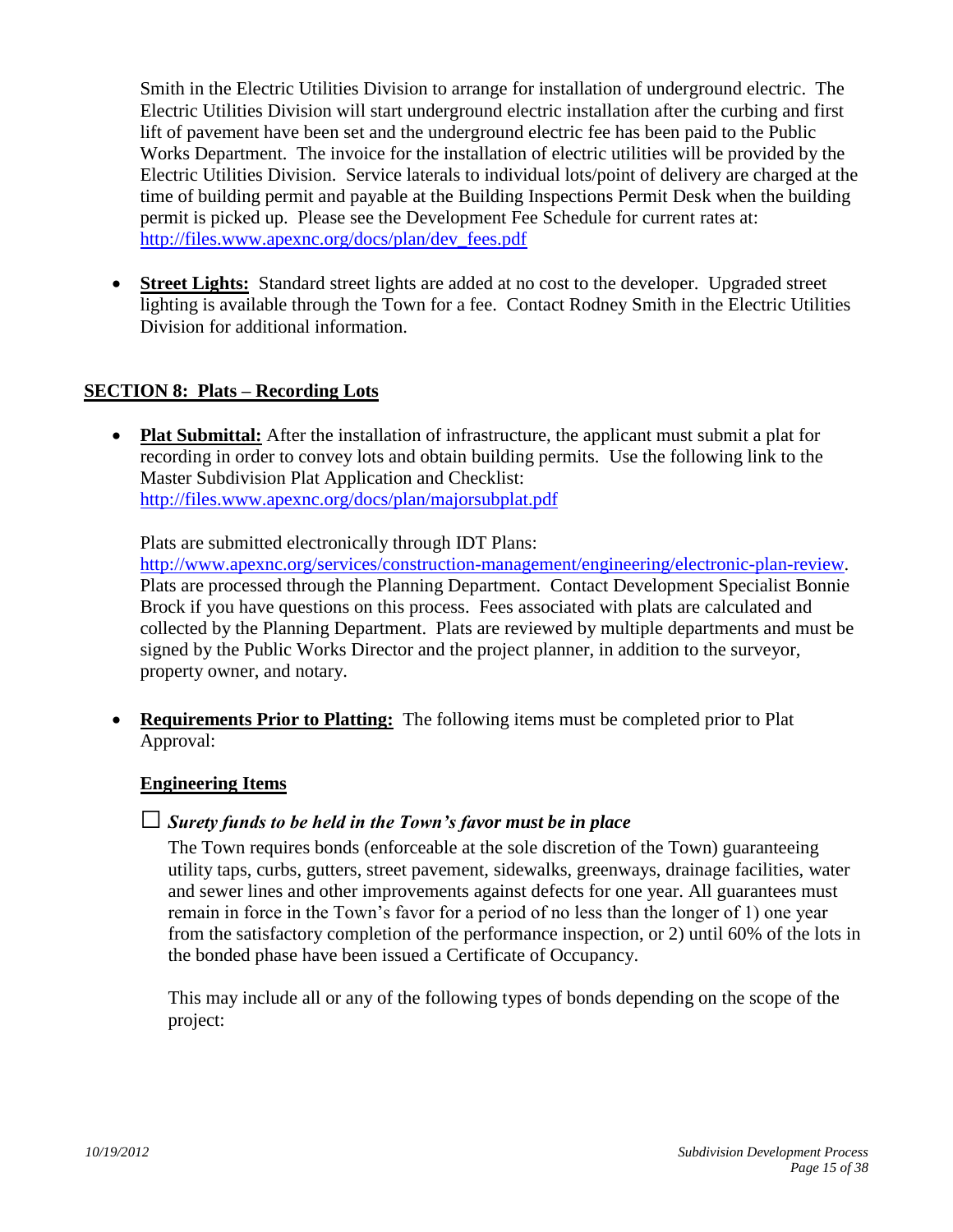**This table is intended as an overview of the Town's bonding requirements. Please refer to the corresponding ordinances for additional details.**

| <b>Guarantee Type</b>                                              | Ordinance<br><b>Number</b>                            | <b>Amount</b>                    | <b>Acceptable Forms</b><br>of Guarantee                                   | <b>Due</b>                                                                    | <b>Release Time*</b>                                                                                                                   |
|--------------------------------------------------------------------|-------------------------------------------------------|----------------------------------|---------------------------------------------------------------------------|-------------------------------------------------------------------------------|----------------------------------------------------------------------------------------------------------------------------------------|
| Soil & Erosion<br>Performance                                      | Code of<br>Ordinances<br>Sec. 5-162                   | \$2,500 per<br>Disturbed<br>Acre | Certified Check,<br>Cash, Irrevocable<br>Letter of Credit                 | Prior to Letter of<br>Plan Approval                                           | After 100% C/Os and<br>Upon Certificate of<br>Completion                                                                               |
| <b>Structural BMP</b><br>Maintenance                               | Unified<br>Development<br>Ordinance Sec.<br>6.1.12 G  | 25% of<br>Construction<br>Cost   | Surety Bond,<br>Certified Check,<br>Cash, Irrevocable<br>Letter of Credit | Prior to C/O for Site<br>Plans; Prior to Plat<br>Approval for<br>Subdivisions | One Year After<br>Permanent C/O for<br>Site Plans; One Year<br>After 90% of C/O's for<br>Subdivisions                                  |
| <b>Structural BMP</b><br>Performance                               | Unified<br>Development<br>Ordinance Sec.<br>6.1.12H   | 125% of<br>Construction<br>Cost  | Surety Bond,<br>Certified Check,<br>Cash, Irrevocable<br>Letter of Credit | Prior to C/O for Site<br>Plans; Prior to Plat<br>Approval for<br>Subdivisions | <b>Upon Final Approval</b><br>of Structural BMP                                                                                        |
| Parks, Recreation<br>& Cultural<br>Resources<br>Performance        | Unified<br>Development<br>Ordinance Sec.<br>7.3.4 C 2 | 125% of<br>Construction<br>Cost  | Surety Bond,<br>Certified Check,<br>Cash, Irrevocable<br>Letter of Credit | Prior to First Plat<br>Approval                                               | Install prior to 50% of<br>Building Permits --<br>Release Upon Final<br>Approval of Installed<br>Improvements                          |
| Parks, Recreation<br>& Cultural<br><b>Resources</b><br>Maintenance | Unified<br>Development<br>Ordinance Sec.<br>7.5.14    | 25% of<br>Construction<br>Cost   | Surety Bond,<br>Certified Check,<br>Cash, Irrevocable<br>Letter of Credit | Prior to Plat<br>Recording<br>Dedication of Public<br>Greenway                | One Year After<br>Acceptance of<br>Improvements                                                                                        |
| Infrastructure<br>Performance                                      | Unified<br>Development<br>Ordinance Sec.<br>7.5.13    | 125% of<br>Construction<br>Cost  | Surety Bond,<br>Certified Check,<br>Cash, Irrevocable<br>Letter of Credit | Prior to Plat<br>Approval for<br>Subdivisions, Prior<br>to C/O for Site Plans | <b>Upon Final Approval</b><br>of Installed<br>Improvements                                                                             |
| Infrastructure<br>Maintenance                                      | Unified<br>Development<br>Ordinance Sec.<br>7.5.14    | $25%$ of<br>Construction<br>Cost | Surety Bond,<br>Certified Check,<br>Cash, Irrevocable<br>Letter of Credit | Prior to C/O for Site<br>Plans; Prior to Plat<br>Approval for<br>Subdivisions | One Year After<br>Permanent C/O for<br>Site Plans; One Year<br>After Start of<br>Warranty and at Least<br>60% C/O's for<br>Subdivision |

**\* All guarantees must be held in the Town's favor for the prescribed timeframe and until all improvements have been installed and inspected to the satisfaction of the Town.**

All surety fund amounts must be approved by the Engineering Division and/or other appropriate Town departments before issuance. A signed and sealed estimate from the Engineer of Record or copies of contractor invoices should be submitted to Development Projects Coordinator Jean Weatherman for distribution and approval by the Engineering Division and/or other appropriate Town departments.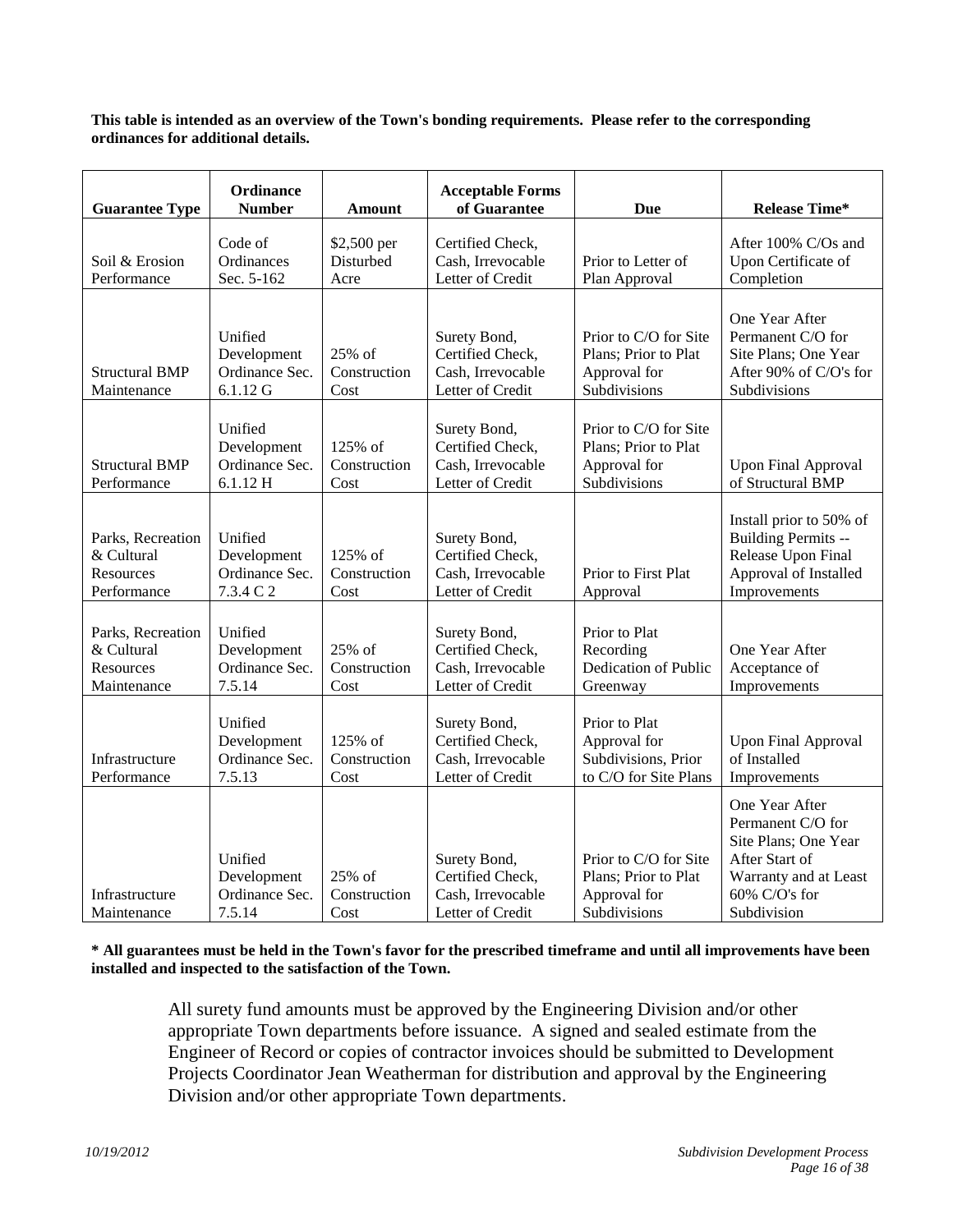All surety funds (unless otherwise noted above) may be in the form of cash, check, bond issued by a surety authorized to do business in North Carolina, or letter of credit as outlined in the table above. All letters of credit submitted as surety funds must have the issuing bank's place of collection in the State of North Carolina.

Refer to the Town of Apex Code of Ordinances Section 5-162 and Unified Development Ordinance Sections 7.3, 7.5, and 6.1.12 for requirements on bonding. <http://files.www.apexnc.org/docs/plan/udo/udo.pdf>

### □ *Paving Completed*

This would include all required paving (up to the final 1.5 inches of asphalt) in the phase receiving a plat or non-residential certificate of occupancy.

#### □ *As-Built Drawings received and approved by Engineering*

Submit two (2) copies of the As-Built Drawings to Development Projects Coordinator Jean Weatherman. Please allow three (3) to five (5) working days for review and approval of As-Builts. Refer to Section 106 of the Town of Apex Standard Specifications for requirements. [\(http://www.apexnc.org/services/construction-management/engineering/engineering](http://www.apexnc.org/services/construction-management/engineering/engineering-specifications)[specifications\)](http://www.apexnc.org/services/construction-management/engineering/engineering-specifications)

## □ *Engineering Inspection Fees Paid*

Refer to the Town of Apex Development Fee Schedule at [http://files.www.apexnc.org/docs/plan/dev\\_fees.pdf.](http://files.www.apexnc.org/docs/plan/dev_fees.pdf)

#### □ *Water and/or Sewer Certifications received from the Engineer of Record*

Certifications are required whenever water and/or sewer permits are issued by the Town of Apex. The required certification form can be found on the last page of the issued permits.

#### □ *Waterline Purity Test Results Received and Approved*

#### □ *Warranty Inspection Passed*

The project phase must pass a warranty inspection. Contact your Engineering Inspector or the Engineering Field Services Supervisor to schedule the final inspection.

#### **Planning Items**

## □ *Planning Department Fees*

These include Plat Review Fee, Water/Sewer Acreage Fee (projects utilizing public water/sewer), and Recreation Fee (residential projects only). The Town's Fee Schedule is available on the Town's website at [http://files.www.apexnc.org/docs/plan/dev\\_fees.pdf.](http://files.www.apexnc.org/docs/plan/dev_fees.pdf) Please contact Development Specialist Bonnie Brock in the Planning Department for assistance in calculating the four fees listed above.

#### □ *Zoning Compliance Inspections*

Zoning compliance inspections completed as applicable: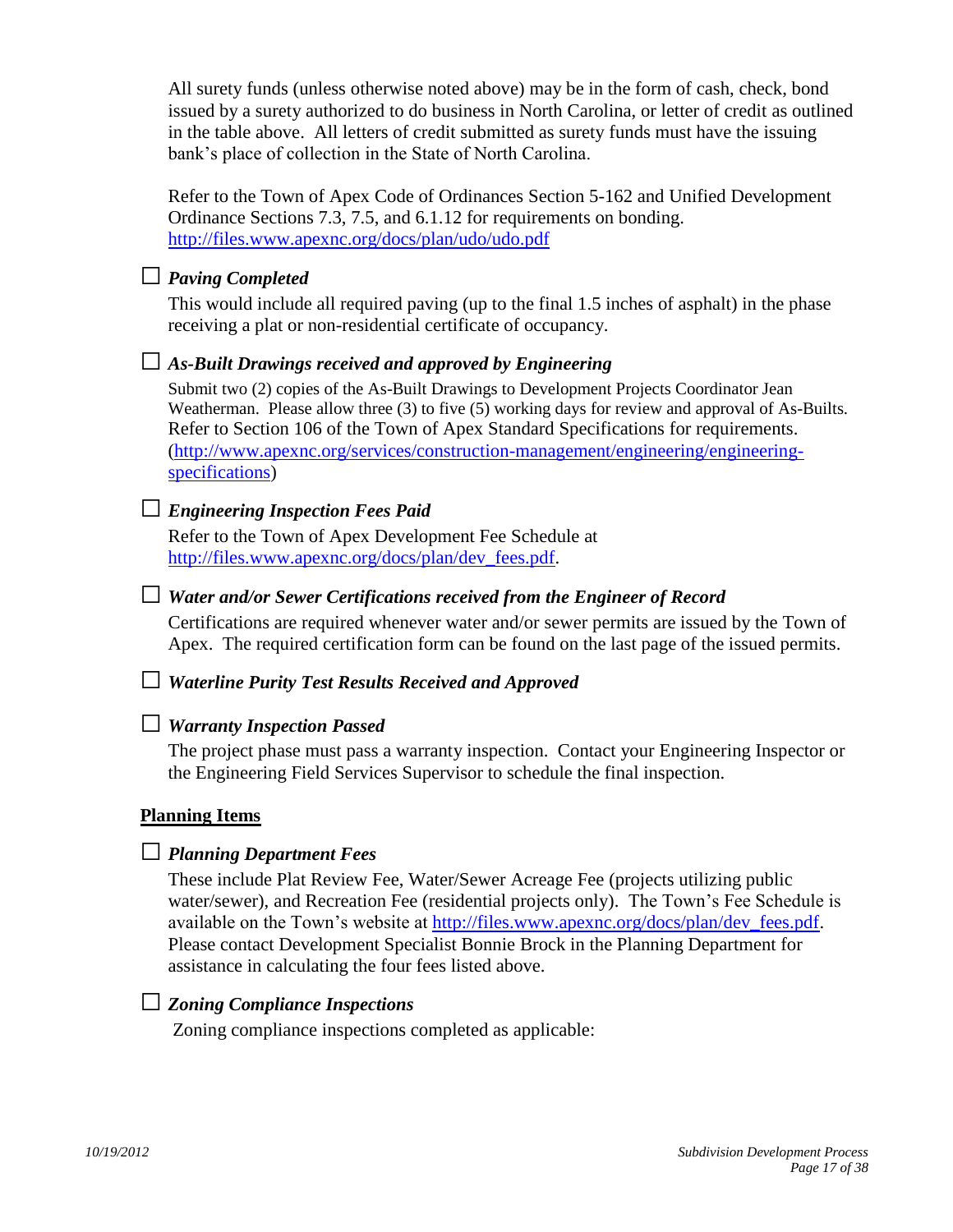#### Subdivision Plats

Please contact the Zoning Compliance Officer assigned to your project or the Planning Department for the appropriate inspections. Items that must be completed prior to approval:

- Tree Protection Fencing Installed and Inspected.
- No outstanding zoning violations.
- All other approved plan requirements and applicable Town standards have been met. Typical items include parking spaces striped and drives appropriately marked (stop bars, signs, arrows, etc.); bicycle racks, benches and similar site furnishings installed.
- Any additional zoning conditions and/or master subdivision plan conditions are met.
- General site clean-up.

 Please contact Zoning Compliance & Landscape Supervisor Steve Yates in the Planning Department if you have any questions.

## **Public Works Items**

## □*Stormwater Best Management Practices (BMPs) Operation & Maintenance Agreement(s) Received, Recorded at Wake County Register of Deeds, and Returned to the Environmental Programs Manager*

Contact Environmental Programs Manager Mike Deaton for information pertaining to BMP O&M Agreements. [http://www.apexnc.org/services/public-works/environmental-programs](http://www.apexnc.org/services/public-works/environmental-programs-division/stormwater/stormwater-bmps)[division/stormwater/stormwater-bmps](http://www.apexnc.org/services/public-works/environmental-programs-division/stormwater/stormwater-bmps)

## □*Stormwater BMP(s) Inspection Passed*

Contact Mike Deaton, Environmental Programs Manager to schedule this inspection.

## □ *As-Built Drawings of Structural BMP(s) received and approved by Public Works*

Refer to Section 1.06 and Section 5.06 of the Town of Apex Standard Specifications dated November 20, 2007 for requirements. Submit two copies of the As-Built Drawings to Jean Weatherman in the Engineering Division.

## □ *Backflow Prevention Documentation Received and Accepted*

All domestic, fire, and irrigation connections to the Town of Apex water supply must have proper backflow protection per Town regulations. All documentation must be received and accepted by the Public Works Environmental Programs Division before Certificate of Occupancy approval. Contact the Public Works Department for questions pertaining to backflow protection and acceptance.

 Once the plat has been signed, the applicant must record the plat with the Wake County Register of Deeds [https://rod.wakegov.com/.](https://rod.wakegov.com/) Their office is located at:

 One Bank of America Plaza, 421 Fayetteville Street Suite  $300 - 3<sup>rd</sup>$  Floor Raleigh, NC 27601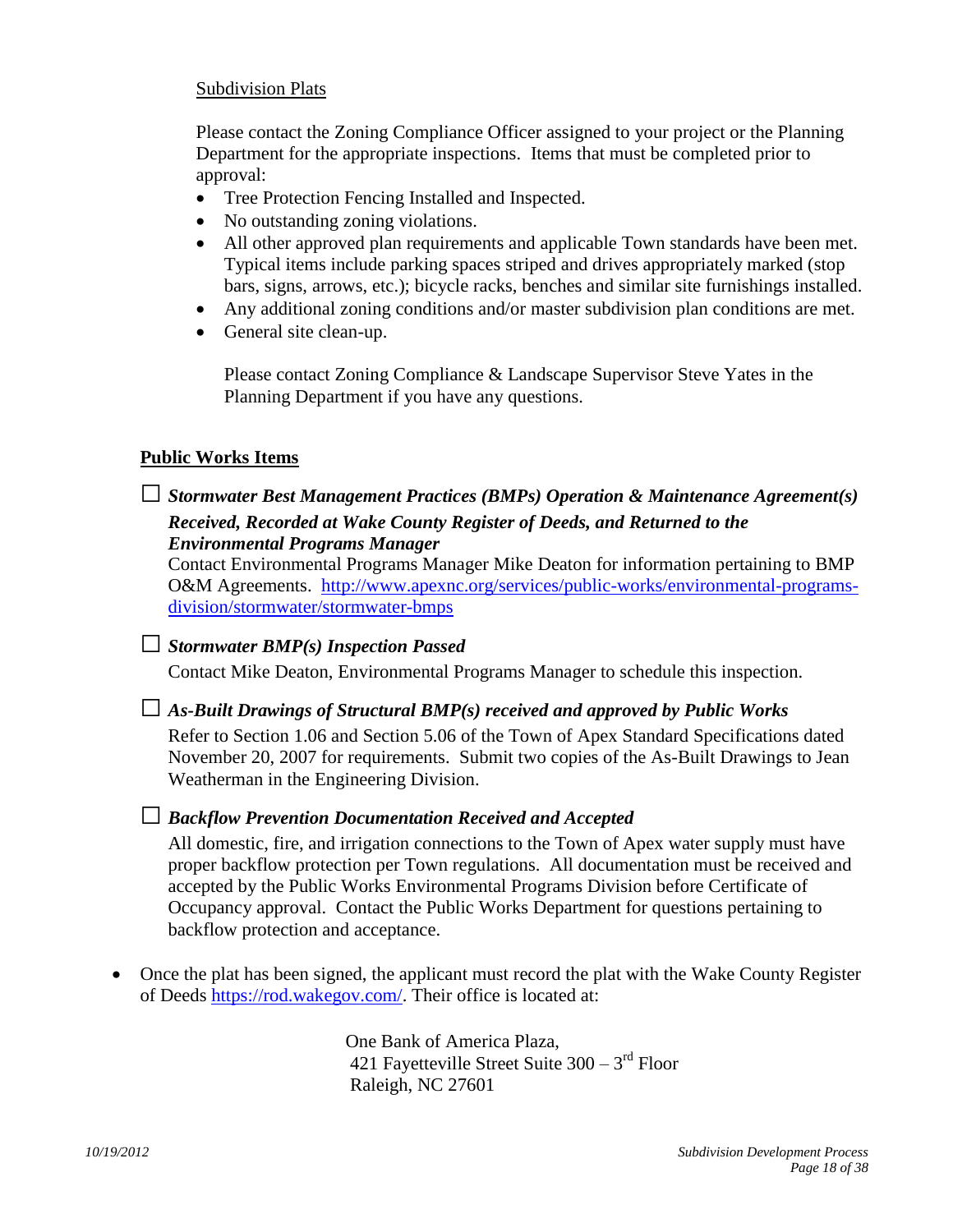**Return Recorded Plats:** One original recorded copy and 15 paper copies must be returned to the Planning Department. Failure to return recorded plats will prohibit the applicant's ability to obtain a building permit.

<span id="page-18-1"></span><span id="page-18-0"></span>Once the recorded plat copies have been returned to the Planning Department, structural building plans can be submitted for review to the Building Inspections Division.

## **SECTION 9: Warranty Period for Public Infrastructure**

• The Developer shall provide a guarantee as per Town of Apex Unified Development Ordinance (Article 7 Sec. 7) on workmanship and materials for a period of one year after the date of acceptance by the Town of Apex (see *Surety funds to be held in the Town's favor* under Plats). Any defects observed within the one year guarantee period shall be repaired and/or replaced to the Town's satisfaction and the cost of such repairs shall be borne by the developer. The guarantee shall apply to street construction, sidewalks, water lines and appurtenances, sanitary sewers, storm sewers (including ditches, drainage channels, and appurtenances, etc.), pumping stations, force mains and appurtenances.

## **SECTION 10: Completion and Inspections of Structural BMPs**

<span id="page-18-3"></span><span id="page-18-2"></span> **Performance Guarantee:**Prior to approval of a final plat with respect to a subdivision, a performance guarantee shall be provided by the owner in the amount equal to one hundred twenty-five (125) percent of the total construction cost of the required structural BMP(s). The total cost of the structural BMP(s) shall include all construction costs, including but not limited to, the cost of materials, landscaping, seeding and soil stabilization, grading, excavation and fill.

<span id="page-18-4"></span>The performance guarantee shall be in effect until the requirements set forth in Section 6.1.12(F) have been satisfied and the Environmental Programs Manager has given final approval of the required structural BMP(s).

- **Inspect Once a Year:** On an annual basis after completion of construction of a structural BMP, the owner shall submit to the Environmental Programs Manager an inspection report for that structure from a qualified registered North Carolina professional engineer, surveyor, or landscape architect performing services only in their area of competence. The inspection report shall be on a form provided by the Environmental Programs Manager (see [http://www.apexnc.org/services/public-works/environmental-programs](http://www.apexnc.org/services/public-works/environmental-programs-division/stormwater/stormwater-bmps)[division/stormwater/stormwater-bmps\)](http://www.apexnc.org/services/public-works/environmental-programs-division/stormwater/stormwater-bmps). An initial inspection report shall be provided to the Environmental Programs Manager beginning one year from the date of submittal of the certified as-built plans to the Town and each year thereafter on or before the date of the as-built certification.
- <span id="page-18-5"></span> **Inspection by Town of Apex:** All property within the Primary Watershed Protection District and/or the Secondary Watershed Protection District shall also be subject to inspection by the Environmental Programs Manager or his designee. Such inspections may include, but are not limited to, reviewing maintenance and repair records, sampling discharges, surface water, groundwater, and material or water in structural BMP, and evaluating the condition of structural BMP.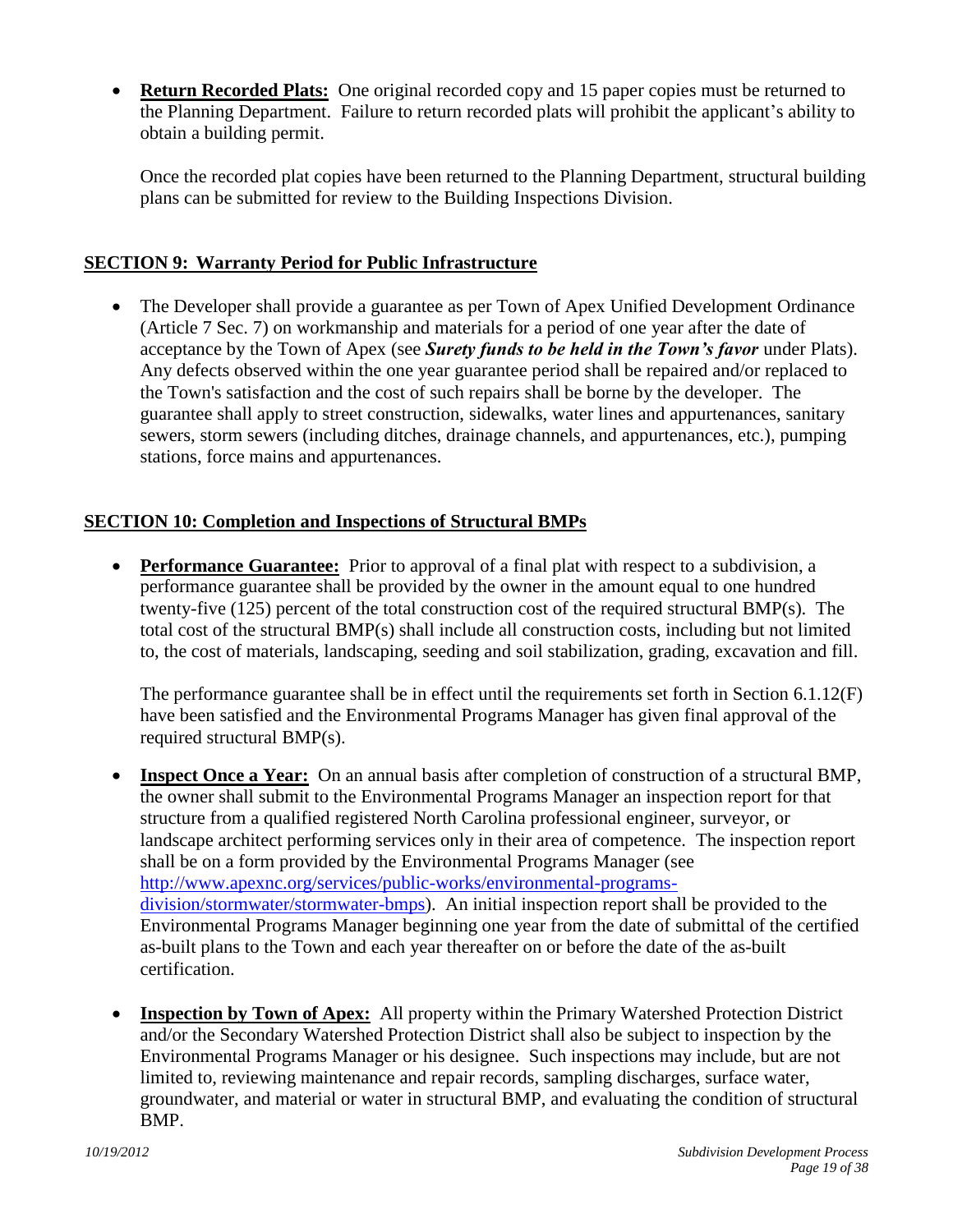- <span id="page-19-0"></span> **Corrective Action:** If at any time the Town of Apex determines that corrective actions or improvements to a structural BMP are required, the Town of Apex shall notify the owner of the needed corrections and of the date by which the work is to be completed. All corrective work shall be consistent with the approved operation and maintenance agreement.
- <span id="page-19-1"></span> **Authorization Prior to Repair or Reconstruction of Structure:** With the exception of general landscaping and grounds maintenance, the owner of the structural BMP shall obtain authorization from the Town prior to any repair or reconstruction of the structure. All improvements and repairs shall be consistent with the approved maintenance and operation agreement. In a bona fide emergency, necessary measures may be taken immediately in order to minimize damage to the structure and ensure its continued operation. Such measures must be promptly reported to the Environmental Programs Manager.

## **SECTION 11: Warranty Period for Structural BMP**

- <span id="page-19-3"></span><span id="page-19-2"></span> **Maintenance:**The maintenance and defects guarantee (see *Surety funds to be held in the*  **Town's favor** under Plats) shall be in effect for one year after certificates of occupancy have been granted for 90 percent of the lots within the subdivision. If the subdivision is to be phased, the Construction Management Department shall release the maintenance and defects guarantee for any structure required for a phase when that phase is complete. Subsequent phases shall be required to post new guarantees.
- <span id="page-19-4"></span>**Default:** Upon failure of the owner to maintain the structural BMP as required, the Town may obtain and use all or any portion of the maintenance and defects guarantee necessary to continue maintenance of the structure.

*Non-Residential Master Subdivisions must submit a Site Plan Application as each lot proposes development. Refer to the Site Plan Development Process document for the next steps.*

*Residential Master Subdivisions can proceed to the Building Permit Application and Review Process listed in Section 12.*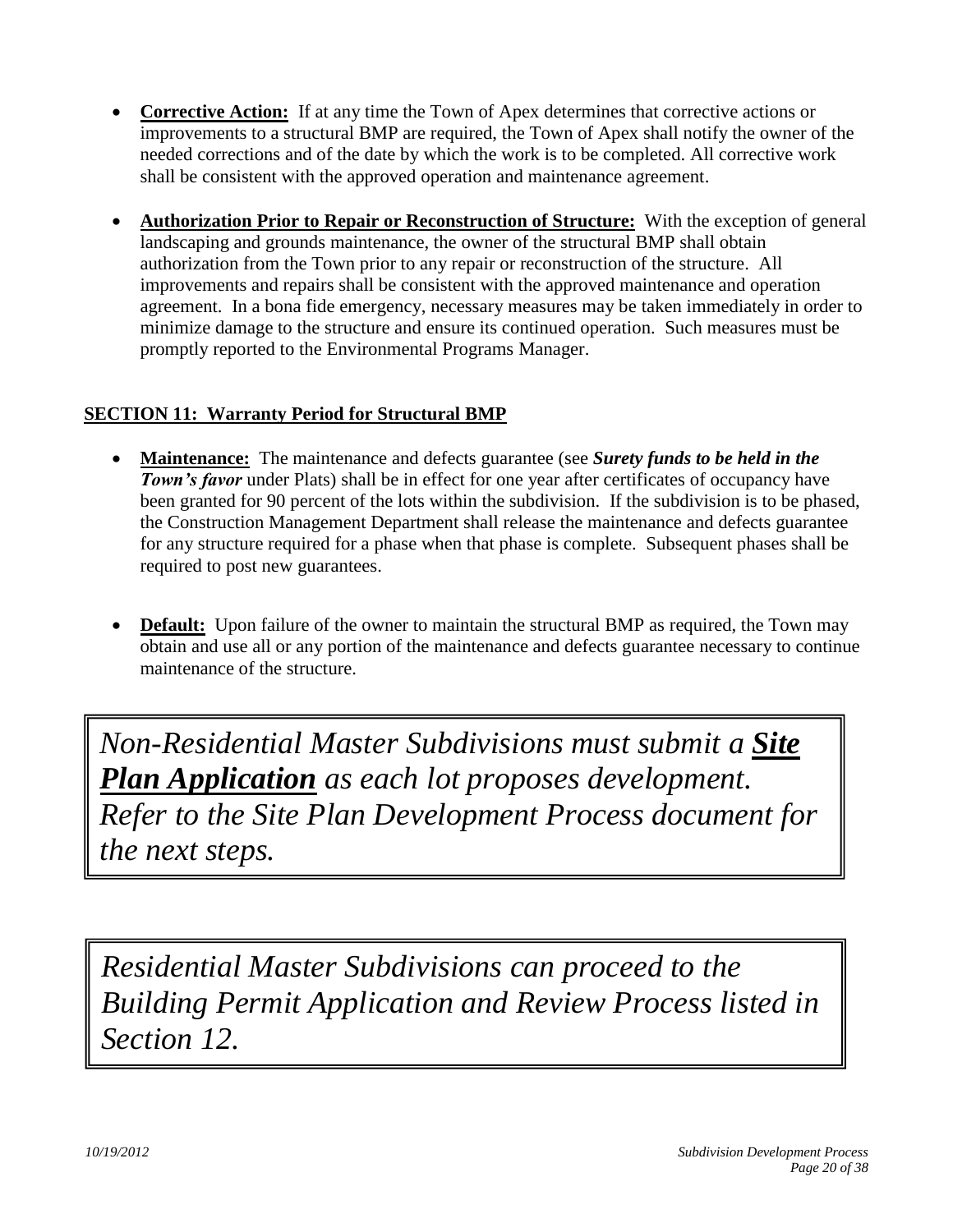## **SECTION 12: Building Permit Application and Review**

- <span id="page-20-0"></span> Construction of a new single family dwelling (detached, townhouse, or duplex) begins by submitting the One and Two Family plan review application package. The following items shall be delivered to the Building Inspections Permit Desk:
	- o One and Two Family Dwelling Permit Application: [http://files.www.apexnc.org/docs/const/2012\\_App\\_-\\_One\\_\\_Two-Family2.pdf](http://files.www.apexnc.org/docs/const/2012_App_-_One__Two-Family2.pdf)
	- o One and Two Family Dwelling Plan Checklist: [http://files.www.apexnc.org/docs/const/2012\\_Checklist\\_-\\_1\\_\\_2\\_Family\\_PDF.pdf](http://files.www.apexnc.org/docs/const/2012_Checklist_-_1__2_Family_PDF.pdf)
	- o Affidavit of Workers' Compensation Coverage: [http://files.www.apexnc.org/docs/const/2012\\_Form\\_-](http://files.www.apexnc.org/docs/const/2012_Form_-_Affidavit_of_Workers_Compensation_PDF.pdf) Affidavit of Workers Compensation PDF.pdf
	- $\circ$  Plot plan per lot 2 copies
	- $\circ$  Building plans 2 copies
	- o Wake County Environmental Services approval for Well and/or Septic Tank, if applicable
	- o Plan Review Fee: <http://files.www.apexnc.org/docs/const/family.pdf>
	- o During the plan review process a comparison is made between the submitted plans and any previously approved Master Subdivision Plan, Construction Plans (site civil), or Planned Unit Developments. If differences are noted then they will have to be addressed prior to the building construction plans being approved.
- Reviews are completed within 10 business days.
- Applicants are contacted by the Permit Specialists upon review completion.
	- o Denied plans with review comments are to be picked up from the Building Inspections Permit Desk. Plot plan, building plan, and review comments are returned to the applicant.
		- Re-reviews may be submitted to the Building Inspections Permit Desk when all corrections have been addressed.
		- Re-review plan package will consist of full sets of corrected plans and any missing documentation noted on the previous review.
	- o Approved plans are processed by the Permit Specialists to calculate fees.
- Building permit fees are collected at this time and the permit issued which includes all trades.
- Building construction plans that are modified after the approval of the original submitted plan will require a review by submitting a Plan Modification Application [\(http://files.www.apexnc.org/docs/const/2012\\_App\\_-\\_Plan\\_Modification.pdf\)](http://files.www.apexnc.org/docs/const/2012_App_-_Plan_Modification.pdf) and the supporting documents. A Plan Modification fee, per the current fee schedule, will be collected at the time of application.
- Inspections are required to be scheduled throughout the different phases of construction by calling the permit center at 919-249-3388 for all Building and Planning Department inspections.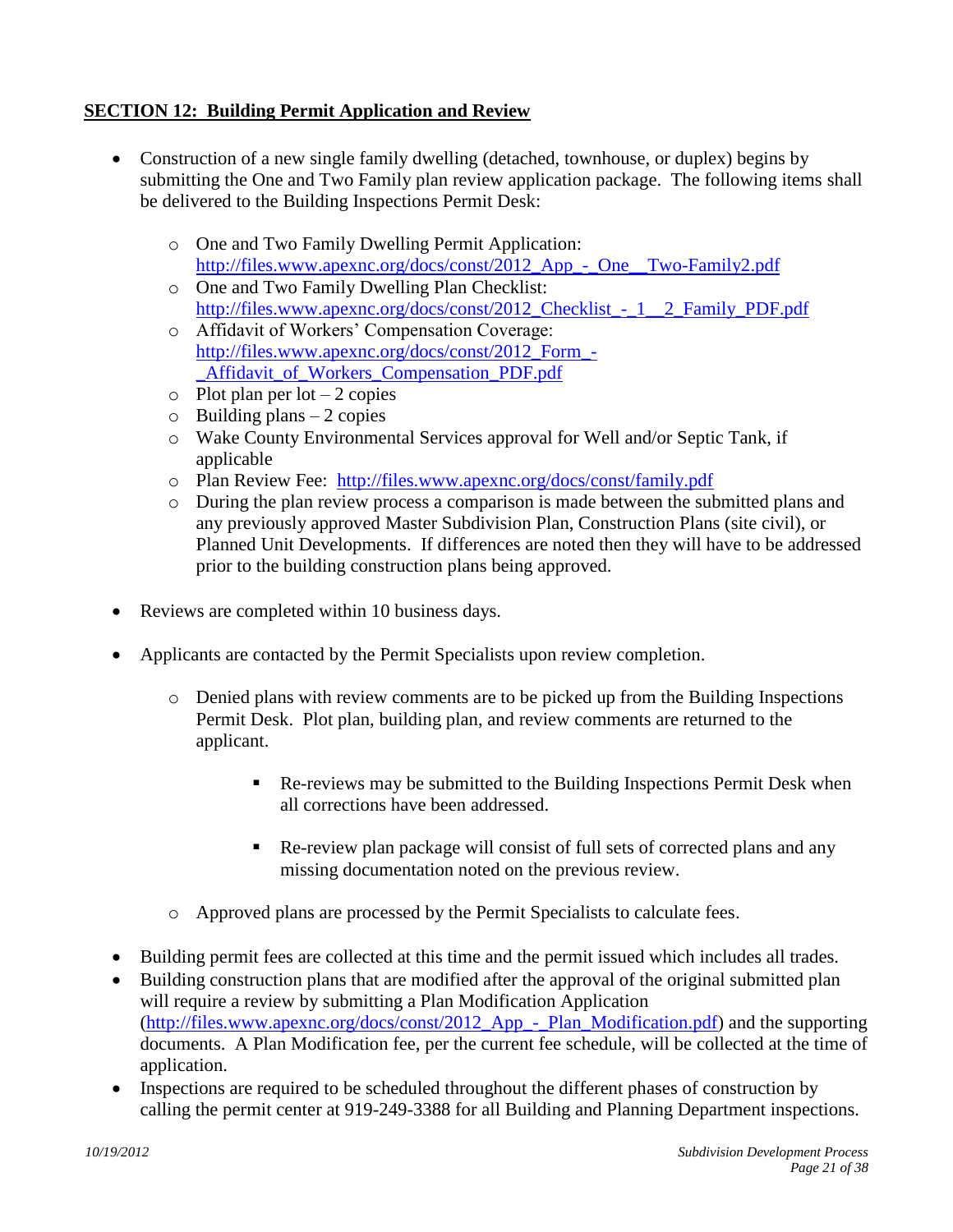Public Works inspections must be called into the Public Works Department at 919-249-3427. Inspections are scheduled for the next business day if called in prior to 3:00 pm.

- A certified foundation plot plan must be provided to the inspector at the scheduled foundation inspection to ensure foundation is within required setbacks.
- A certified final plot plan must be provided to the inspector at the scheduled final building inspection that will include any decks, cantilevers, and outside mechanical units.
- Conditional electrical and mechanical inspections must be scheduled, inspected, and approved with the Building Inspection Department prior to calling in for final inspection. Planning and Public Works finals can be called in anytime when ready.
- Conditional electrical and mechanical approval allows the building to be energized and the electrical circuits to be utilized for convenience to help complete the building for final inspection. Application is made by coming by the Building Inspection Division and filling out the request form. There is no fee associated with the request. The applicant can schedule the inspection at that time or call in using the normal scheduling process at a later time.
- All outstanding fees, including re-inspection fees and water and sewer capacity fees, are due prior to scheduling the final inspection. The applicant will be notified at the time of call in for the final inspections as to any outstanding fees.
- Once the final inspection is completed and approved by the Planning, Public Works, and Building Inspections Departments, a Certificate of Occupancy is issued by the Permit Center. This is left on the jobsite by the building inspector.

## **SECTION 13: End of Warranty Period for Public Infrastructure**

- <span id="page-21-0"></span> Once the residential subdivision (or bonded phase) has received Certificates of Occupancy on at least 60% of the lots and the One Year Warranty Period has passed, the developer shall request a final inspection from the Engineering Division **prior** to placing the final lift of asphalt. Please call your Engineering Inspector or the Engineering Field Services Supervisor at (919) 249-3510 to arrange this final inspection. During this inspection, all public infrastructure items will be inspected and marked for repair or replacement. **Do not place the final lift of asphalt until directed to do so by your Engineering Inspector. Failure to comply will automatically result in a minimum six (6) month extension of the warranty period and financial guarantee(s) posted with the Town.**
- After all items have passed inspection and the final lift of asphalt has been installed to the satisfaction of the Town, the surety funds for these items will be returned to the developer or contractor and the public infrastructure will be accepted for maintenance by the Town.

## **SECTION 14: End of Warranty Period for Structural BMP**

- <span id="page-21-1"></span> Once the residential subdivision (or bonded phase) has received Certificates of Occupancy on at least 90% of the lots, the additional One Year Warranty Period will commence.
- After the warranty period is over, the structural BMP will be inspected by the Public Works Department. If all items are satisfactory, the financial guarantee posted with the Town will be returned to the developer or contractor.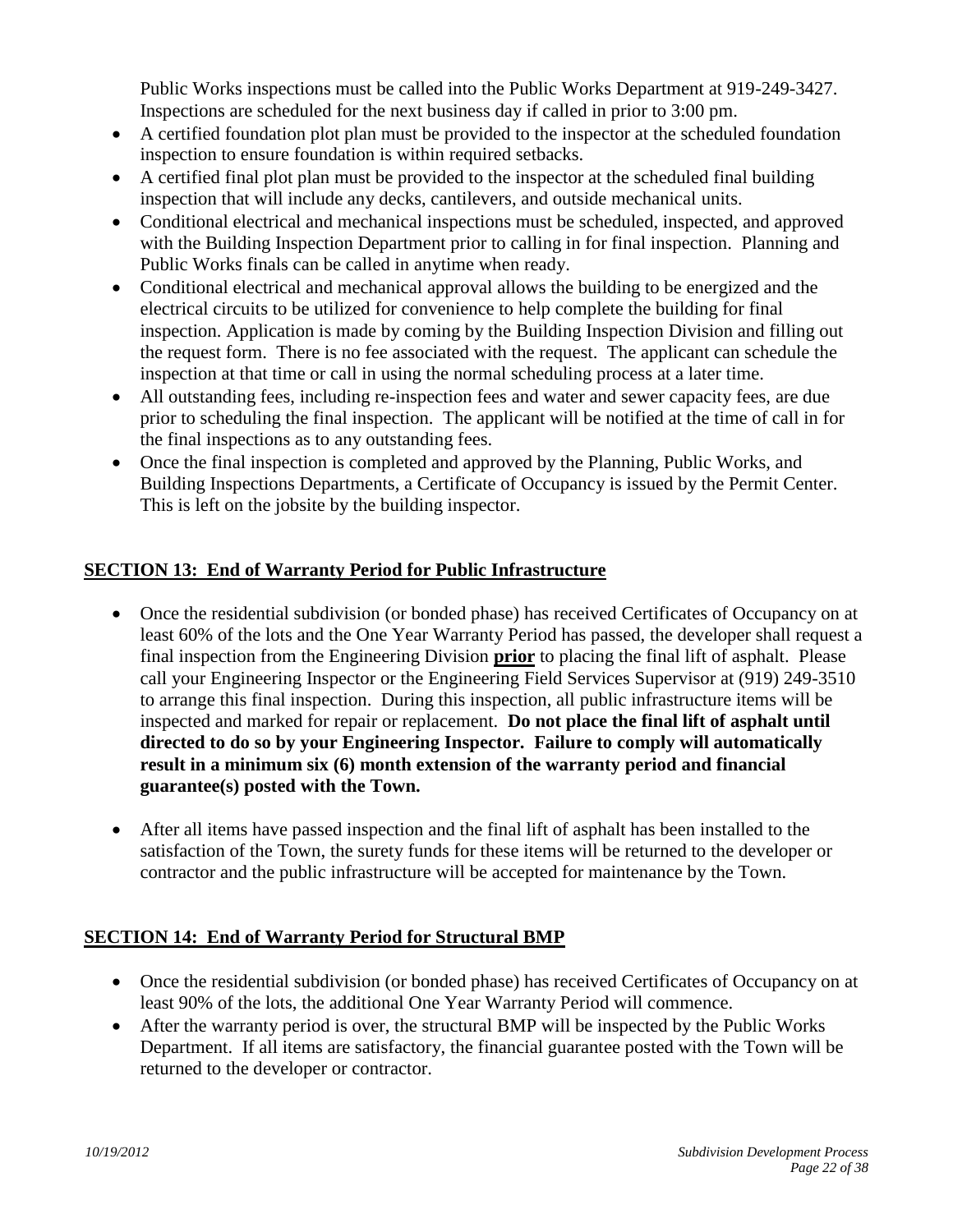# <span id="page-22-0"></span>**List of Web Links**

#### **Applications**

| <b>Annexation Petition Application:</b>         |  |
|-------------------------------------------------|--|
| http://files.www.apexnc.org/docs/plan/annex.pdf |  |

- Building Permit One and Two Family Dwelling Permit Application: [http://files.www.apexnc.org/docs/const/2012\\_App\\_-\\_One\\_\\_Two-Family2.pdf](http://files.www.apexnc.org/docs/const/2012_App_-_One__Two-Family2.pdf)
- Building Permit Plan Modification Application: [http://files.www.apexnc.org/docs/const/2012\\_App\\_-\\_Plan\\_Modification.pdf](http://files.www.apexnc.org/docs/const/2012_App_-_Plan_Modification.pdf)
- Construction Plan Application: <http://files.www.apexnc.org/docs/const/ConPlanApplication.pdf>
- Floodplain Development Permit Application: <http://files.www.apexnc.org/docs/const/floodplaindevpermapp.pdf>

#### Grading Permit Application:

[http://files.www.apexnc.org/docs/const/2012\\_App\\_Grading.pdf](http://files.www.apexnc.org/docs/const/2012_App_Grading.pdf)

Master Subdivision Plan Application:

[http://files.www.apexnc.org/docs/plan/sub\\_res.pdf](http://files.www.apexnc.org/docs/plan/sub_res.pdf) [http://files.www.apexnc.org/docs/plan/sub\\_nonres.pdf](http://files.www.apexnc.org/docs/plan/sub_nonres.pdf)

Master Subdivision Plat Application and Checklist: <http://files.www.apexnc.org/docs/plan/majorsubplat.pdf>

#### Rezoning Petition Application:

<http://files.apextown.gethifi.com/docs/plan/rezone.pdf>

#### Road Name Application:

<http://files.www.apexnc.org/docs/plan/roadname.pdf>

#### Sewer Permit Application:

<http://files.www.apexnc.org/docs/const/sewerperm.pdf>

#### Subdivision/Development Name Approval Application: <http://files.www.apexnc.org/docs/plan/devName.pdf>

Tree Protection Fencing Permit Application: <http://files.www.apexnc.org/docs/plan/TreeProt.pdf>

#### Water Permit Application:

<http://files.www.apexnc.org/docs/const/waterperm.pdf>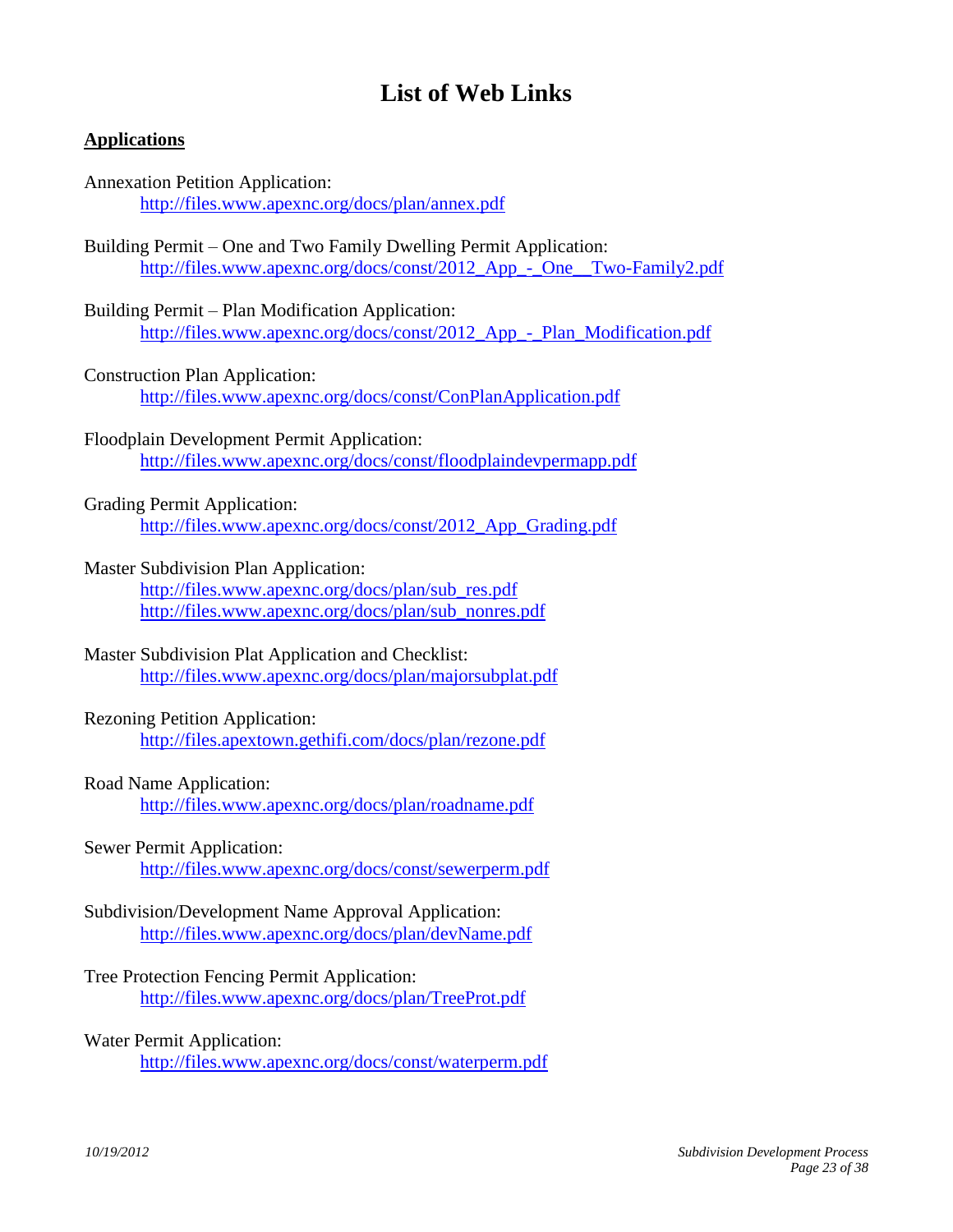### **Checklists**

- Building Permit One and Two Family Dwelling Plan Checklist: [http://files.www.apexnc.org/docs/const/2012\\_Checklist\\_-\\_1\\_\\_2\\_Family\\_PDF.pdf](http://files.www.apexnc.org/docs/const/2012_Checklist_-_1__2_Family_PDF.pdf)
- Master Subdivision Plat Application and Checklist: <http://files.www.apexnc.org/docs/plan/majorsubplat.pdf>
- Non-Residential Master Subdivision Checklist: [http://files.www.apexnc.org/docs/plan/sub\\_nonres.pdf](http://files.www.apexnc.org/docs/plan/sub_nonres.pdf)
- Residential Master Subdivision Checklist: [http://files.www.apexnc.org/docs/plan/sub\\_res.pdf](http://files.www.apexnc.org/docs/plan/sub_res.pdf)

#### **Fees**

- Building Permit Plan Review Fee: <http://files.www.apexnc.org/docs/const/family.pdf>
- Development Fee Schedule: [http://files.www.apexnc.org/docs/plan/dev\\_fees.pdf](http://files.www.apexnc.org/docs/plan/dev_fees.pdf)

#### **Submittal & Meeting Schedules**

- Construction Plan Application Submittal Schedule and TRC Meeting Schedule: [http://files.www.apexnc.org/docs/const/2012\\_Construction\\_Plan\\_Schedule.pdf](http://files.www.apexnc.org/docs/const/2012_Construction_Plan_Schedule.pdf)
- Non-Residential Master Subdivision Submittal Schedule: [http://files.www.apexnc.org/docs/plan/2012nonres\\_sub.pdf](http://files.www.apexnc.org/docs/plan/2012nonres_sub.pdf)

#### Planning Board Meeting Schedule:

[http://files.www.apexnc.org/news/meetings-boards/2012\\_Calendar.pdf](http://files.www.apexnc.org/news/meetings-boards/2012_Calendar.pdf)

Town Council Meeting Schedule:

[http://files.www.apexnc.org/news/meetings-boards/2012\\_Calendar.pdf](http://files.www.apexnc.org/news/meetings-boards/2012_Calendar.pdf)

Residential Master Subdivision Submittal Schedule: [http://files.www.apexnc.org/docs/plan/2012res\\_sub.pdf](http://files.www.apexnc.org/docs/plan/2012res_sub.pdf)

#### Rezoning Petition Submittal Schedule:

<http://files.www.apexnc.org/docs/plan/2012rezon.pdf>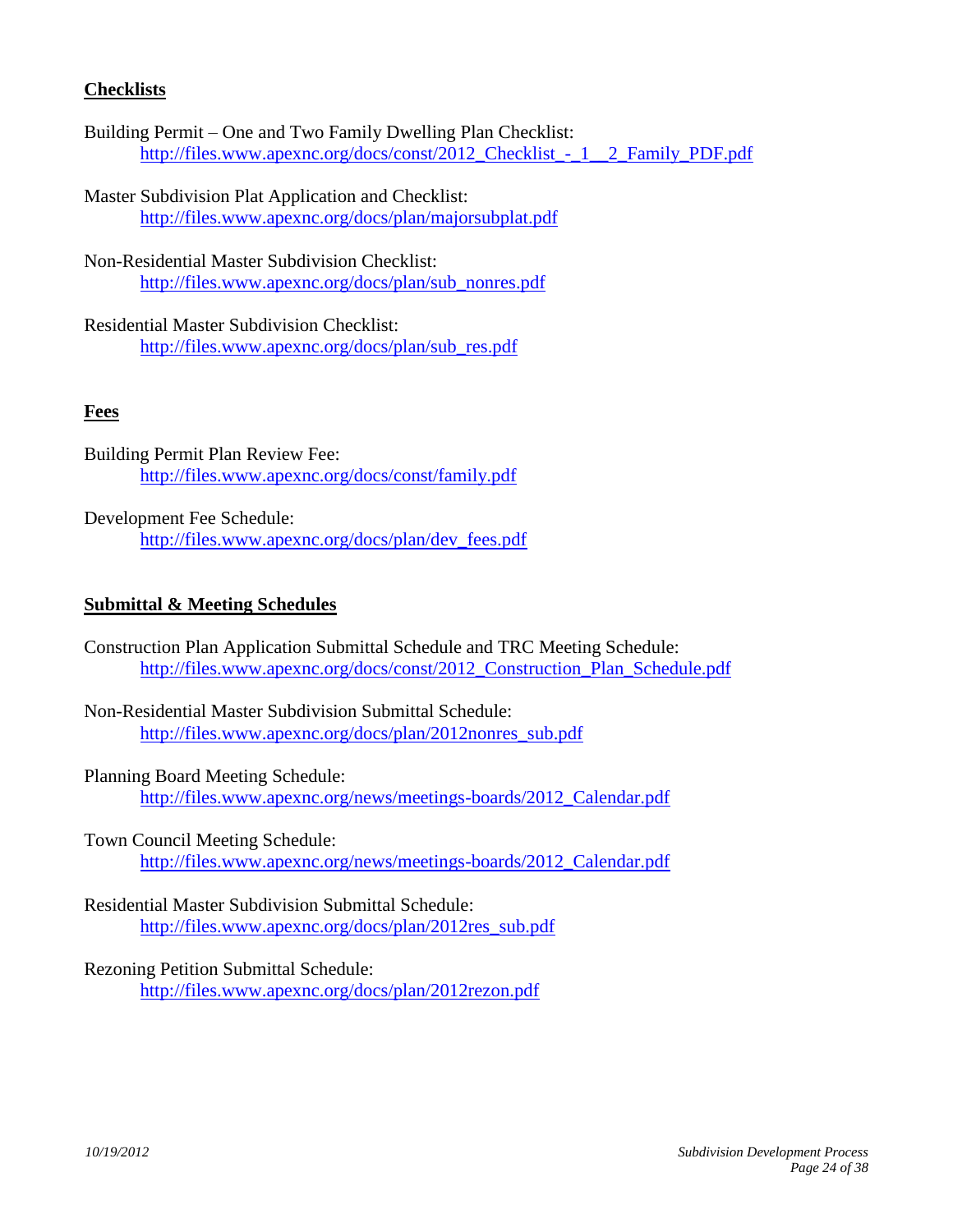## **Maps**

2025 Land Use Plan: <http://files.www.apexnc.org/docs/plan/2025LUPmap.pdf>

Corporate Limits and Extraterritorial Jurisdiction Map: <http://files.www.apexnc.org/docs/plan/CorpLimitsmap.pdf>

Zoning District Map:

<http://files.www.apexnc.org/docs/plan/Zoningmap.pdf>

#### **Other Documents & Web Sites**

Affidavit of Workers' Compensation Coverage: [http://files.www.apexnc.org/docs/const/2012\\_Form\\_-](http://files.www.apexnc.org/docs/const/2012_Form_-_Affidavit_of_Workers_Compensation_PDF.pdf) Affidavit of Workers Compensation PDF.pdf

Code of Ordinances (Town of Apex): <http://www.apexnc.org/services/administration/code-of-ordinances>

#### IDT Plans:

<http://www.apexnc.org/services/construction-management/engineering/electronic-plan-review>

- One and Two Family Construction Policies and Inspection Procedures: [http://files.www.apexnc.org/docs/const/2012\\_Residential\\_Inspect\\_Procedures.pdf](http://files.www.apexnc.org/docs/const/2012_Residential_Inspect_Procedures.pdf)
- Parks, Recreation, and Cultural Resources Commission: <http://www.apexnc.org/services/parks-recreation-cultural-resources/advisory-commission>

#### Standard Specifications & Standard Details:

[http://www.apexnc.org/services/construction-management/engineering/engineering](http://www.apexnc.org/services/construction-management/engineering/engineering-specifications)[specifications](http://www.apexnc.org/services/construction-management/engineering/engineering-specifications)

#### Stormwater BMPs:

[http://www.apexnc.org/services/public-works/environmental-programs](http://www.apexnc.org/services/public-works/environmental-programs-division/stormwater/stormwater-bmps)[division/stormwater/stormwater-bmps](http://www.apexnc.org/services/public-works/environmental-programs-division/stormwater/stormwater-bmps)

#### Town of Apex:

<http://www.apexnc.org/>

#### Unified Development Ordinance:

<http://www.apexnc.org/services/planning/unified-development-ordinance-udo>

#### Wake County Register of Deeds:

<https://rod.wakegov.com/>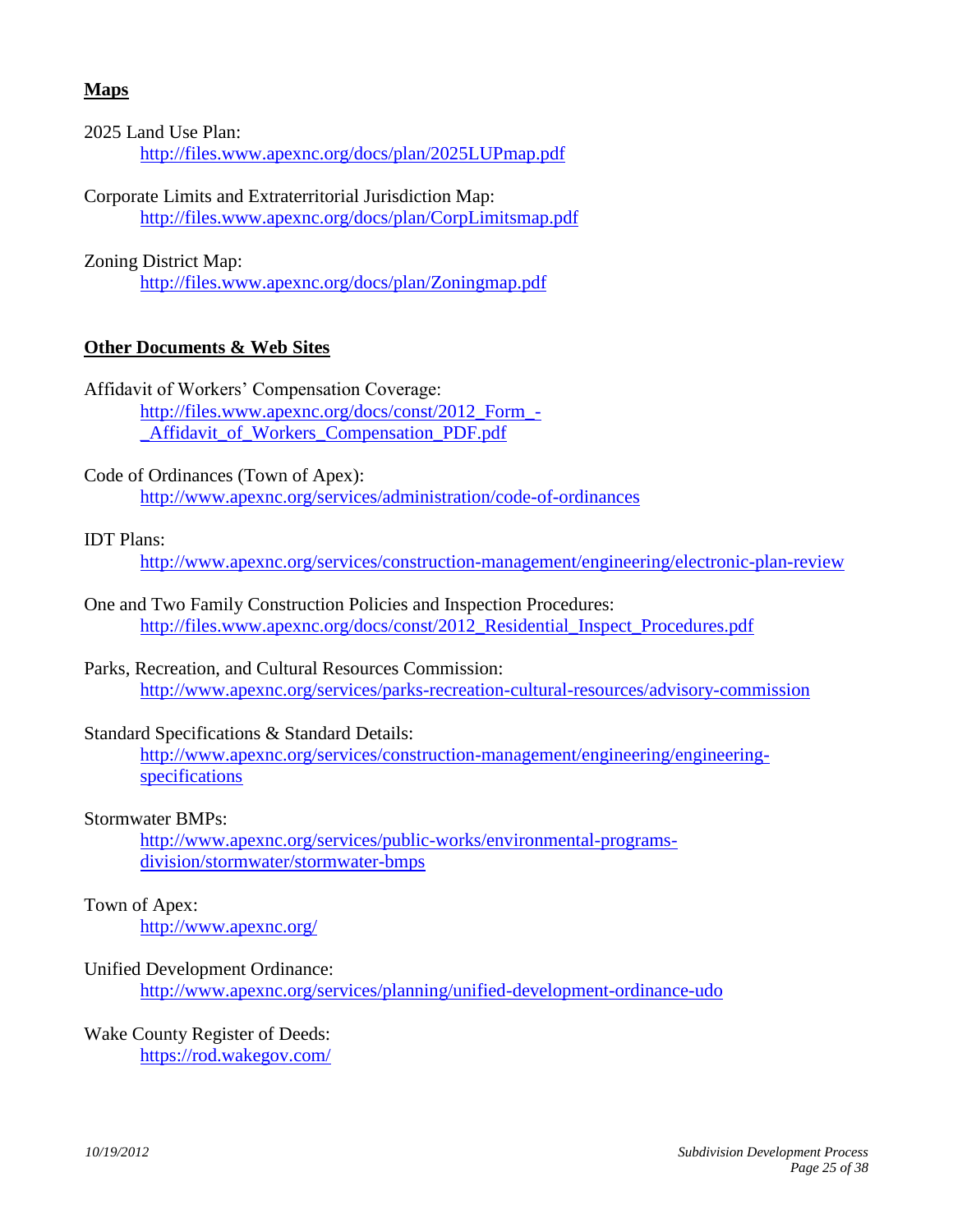# <span id="page-25-0"></span>**List of Acronyms**

- AASHTO American Association of State Highway and Transportation Officials
- ABC Aggregate Base Course
- ACI American Concrete Institute
- ASCE American Society of Civil Engineers
- ASTM American Society for Testing and Materials
- BMP Best Management Practices
- DWQ North Carolina Division of Water Quality
- ETJ Extraterritorial Jurisdiction
- FDC Fire Department Connection
- GIS Geographical Information Systems
- GPD Gallons Per Day
- HVAC Heating, Ventilation, and Air Conditioning
- IDT Plans© Integrated Digital Technologies
- NC DOT North Carolina Department of Transportation
- NCSBC North Carolina State Building Code
- O&M Operations & Maintenance
- PUD Planned Unit Development
- PVC Polyvinyl Chloride
- PWS Public Water Supply
- S&E Soil Erosion and Sedimentation
- TIA Traffic Impact Analysis
- TPF Tree Protection Fencing
- TRC Technical Review Committee
- *10/19/2012 Subdivision Development Process* UDO – Unified Development Ordinance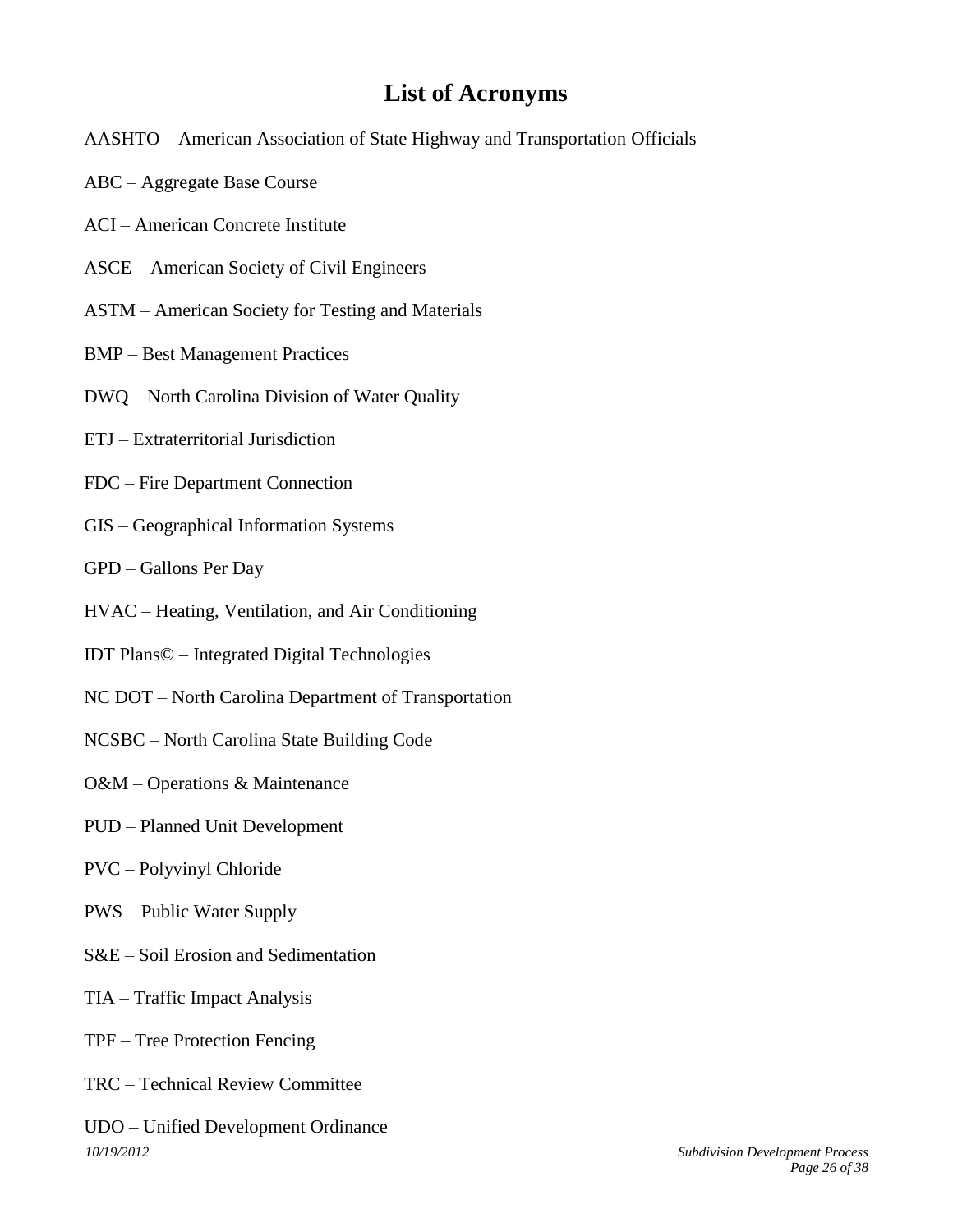# <span id="page-26-1"></span><span id="page-26-0"></span>**Technical Review Committee (TRC) Areas of Review**

## **BUILDING INSPECTIONS DIVISION**

#### **Donald Irwin, Plans and Permits Supervisor; donald.irwin@apexnc.org; 919-249-3379**

- 1. Confirm location of all existing and new buildings for separation requirements per NCSBC
- 2. Confirm allowed area of proposed new building per NCSBC
- 3. Confirm allowed height and number of stories of proposed new buildings per NCSBC
- 4. Confirm location of any existing utilities on the property to include underground storage tanks
- 5. Confirm all site utilities, existing or new, do not go under the building foot print
- 6. Confirm number of overall parking spaces and confirm calculated needed accessible spaces shown
- 7. Confirm site access is accessible from sidewalks along street fronts to include curb cut and slope details (spot elevations required to confirm slope)
- 8. Confirm any earth retaining systems on site and their relationship to the bearing plane of the proposed new building or existing buildings
- 9. Confirm any site amenities such as gazebos, benches, walking trails, bike paths, etc… for accessibility and NCSBC
- 10. Confirm building elevations for entrance and egress accessibility
- 11. Confirm, if multi-family, which units will be accessible
- 12. Confirm if parking lot lighting is being provided and confirm details of footings and pole bases
- 13. Confirm that setbacks for front, rear, and sides have been met
- 14. Confirm if flood plain exists on property
- 15. Confirm if site contains Historic structures that are on the Historical Registry
- 16. Note any buildings to be demolished
- 17. Confirm any dumpster locations and that pads meet 6 inch thickness
- 18. Confirm any signs shown on plan and include note that signs will be reviewed separately and must meet any sign master plan that is in place
- 19. Confirm what method is being used to convey storm water from the building
- 20. Confirm if grading permit will be required
- 21. Confirm any exits that will require roof covering
- 22. Confirm number of water meters and sewer taps to include size of each
- 23. Confirm if building is being sprinkled
- 24. Confirm if the project will most likely qualify for special inspections

## **ELECTRIC UTILITIES DIVISION**

#### **Rodney Smith, Electric Technical Services Supervisor; [rodney.smith@apexnc.org;](mailto:rodney.smith@apexnc.org) 249-3342**

- <span id="page-26-2"></span>1. Electric utility easement locations and widths (new and existing)
- 2. Locations of service corridors, transformers, and meters
- 3. Grades around transformers
- 4. Slopes where underground utility lines are located
- 5. Co-location or separation of utilities, as appropriate
- 6. Public street lighting
- 7. Lighting plans
- 8. Existing utility locations\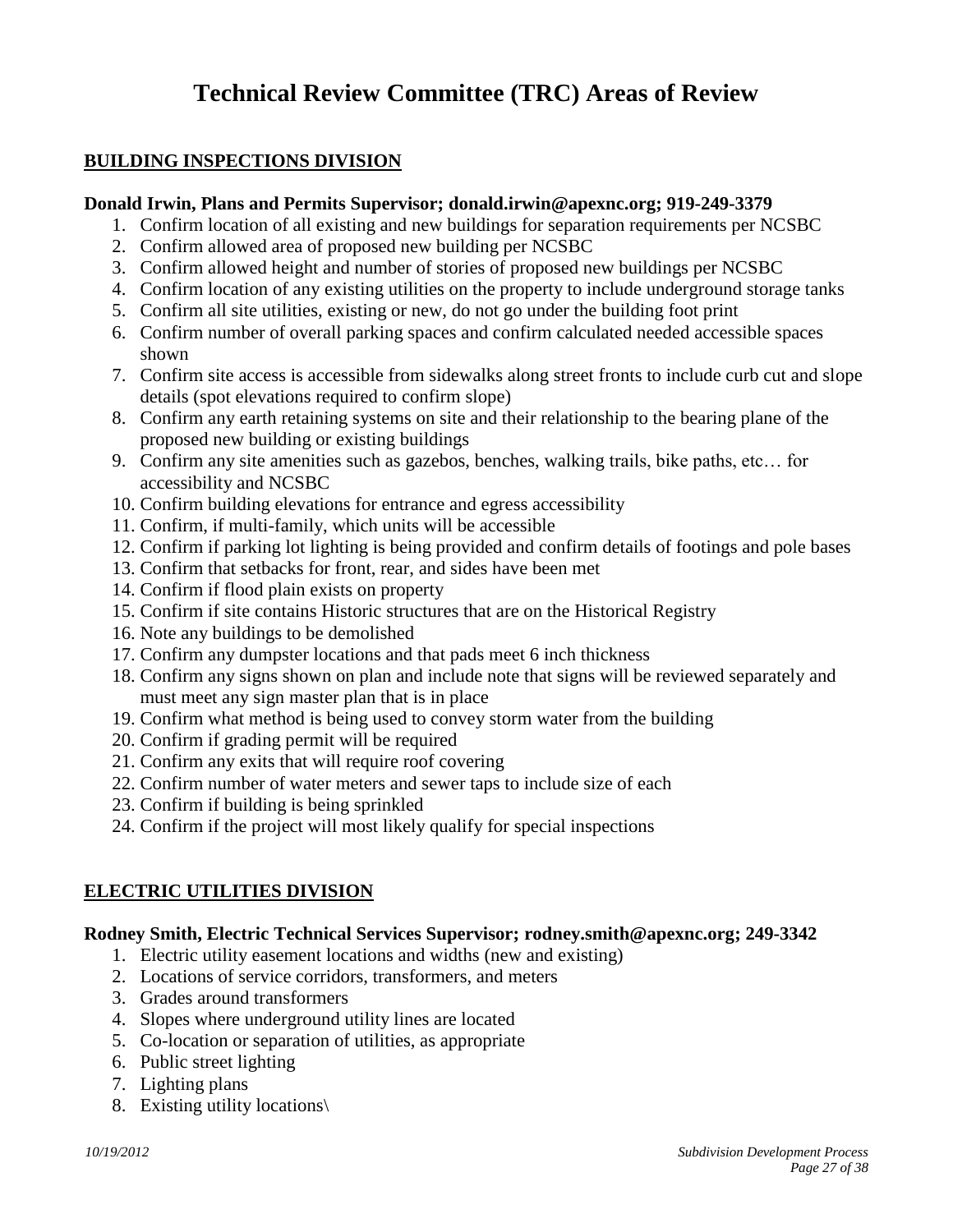## **ENGINEERING DIVISION**

#### **Rich Harrison, Engineering Projects Coordinator; [rich.harrison@apexnc.org;](mailto:rich.harrison@apexnc.org) 919-249-3393**

- <span id="page-27-0"></span>1. Sewer (material, depth, slope)
- 2. Water (material, depth, slope)
- 3. Storm drainage (public rights-of-way; public drainage easements)
- 4. Curb & gutter
- 5. Sidewalk (structural aspects, widths, fit in cross section, other spec book compliance)
- 6. Roads (streets, spec book compliance)
- 7. Floodplain development restrictions

#### **Russell Dalton, Transportation Engineer; [russell.dalton@apexnc.org;](mailto:russell.dalton@apexnc.org) 919-249-3358**

- 1. Proposed access is acceptable
- 2. Signs and striping on roadways and in parking areas are acceptable
- 3. Minimum road widening requirement is met
- 4. Plan conforms to the Town of Apex Transportation Plan
- 5. Plan agrees with the recommendations in the Traffic Impact Analysis (TIA)
- 6. Additional roadway, pedestrian, or traffic signal improvements are recommended
- 7. Public street(s) conform to standard specifications and details
- 8. Public parking areas provide proper storage and traffic circulation
- 9. Sight triangles

#### **Jean Weatherman, Development Projects Coordinator; [jean.weatherman@apexnc.org;](mailto:jean.weatherman@apexnc.org) 919-249- 3394**

- 1. Electronic plan review system administrator
- 2. Review construction plan submittal package for completeness
- 3. Review requirement for water and sewer permit applications, NC DOT Driveway permits, and NC DOT Encroachment agreements
- 4. Issue water and sewer permits
- <span id="page-27-1"></span>5. Oversee process for getting Construction Plans routed through TRC and signed off

#### **FIRE DEPARTMENT**

#### **Karl Huegerich, Fire Marshal; [karl.huegerich@apexnc.org;](mailto:karl.huegerich@apexnc.org) 919-367-4055 David Dillon, Deputy Fire Marshal; [david.dillon@apexnc.org;](mailto:david.dillon@apexnc.org) 919-367-4062**

- 1. Fire Hydrant spacing and distribution
- 2. Water main sizes for fire flow reasons
- 3. Street width and turning radius
- 4. Accessibility for emergency vehicles to the buildings
- 5. Multiple points of access
- 6. Fire Department Connection (FDC) locations
- 7. Fire Hydrant locations in relation to FDC locations
- 8. Enforce the appendixes of the IFC with exception of appendix D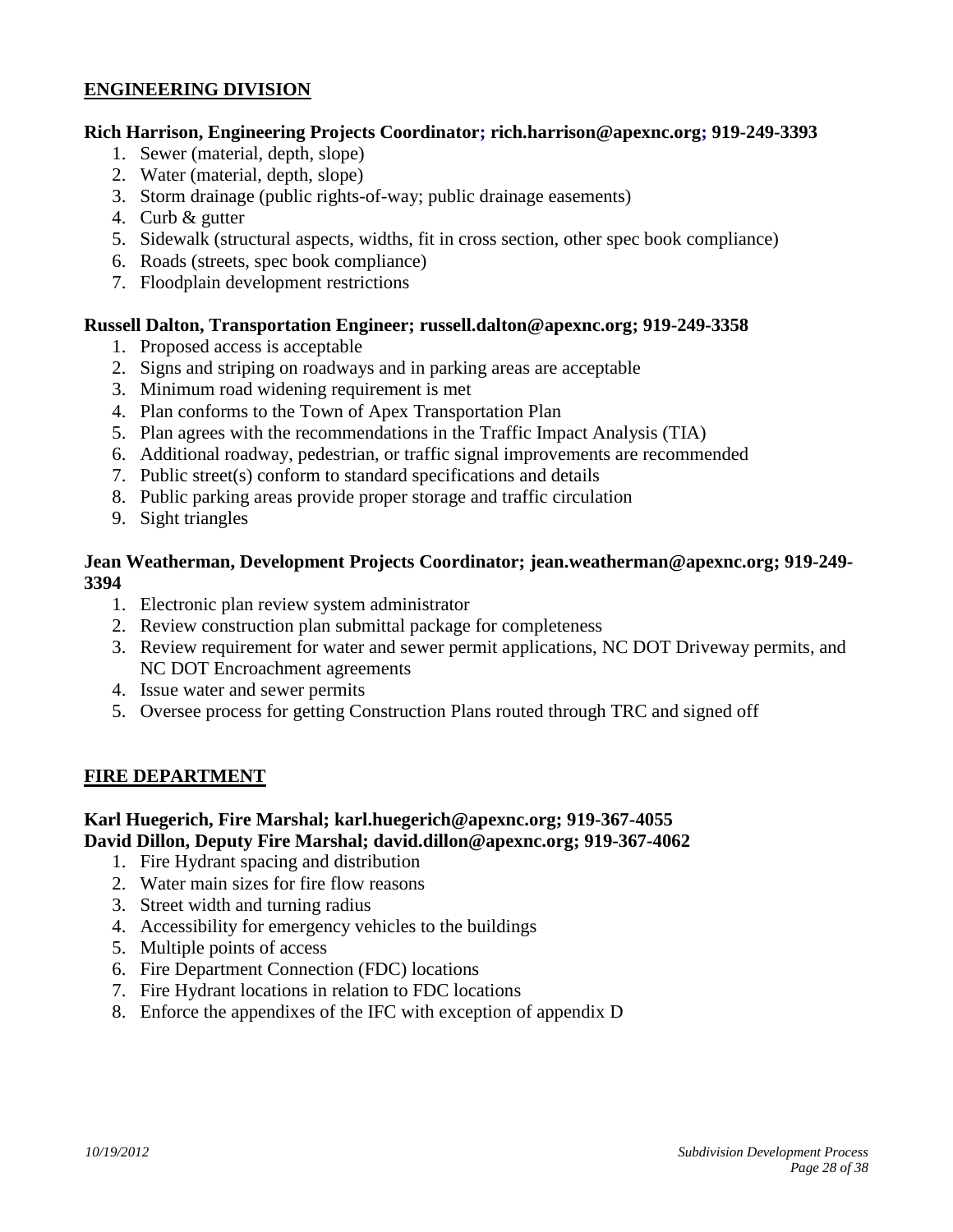## **PARKS, RECREATION, AND CULTURAL RESOURCES DEPARTMENT (PRCR)**

### **John Brown, Director; [john.brown@apexnc.org;](mailto:john.brown@apexnc.org) 919-249-3344**

- <span id="page-28-0"></span>1. Number and type of residential units
- 2. How the development fits into the adopted PRCR Master Plan
- <span id="page-28-1"></span>3. Calculate the fee-in-lieu / park acreage requirements based on the number and type of units and then make a recommendation to the PRCR Advisory Commission based on that information

## **PLANNING DEPARTMENT**

#### **Brendie Vega, Principal Planner; brendie.vega@apexnc.org; 919-249-3339 June Cowles, Senior Planner; [june.cowles@apexnc.org;](mailto:june.cowles@apexnc.org) 919-249-3331 Lauren Simmons, Planner; [lauren.simmons@apexnc.org;](mailto:lauren.simmons@apexnc.org) 919-249-3422**

- 1. Zoning
- 2. 2025 Land Use Plan compliance
- 3. Annexation (if public utilities provided)
- 4. General site layout and aesthetics
- 5. General plan information (cover sheet items and standard notes)
- 6. Setbacks
- 7. Height limitations
- 8. Built upon area
- 9. Parking (location, arrangement, number, and dimensions of parking spaces and aisles)
- 10. Sight triangle locations and dimensions
- 11. Buffers (width, type, grading, retaining wall tiebacks)
- 12. Landscaping plans (plant selection, sizes, planting details)
- 13. Resource Conservation Area (size, location, type)
- 14. Arborist reports and tree surveys
- 15. Tree protection fencing location
- 16. Lighting plans (fixture and pole aesthetics; footcandle averages and spillover at property lines)
- 17. Architecture (elevations)
- 18. Building material and colors
- 19. Historic structures
- 20. Small Town Character Overlay District
- 21. On-site community amenities
- 22. Fencing materials and colors
- 23. Dumpster screening
- 24. Location and screening of HVAC units/generators
- 25. Location and aesthetics of accessory structures such as mail kiosks, cart returns, etc.
- 26. Location, dimensions, and screening of outside storage yards, display, and sales areas
- 27. Retaining wall location and aesthetics (material and color, height)
- 28. Plat review and approval

## **Reed Huegerich, Transportation Planner; [reed.huegerich@apexnc.org;](mailto:reed.huegerich@apexnc.org) 919-249-3505**

- 1. Compliance with Transportation Plan
	- Thoroughfare and Collector Street Plan map
	- Bicycle, Pedestrian, and Equestrian Plan map
- 2. Street connectivity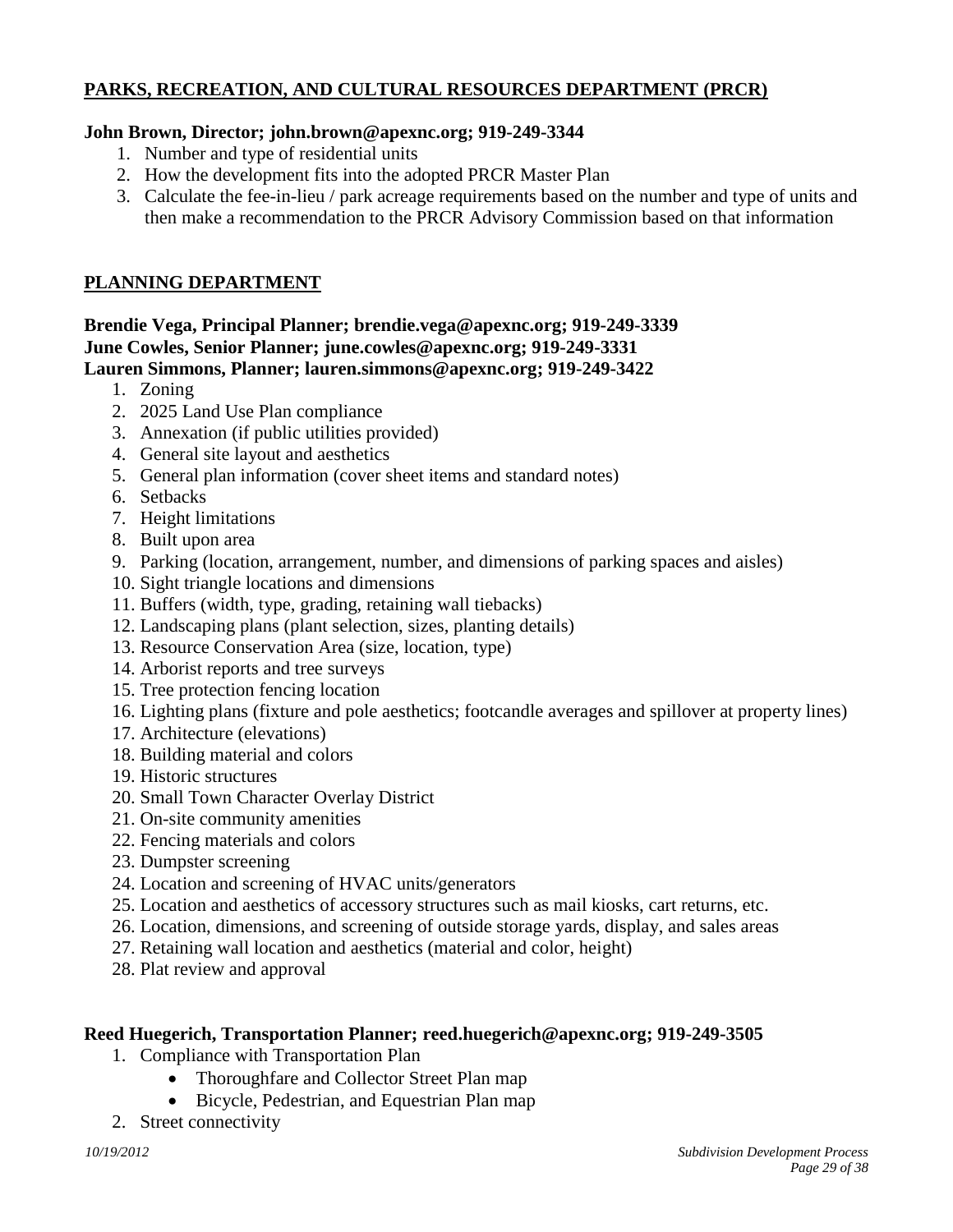- 3. Sidewalk connectivity
- 4. Bike racks
- 5. Handicap ramp orientation
- 6. Parking
- 7. Pedestrian amenities
- 8. Block length
- 9. Site orientation

#### **Bonnie Brock, Development Specialist; [bonnie.brock@apexnc.org;](mailto:bonnie.brock@apexnc.org) 919-249-3334**

- 1. Development fee calculations
- 2. Plat coordinator through IDT site

#### **Brenda Culbertson, Planning Technician; [brenda.culbertson@apexnc.org;](mailto:brenda.culbertson@apexnc.org) 919-249-3437**

- 1. Signs (master sign plan, permanent signs, temporary signs) separate process from site plan
- 2. Review rezoning, Planned Unit Development (PUD), and site plan submittal package for completeness
- 3. Back-up plat coordinator through IDT site

#### **Will Brown, GIS Specialist; [will.brown@apexnc.org;](mailto:will.brown@apexnc.org) 919-249-3336**

<span id="page-29-0"></span>1. Addressing

#### **POLICE DEPARTMENT**

#### **Greg Towell, Support Services Sergeant; greg.towell@apexnc.org; 919-249-3450**

- 1. Look at entrances and exits to subdivisions and businesses to ensure the traffic can flow and not cause safety concerns
- 2. Crosswalks, lighting, etc. for safety concerns
- 3. Location of generators or any loud noise making equipment which can result in complaints on loud noises

## **PUBLIC WORKS DEPARTMENT – ENVIRONMENTAL PROGRAMS**

## **Mike Deaton, Environmental Programs Manager; [michael.deaton@apexnc.org;](mailto:michael.deaton@apexnc.org) 919-249-3413**

- <span id="page-29-1"></span>1. Existing Conditions:
	- Review natural drainage features such as streams, ponds/lakes, wetlands, etc.
	- Look for off-site drainage patterns to protect adjacent property owners
	- Coordinate 401/404 permitting with DWO
- 2. Watershed Protection Overlay District (Primary or Secondary)
- 3. Riparian Buffers:
	- Review development plans for compliance with Town of Apex and Neuse buffer rules
	- Perform stream buffer determination for Apex jurisdictional riparian buffers
	- Diffuse flow
	- Coordinate buffer authorizations with DWO (Neuse)
- 4. Stormwater Management Plans (non-public areas):
	- Review structural BMPs to ensure compliance with DWQ BMP Manual
	- Review structural BMP stormwater calculations for compliance with Town UDO requirements (peak flow attenuation)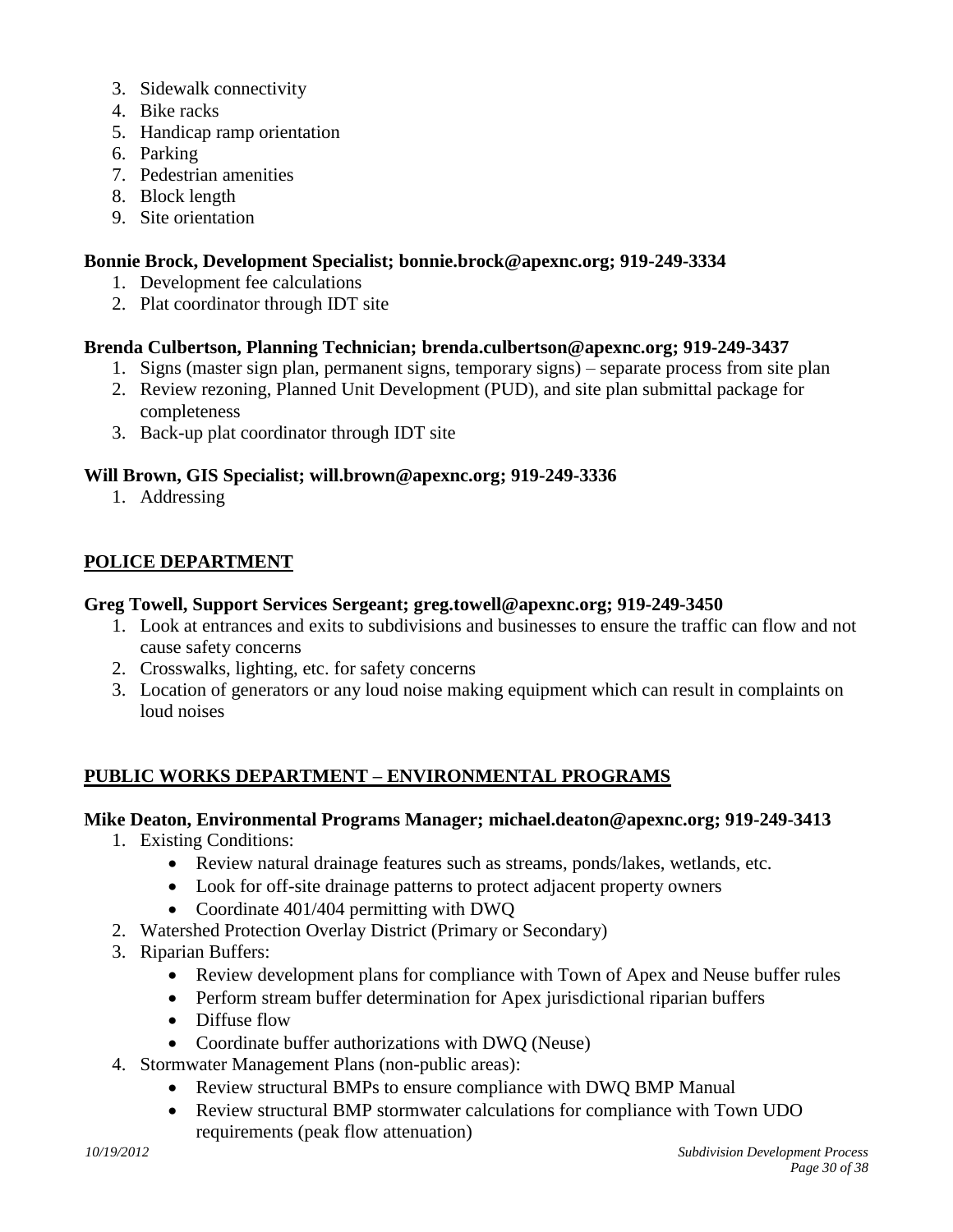- 5. Wastewater:
	- Review pump station design and sewer flow calculations
	- Coordinate pump station permitting with DWQ
- 6. Solid Waste and Recycling:
	- Review site plan layout to ensure minimum requirements are met for proper access by solid waste and recycling contractor

#### **Stan Fortier, Environmental Specialist; stan.fortier@apexnc.org; 919-249-1166**

- 1. Site location, natural topography, and size of project
- 2. Request and Plan Approval Form and land disturbing fee
- 3. Disturbed and drainage areas (limits of disturbance; site phasing)
- 4. Off-site areas that drain through project
- 5. Stockpile areas
- 6. Construction sequence
- 7. Natural topography and proposed grades, cut and fill of site
- 8. Borrow or waste areas for site
- 9. Soils information
- 10. Buffer and riparian areas
- 11. Drainage features
- 12. Road profiles and road widening
- 13. Offsite utilities and outfalls
- 14. Sediment basin/skimmer basin/custom basin design.
- 15. Location of S & E measures (silt fencing, diversion ditches, construction entrance)-protect site perimeter
- 16. S & E details (coir baffles and skimmer in temporary riser basins)
- 17. Stream crossings (show separate construction sequence)
- 18. Seeding schedule and seedbed prep

#### **Jessica Bolin, Stormwater/Utility Engineer; [jessica.bolin@apexnc.org;](mailto:jessica.bolin@apexnc.org) 919-249-3537 Steve Miller, Public Works Engineering Projects Coordinator; [steve.miller@apexnc.org;](mailto:steve.miller@apexnc.org) 919-249- 3357**

- 1. Water:
	- Design
	- Location
	- Easements
	- Separation (Sewer, Storm)
	- Size of Mains
	- Material
	- Depth of Cover
	- Looping
	- Valves/Fittings
	- Services/Meters
	- Irrigation Systems
	- Tapping Sleeves/Saddles
	- Blow-Off Assemblies
	- Air Release Valves
	- Pipe Bedding
	- Soils/Backfilling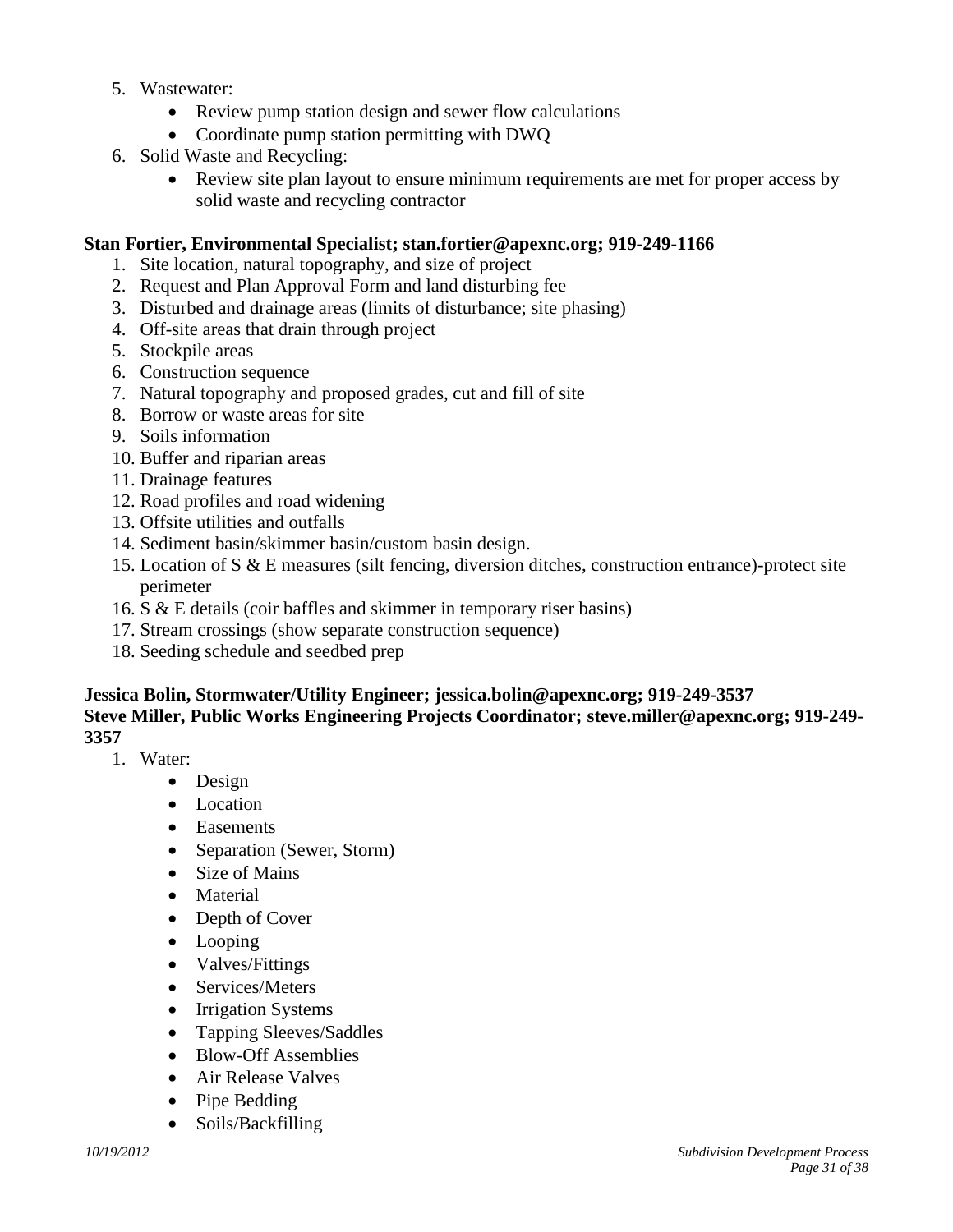- Bore & Jack
- Abandonment of Existing Lines
- Fire Flow Requirements
- Fire Hydrant Location
- 2. Cross Connection/Backflow:
	- Design
	- Manufacturer
	- Size
	- Level of Protection
	- Operation & Maintenance Manual
	- Town Ordinance
- 3. Sewer:
	- Design
	- Location
	- Easements
	- Separation (Water, Storm)
	- Size of Mains
	- Material
	- Depth of Cover
	- Pipe Slope
	- Manholes/Drop Manholes
	- Service Laterals
	- Stubbing Out for Future Development
	- Soils/Backfilling
	- 100-yr Floodplain
	- Bore & Jack
	- Abandonment of Existing Lines
- 4. Pump Stations:
	- Design
	- Location
	- Standby Power
	- Site Work
	- Odor Control
	- Piping/Valves
	- Structural Consideration
	- Wet Well Features
	- Electrical Controls
	- Water Service Lines
	- Easements
	- Calculations (Pump Curves, etc.)
	- Standby Generator System
	- Force Main Material
	- Air Release Valves
- 5. Storm Drainage:
	- Pipe Materials
	- Easements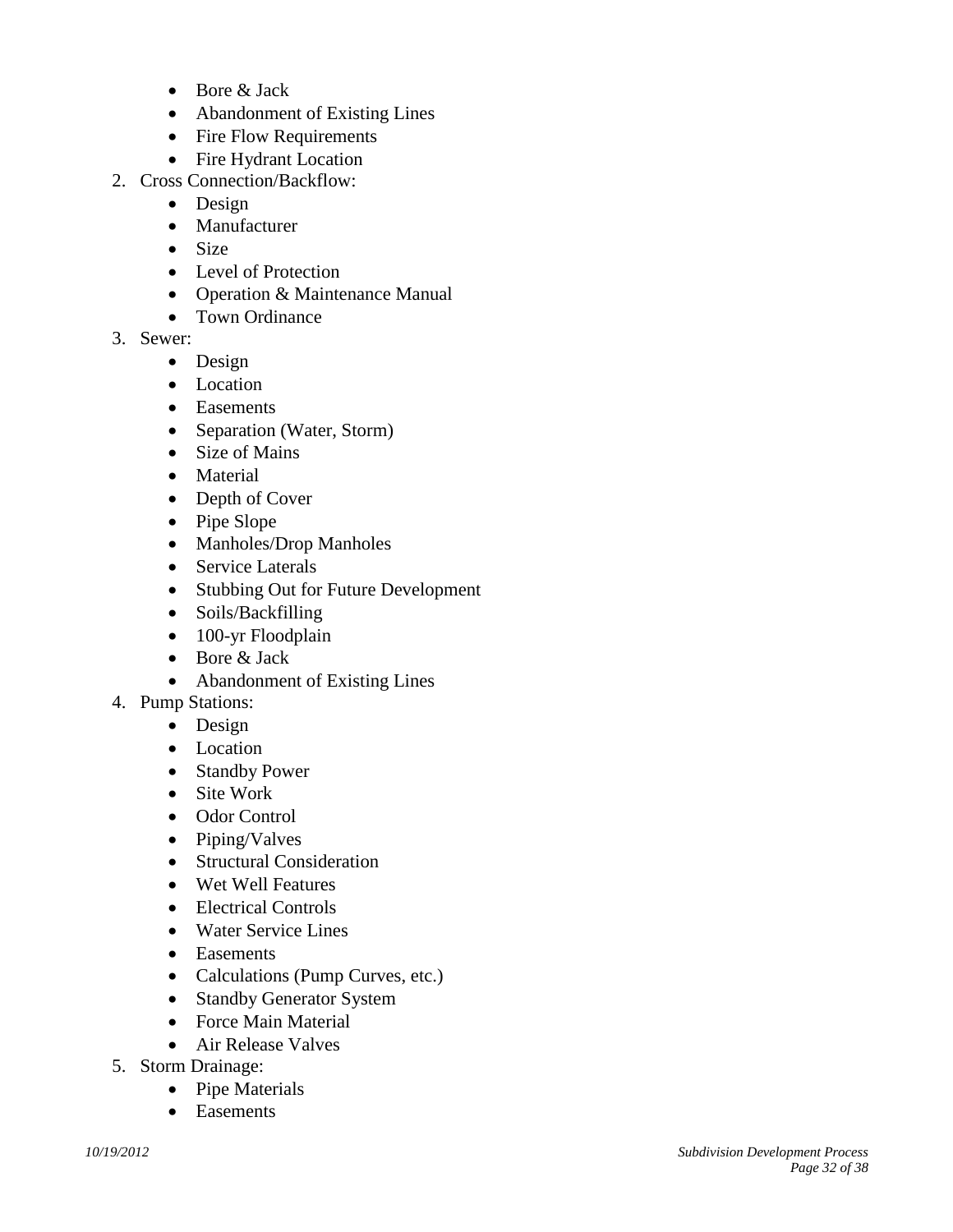• Separation (Water, Sewer)

## 6. State Regulations:

- 1. "2T" Requirements
- 2. "PWS" Manual
- 3. "*Minimum Design Criteria for Fast Track Permitting of Pump Stations and Force Mains*"
- 4. Gravity Sewer Minimum Design Criteria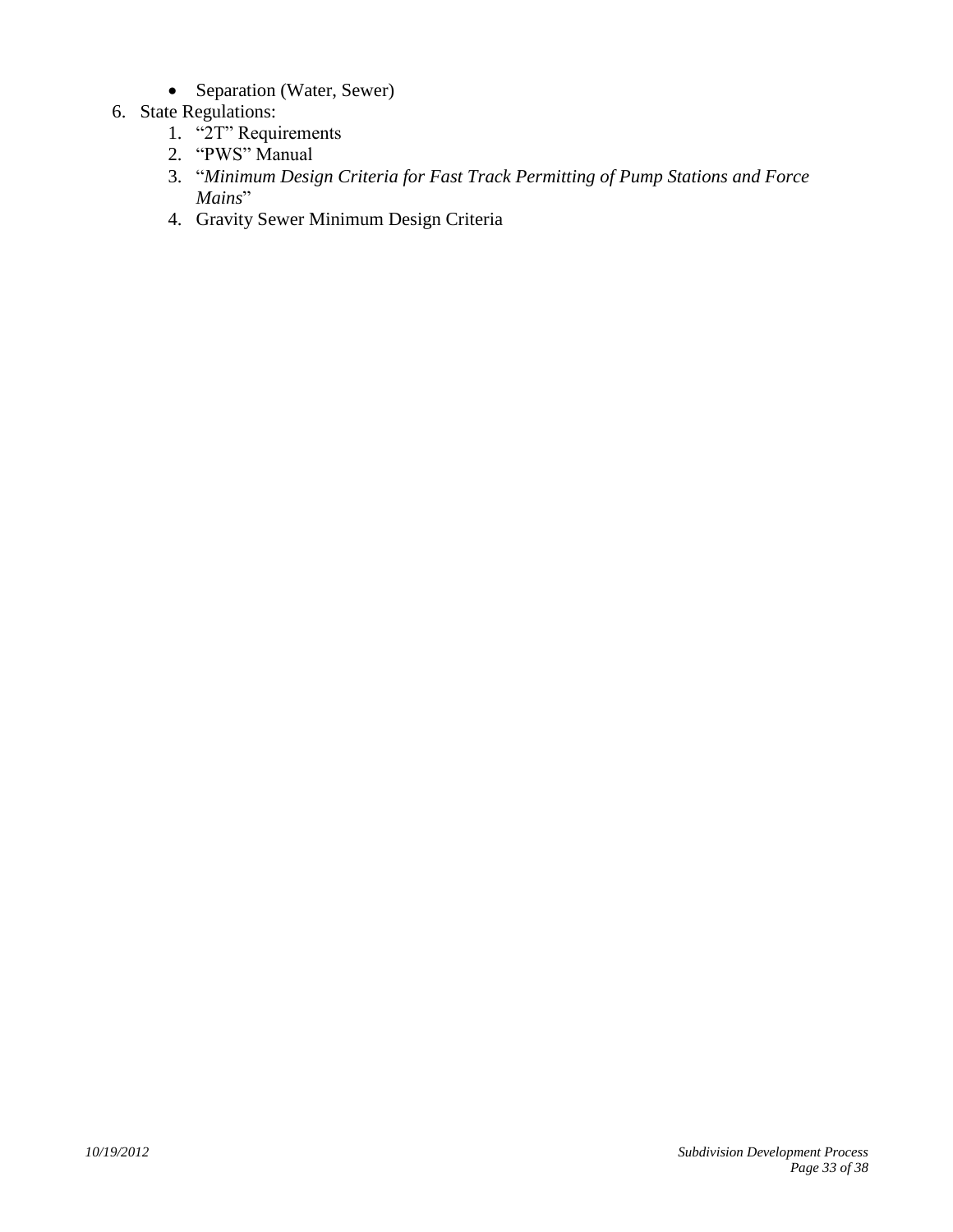# <span id="page-33-1"></span><span id="page-33-0"></span>**Town Contact List**

# **BUILDING INSPECTIONS DIVISION**

Physical Address: 73 Hunter Street Apex, NC 27502 Mailing Address: PO Box 250 Main Phone: (919) 249-3418 Automated Inspections Request Line: (919) 249-3388 Fax: (919) 249-3407

**Rudy Baker, Code Enforcement Supervisor**

Direct Phone: (919) 249-3381 E-Mail: [rudy.baker@apexnc.org](mailto:rudy.baker@apexnc.org)

## **Rose Marie Bowie, Permit Specialist**

Direct Phone: (919) 249-3382 E-Mail: [rosemarie.bowie@apexnc.org](mailto:rosemarie.bowie@apexnc.org)

**Anne Brock, Permit Specialist** Direct Phone: (919) 249-3384 E-Mail: [anne.brock@apexnc.org](mailto:anne.brock@apexnc.org)

## **Donald Irwin, Plans & Permits Supervisor**

Direct Phone: (919) 249-3379 E-Mail: donald.irwin@apexnc.org

## **Annette O'Briant, Permit Specialist**

Direct Phone: (919) 249-3395 E-Mail: [annette.obriant@apexnc.org](mailto:annette.obriant@apexnc.org)

## **Marguerite Strand, Plans Examiner**

Direct Phone: (919) 249-3399 E-Mail: [marguerite.strand@apexnc.org](mailto:marguerite.strand@apexnc.org)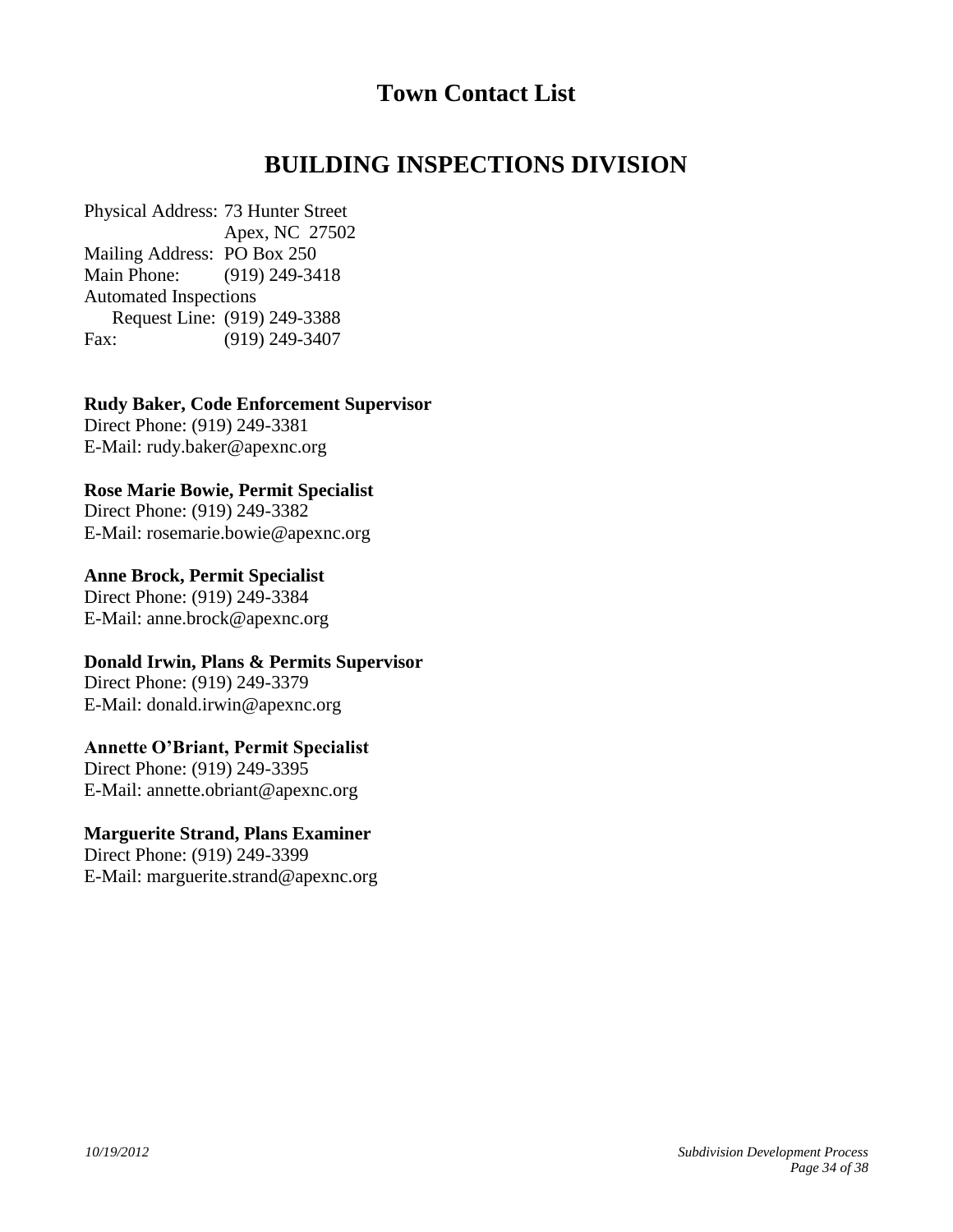# <span id="page-34-0"></span>**ELECTRIC UTILITIES DIVISION**

Physical Address: 105 Upchurch Street Apex, NC 27502 Mailing Address: PO Box 250 Main Phone: (919) 249-3437 Fax: (919) 367-2808

**Rodney Smith, Electric Technical Services Supervisor** Direct Phone: (919) 249-3342 E-Mail: [rodney.smith@apexnc.org](mailto:rodney.smith@apexnc.org)

## **ENGINEERING DIVISION**

Physical Address: 73 Hunter Street Apex, NC 27502 Mailing Address: PO Box 250 Main Phone: (919) 249-3418 Fax: (919) 249-3416

**Eric Battle, Engineering Field Services Supervisor** Direct Phone: (919) 249-3510 E-Mail: [eric.battle@apexnc.org](mailto:eric.battle@apexnc.org)

## **Dewayne Carlyle, Senior Inspector**

Direct Phone: (919) 249-3386 E-Mail: dewayne.carlyle@apexnc.org

**Russell Dalton, Transportation Engineer** Direct Phone: (919) 249-3358 E-Mail: [russell.dalton@apexnc.org](mailto:russell.dalton@apexnc.org)

**Travis Hargis, Construction Inspector** Direct Phone: (919) 249-3515 E-Mail: travis.hargis@apexnc.org

<span id="page-34-1"></span>**Rich Harrison, Engineering Projects Coordinator** Direct Phone: (919) 249-3393 E-Mail: rich.harrison@apexnc.org

**Paul Leon, Construction Inspector** Direct Phone: (919) 249-3358 E-Mail: paul.leon@apexnc.org

**Jean Weatherman, Development Projects Coordinator** Direct Phone: (919) 249-3394 E-Mail: [jean.weatherman@apexnc.org](mailto:jean.weatherman@apexnc.org)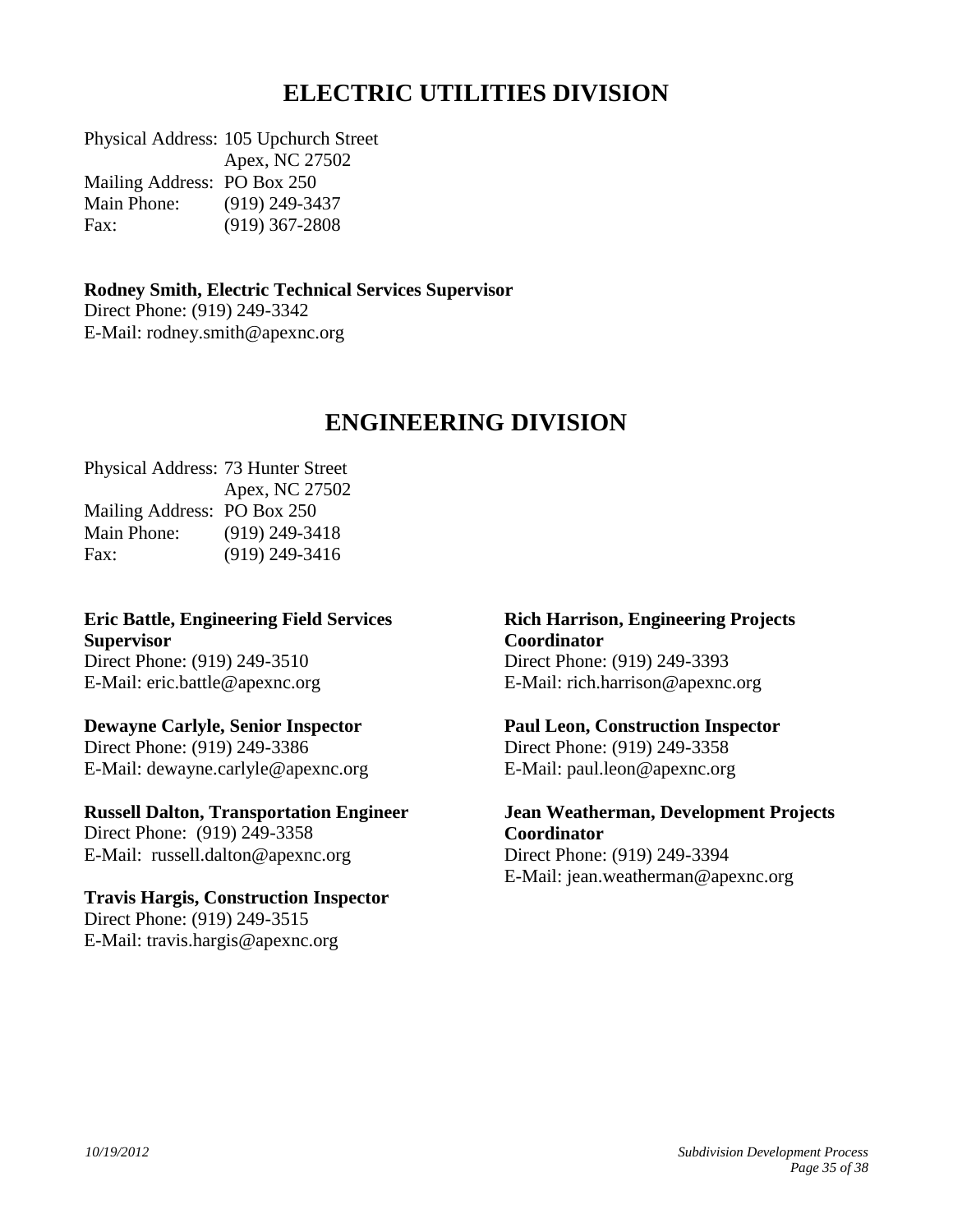## <span id="page-35-1"></span><span id="page-35-0"></span>**FIRE DEPARTMENT**

Physical Address: 1516 E. Williams Street Apex, NC 27502 Mailing Address: PO Box 250 Main Phone: (919) 362-4001 Fax: (919) 362-4064

#### **Karl Huegerich, Fire Marshal**

Direct Phone: (919) 367-4055 E-Mail: [karl.huegerich@apexnc.org](mailto:karl.huegerich@apexnc.org)

## **David Dillon, Deputy Fire Marshal**

Direct Phone: (919) 367-4062 E-Mail: [david.dillon@apexnc.org](mailto:karl.huegerich@apexnc.org)

# **PARKS, RECREATION AND CULTURAL RESOURCES**

Physical Address: 53 Hunter Street Apex, NC 27502 Mailing Address: PO Box 250 Main Phone: (919) 249-3402 Fax: (919) 249-3368

#### **John Brown, Director**

Direct Phone: (919) 249-3344 E-Mail: [john.brown@apexnc.org](mailto:john.brown@apexnc.org)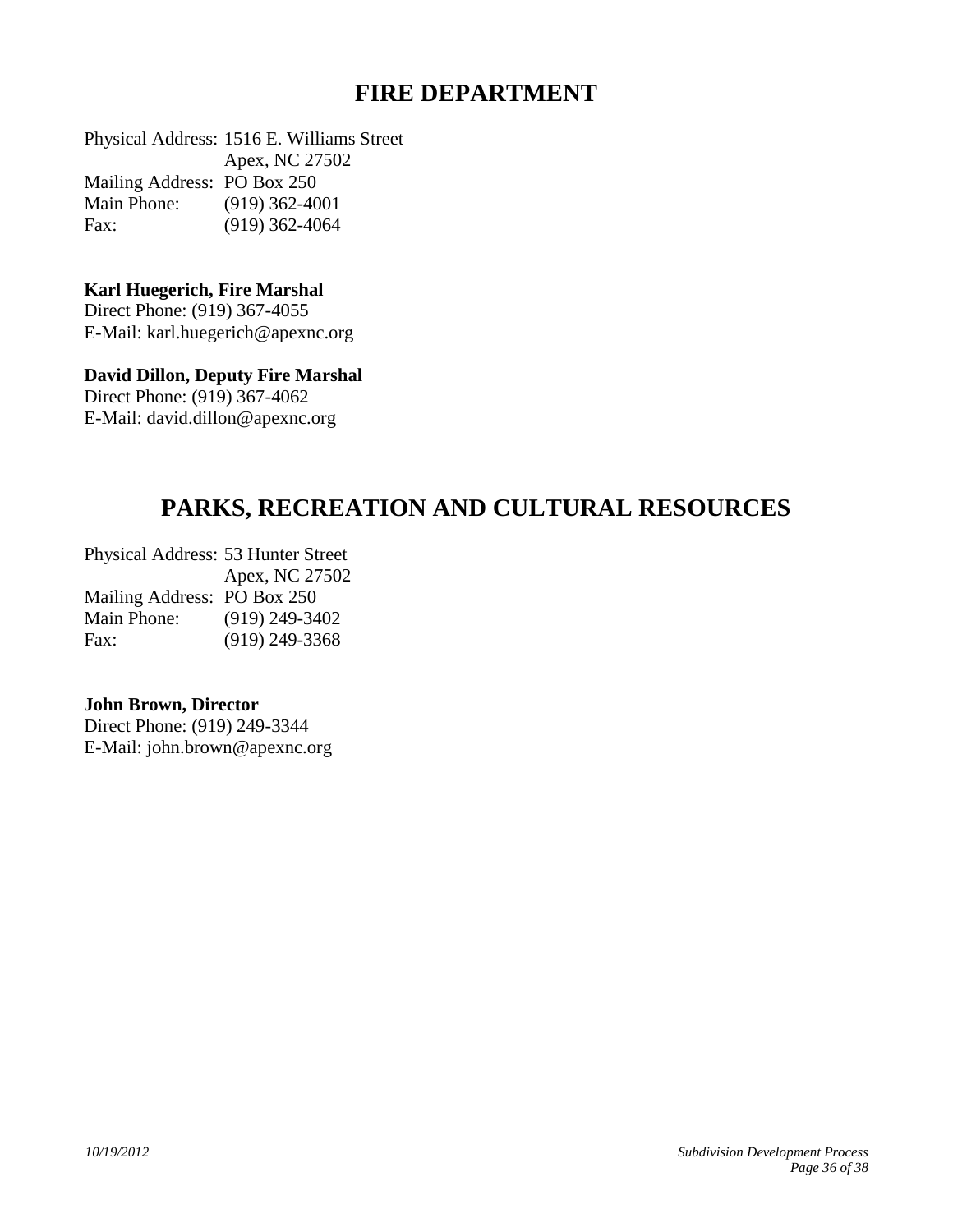# **PLANNING DEPARTMENT**

Physical Address: 73 Hunter Street Apex, NC 27502 Mailing Address: PO Box 250 Main Phone: (919) 249-3426 Fax: (919) 249-3338

## **Bonnie Brock, Development Specialist**

Direct Phone: (919) 249-3334 E-Mail: [bonnie.brock@apexnc.org](mailto:bonnie.brock@apexnc.org)

**Will Brown, GIS Specialist** Direct Phone: (919) 249-3336 E-Mail: [will.brown@apexnc.org](mailto:will.brown@apexnc.org)

**June Cowles, Senior Planner** Direct Phone: (919) 249-3331

E-Mail: [june.cowles@apexnc.org](mailto:june.cowles@apexnc.org)

## **Brenda Culbertson, Planning Technician**

Direct Phone: (919) 249-3437 E-Mail: [brenda.culbertson@apexnc.org](mailto:brenda.culbertson@apexnc.org)

**Reed Huegerich, Transportation Planner** Direct Phone: (919) 249-3505

E-Mail: [reed.huegerich@apexnc.org](mailto:reed.huegerich@apexnc.org)

## **Cliff Joyner, Zoning Compliance Officer**

Direct Phone: (919) 249-3433 E-Mail: [cliff.joyner@apexnc.org](mailto:cliff.joyner@apexnc.org) <span id="page-36-0"></span>**Dianne Khin, Planning Director**

Direct Phone: (919) 249-3332 E-Mail: [dianne.khin@apexnc.org](mailto:dianne.khin@apexnc.org)

**Brendie Vega, Principal Planner** Direct Phone: (919) 249-3339 E-Mail: brendie.vega@apexnc.org

**Lissa Parrish, Zoning Compliance Officer** Direct Phone: (919) 249-3335 E-Mail: [lissa.parrish@apexnc.org](mailto:lissa.parrish@apexnc.org)

## **Lauren Simmons, Planner**

Direct Phone: (919) 249-3422 E-Mail: [lauren.simmons@apexnc.org](mailto:lauren.simmons@apexnc.org)

**Steve Yates, Zoning Compliance & Landscape Supervisor** Direct Phone: (919) 249-3333 E-Mail: [steve.yates@apexnc.org](mailto:steve.yates@apexnc.org)